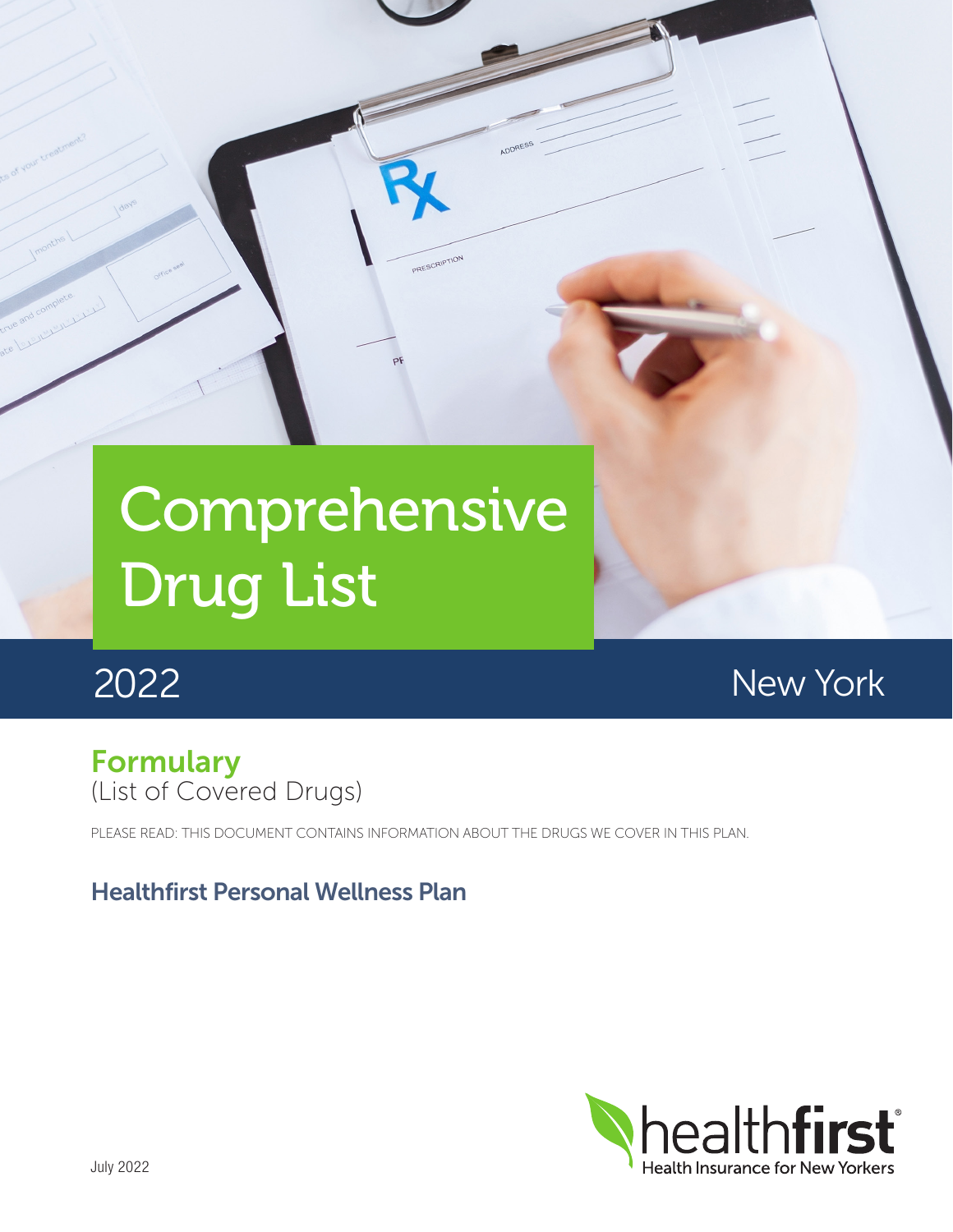## **Healthfirst Personal Wellness Plan Formulary**

 $(07/01/2022)$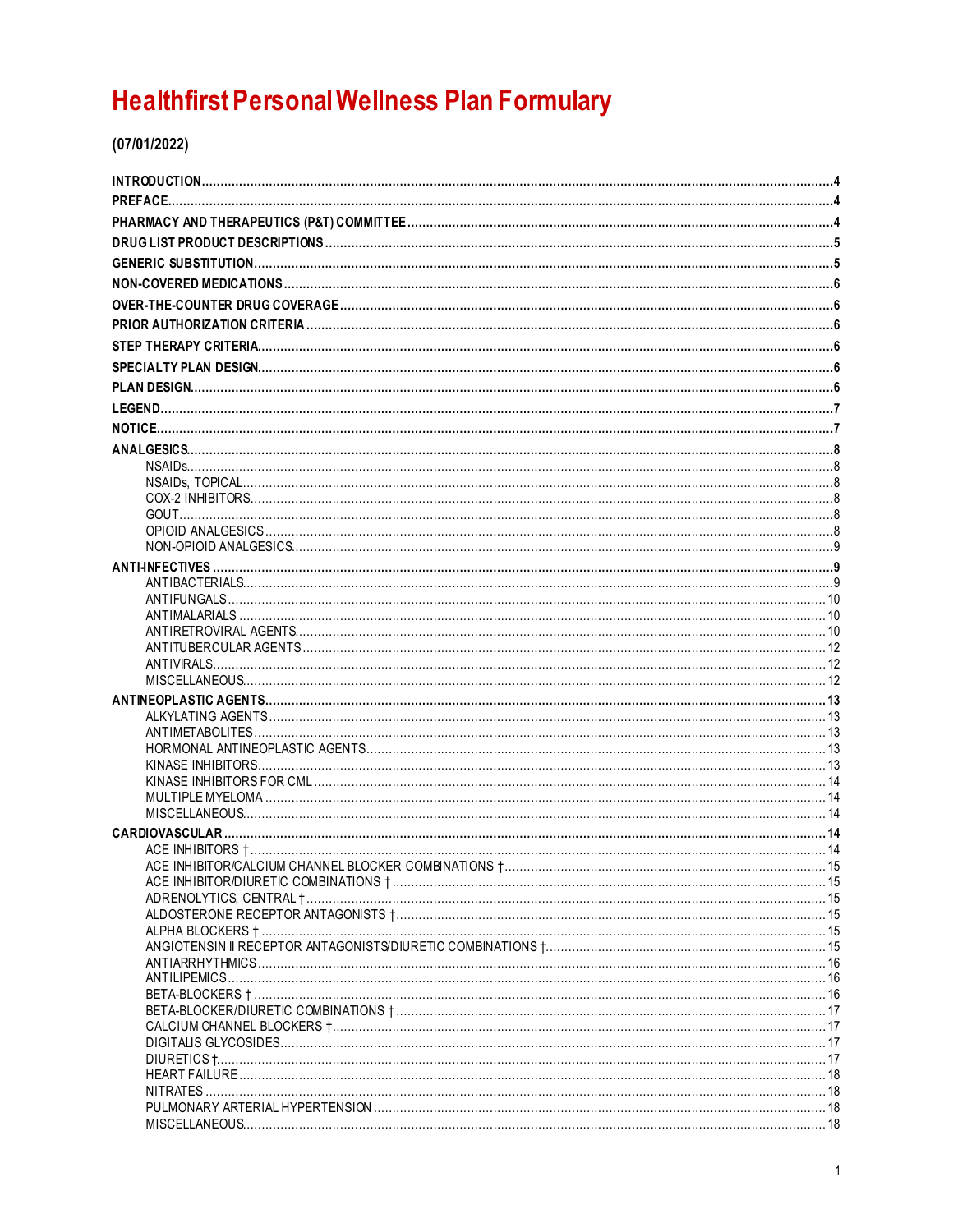| <b>GASTROINTESTINAL.</b> |  |
|--------------------------|--|
|                          |  |
|                          |  |
|                          |  |
|                          |  |
|                          |  |
|                          |  |
|                          |  |
|                          |  |
|                          |  |
|                          |  |
|                          |  |
|                          |  |
|                          |  |
|                          |  |
|                          |  |
|                          |  |
|                          |  |
|                          |  |
|                          |  |
|                          |  |
|                          |  |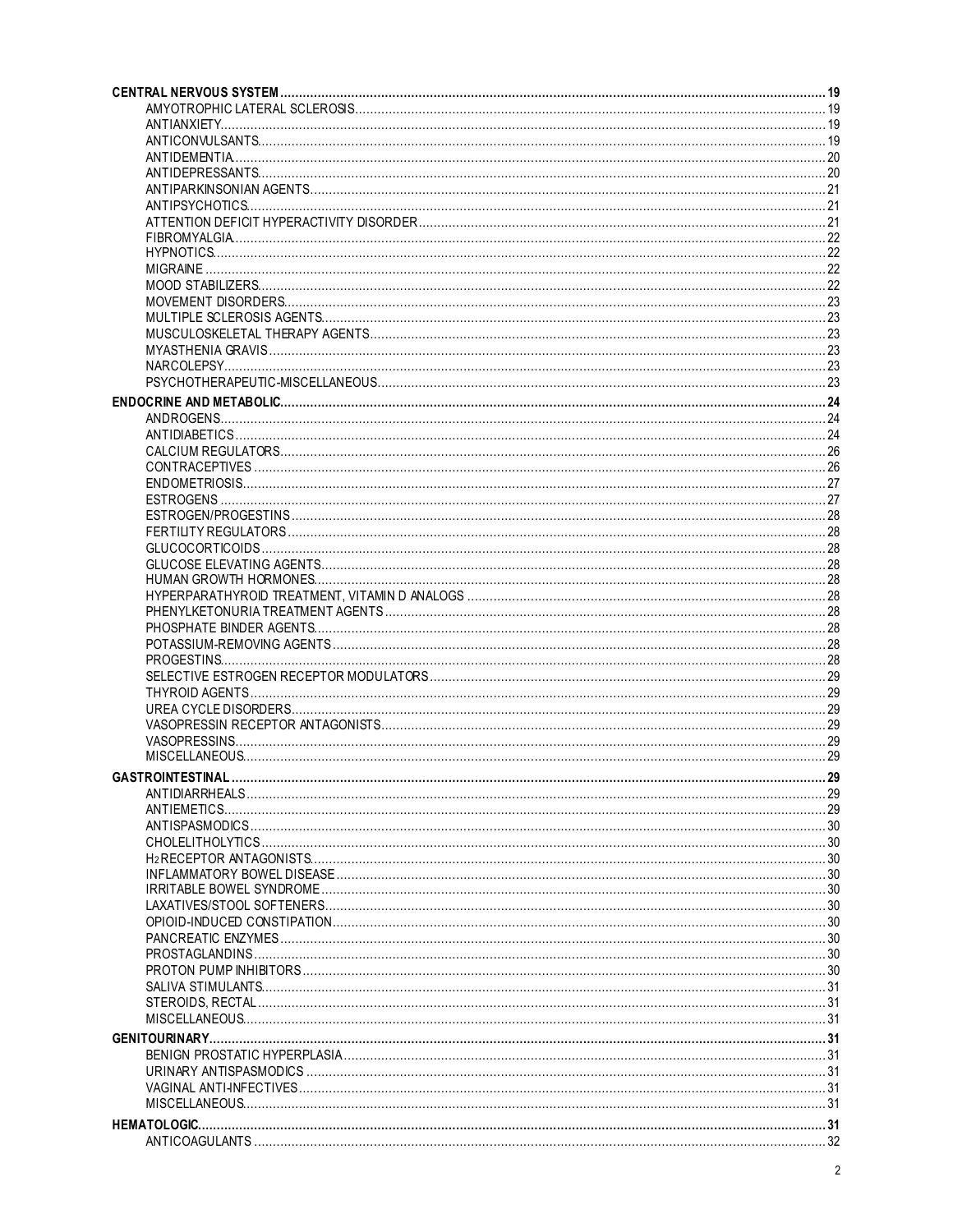| INDFX.<br><b>43. 143. 143. 143. 143. 143. 143. 143. 143. 143. 143. 143. 143. 143. 143. 143. 143. 143. 143. 143. 143. 143. 143. 143. 143. 143. 143. 143. 143. 143. 141. 141.</b> |
|---------------------------------------------------------------------------------------------------------------------------------------------------------------------------------|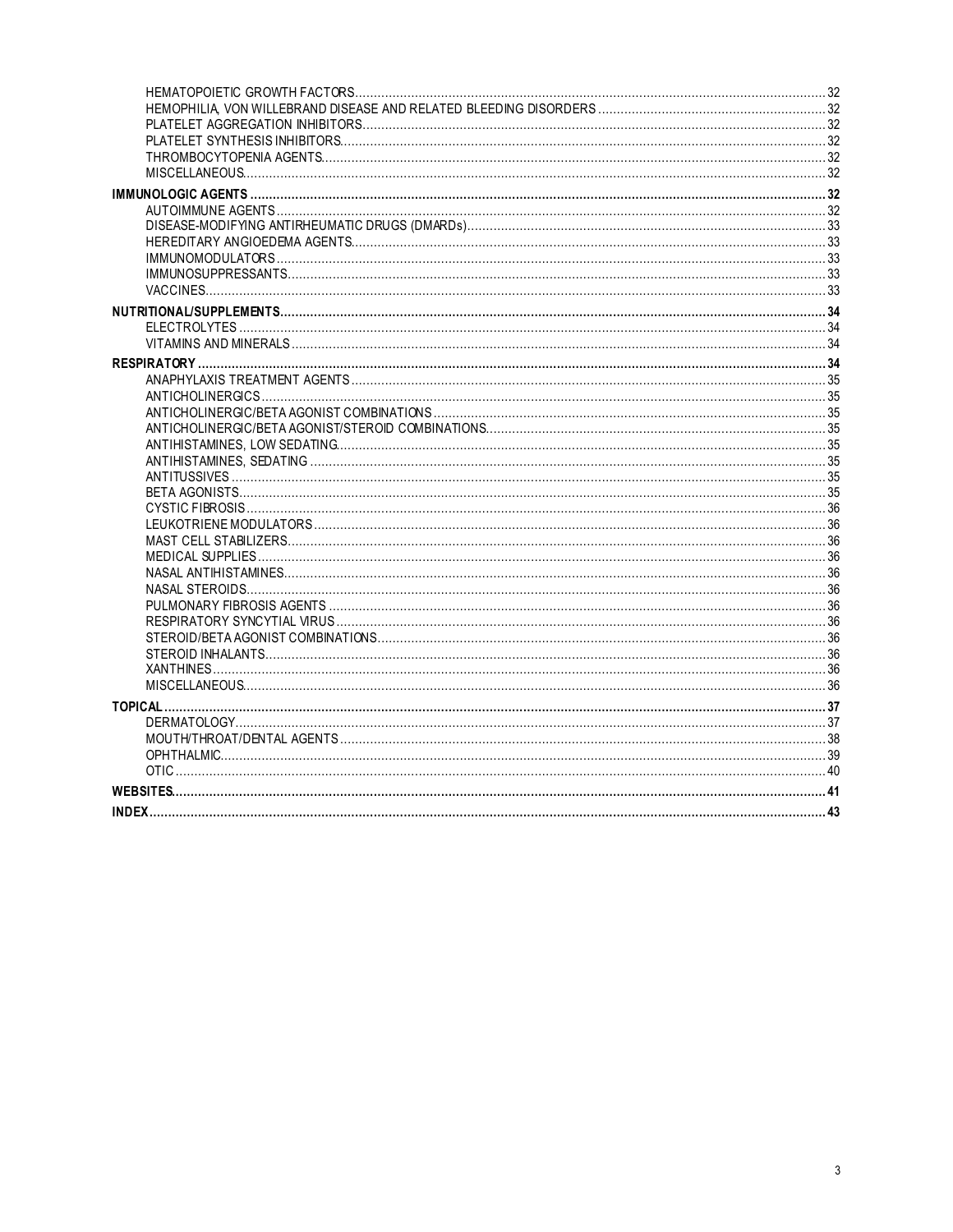#### <span id="page-4-0"></span>**INTRODUCTION**

We are pleased to provide the 2022 *Healthfirst Personal Wellness Plan Formulary* as a useful reference and informational tool. This document can assist medical providers in selecting clinically appropriate and cost-effective products for their patients.

The drugs represented have been reviewed by a National Pharmacy and Therapeutics (P&T) Committee and are approved for inclusion. The document is reflective of current medical practice as of the date of review.

The information contained in this document and its appendices is provided solely for the convenience of medical providers. We do not warrant or assure accuracy of such information nor is it intended to be comprehensive in nature. This document is not intended to be a substitute for the knowledge, expertise, skill and judgment of the medical provider in his or her choice of prescription drugs. All the information in the document is provided as a reference for drug therapy selection. Specific drug selection for an individual patient rests solely with the prescriber.

The document is subject to state-specific regulations and rules, including, but not limited to, those regarding generic substitution, controlled substance schedules, preference for brands and mandatory generics whenever applicable.

We assume no responsibility for the actions or omissions of any medical provider based upon reliance, in whole or in part, on the information contained herein. The medical provider should consult the drug manufacturer's product literature or standard references for more detailed information.

National guidelines can be found on the National Guideline Clearinghouse site at **https://www.ahrq.gov/gam/**, on the websites listed under each therapeutic class and on the sites listed in the Websites section of this publication.

#### <span id="page-4-1"></span>**PREFACE**

The *HealthfirstPersonal Wellness Plan Formulary* is a list of drugs which are covered by our plan, as well as any restrictions. These are what we call **preferred drugs**. This list includes brand-name drugs and generic drugs. These drugs are dispensed through participating pharmacies. It's important to know that the formulary usually does not include a brand-name drug when the same medicine can be provided as a generic drug. The drug formulary list may change at any time.

The document is organized by sections. Each section is divided by therapeutic drug class primarily defined by mechanism of action. Products are listed by generic name with brand name for reference only. Unless the cited drug is available as an injectable or an exception is specifically noted, generally, all applicable dosage forms and strengths of the drug cited are included in the document.

Drugs represented in this document may have varying cost to the plan member based on the plan's benefit structure. Generic medications typically are available at the lower cost, brand-name medications on the document will generally cost more than generics. Generics should be considered the first line of prescribing subject to applicable rules.

To learn more about which drugs are covered by Healthfirst, please call Member Services, 24 hours a day, 7 days a week at 1-855-659-5971; TTY 1-888-542-3821 or visit our website at **www.healthfirst.org** to see if your drug is covered.

#### <span id="page-4-2"></span>**PHARMACY AND THERAPEUTICS (P&T) COMMITTEE**

The services of an independent National Pharmacy and Therapeutics Committee ("P&T Committee") are utilized to approve safe and clinically effective drug therapies. The P&T Committee is an external advisory body of clinical professionals from across the United States. The P&T Committee's voting members include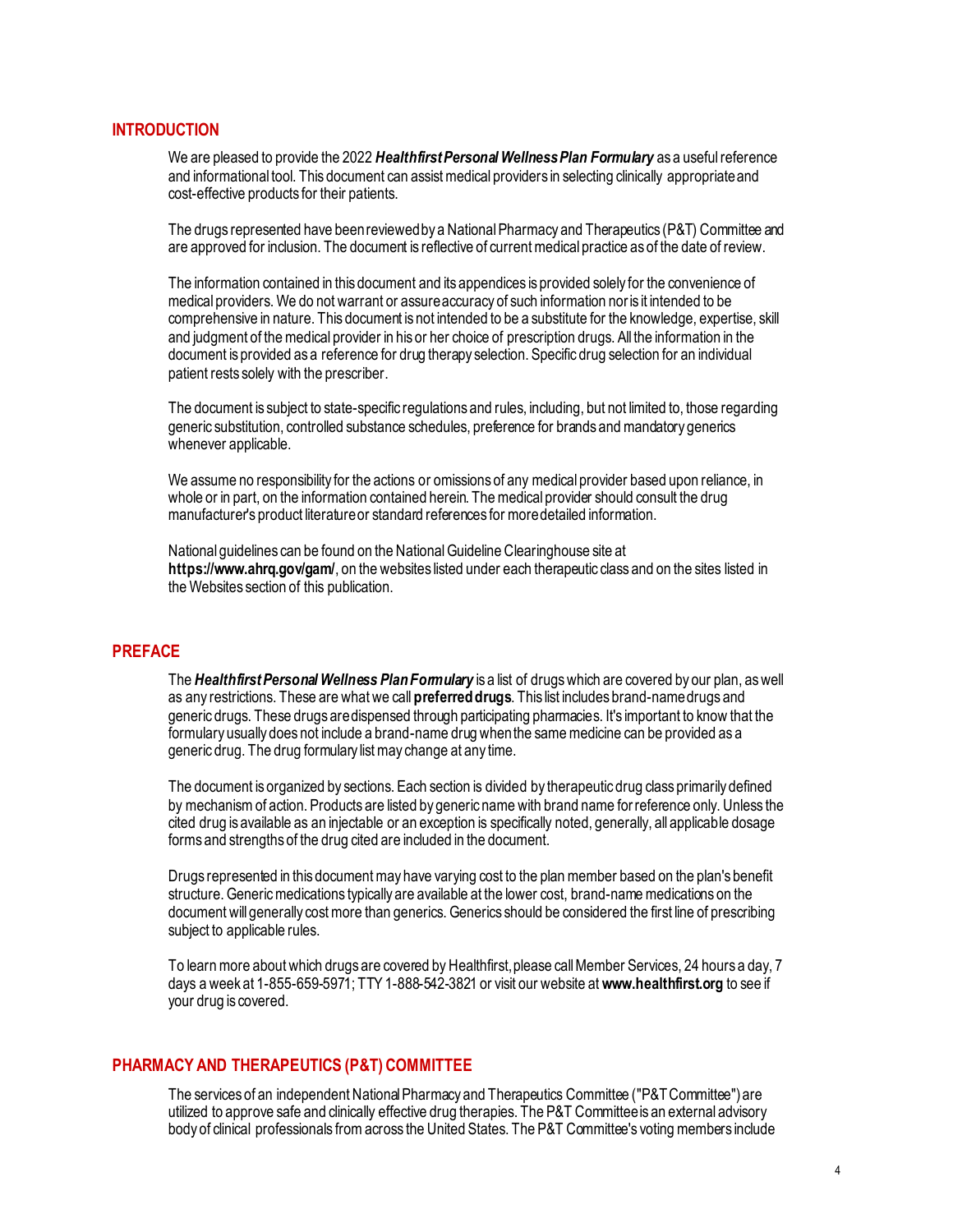physicians, pharmacists, a pharmacoeconomist and a medical ethicist, all of whom have a broad background of clinical and academic expertise regarding prescription drugs. Voting members of the P&T Committee must disclose any financial relationship or conflicts of interest with any pharmaceutical manufacturers.

#### <span id="page-5-0"></span>**DRUG LIST PRODUCT DESCRIPTIONS**

To assist in understanding which specific strengths and dosage forms on the document are covered, examples are noted below. The general principles shown in the examples can usually be extended to other entries in the document. Any exceptions are noted.

#### **Listed products on the document generally include all strengths and dosage forms of the cited brandname product.**

*pregabalin Lyrica*

Oral capsules, oral solution and all strengths of Lyrica would be included in this listing.

#### **When a strength or dosage form is specified, only the specified strength and dosage form is on the document. Other strengths/dosage forms, including injectable dosage forms of the reference product are not.**

*esomeprazole magnesium delayed-rel susp 2.5 mg, 5 mg, 10 mg Nexium* The oral suspension dosage form of Nexium is on the document. From this entry, the oral capsule cannot be assumed to be on the list unless there is a separate entry.

#### **Extended-release and delayed-release products require their own entry.**

*metformin Glucophage*

The immediate-release product listing of Glucophage alone would not include the extended-release product Glucophage XR.

*metformin ext-rel Glucophage XR* A separate entry for Glucophage XR confirms that the extended-release product is on the document.

#### **Dosage forms on the document will be consistent with the category and use where listed.** *nystatin*

The above *nystatin* entry listed in the TOPICAL/DERMATOLOGY section is limited to the topical dosage forms. From this entry the oral formulations cannot be assumed to be on the list unless there is an entry for this product in the ANTI-INFECTIVES section of the document.

#### <span id="page-5-1"></span>**GENERIC SUBSTITUTION**

Generic substitution is a pharmacy action whereby a generic version is dispensed rather than a prescribed brand-name product. **Boldface type** indicates generic availability. However, not all strengths or dosage forms of the generic name in boldface type may be generically available. In most instances, a brand-name drug for which a generic product becomes available will become non-formulary, with the generic product covered in its place, upon release of the generic product to the market. However, the document is subject to state specific regulations and rules regarding generic substitution and mandatory generic rules apply where appropriate.

Generic drugs are usually priced lower than their brand-name equivalents. Prescription generic drugs are:

- Approved by the U.S. Food and Drug Administration (FDA) for safety and effectiveness, and are manufactured under the same strict standards that apply to brand-name drugs.
- Tested in humans to assure the generic is absorbed into the bloodstream in a similar rate and extent compared to the brand-name drug (bioequivalence). Generics may be different from the brand in size, color and inactive ingredients, but this does not alter their effectiveness or ability to be absorbed just like the brand-name drug.
- Manufactured in the same strength and dosage form as the brand-name drugs.

When a generic drug is substituted for a brand-name drug, you can expect the generic to produce the same clinical effect and safety profile as the brand-name drug (therapeutic equivalence).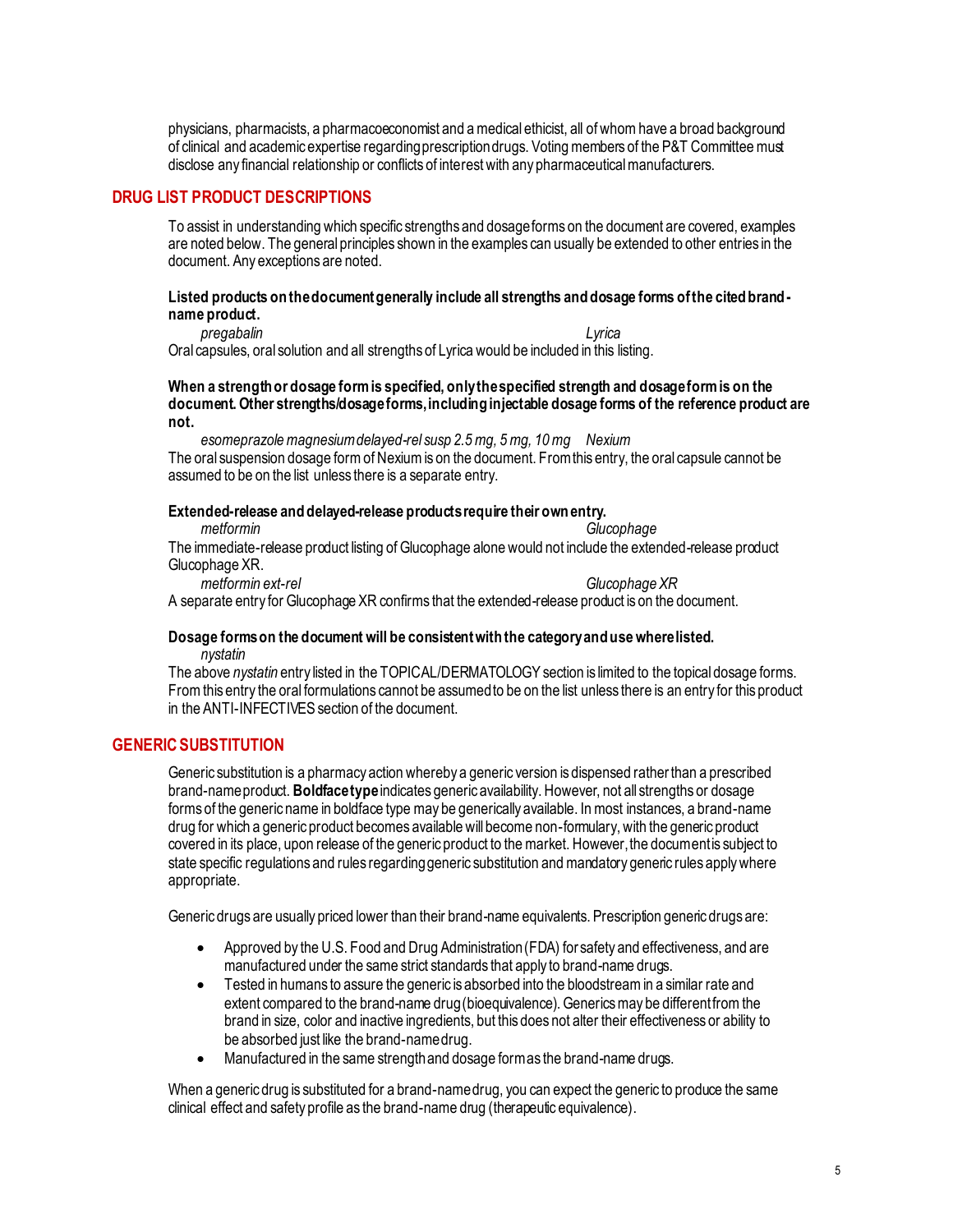#### <span id="page-6-0"></span>**NON-COVERED MEDICATIONS**

- The drug efficacy study implementation (DESI) was instituted by the FDA to consider the effectiveness of drugs that had been approved only for safety between 1938 and 1962. Until those drugs are proven efficacious, they are considered DESI. Per the Centers for Medicare & Medicaid Services (CMS) and New York State (NYS) Department of Health (DOH), drugs labeled as DESI are not reimbursable by a Medicaid program.
- Per NYS DOH mandate, Healthfirst can only cover drugs from manufacturers participating in the Federal Medicaid drug rebate program.

#### <span id="page-6-1"></span>**OVER-THE-COUNTER DRUG COVERAGE**

Per NYS DOH mandate, Healthfirst Medicaid covers over-the-counter (OTC) drugs for members that obtain fiscal orders that meet Medicaid criteria. These OTC drugs include *select*medications in the following categories: analgesic and antipyretic, antacid, anti-diarrheal, antihistamine, anti-vertigo, artificial tears and ocular/oral lubricants, chronic renal disease, cough and cold, dermatological, family planning, fecal softener and laxative, hematinic, insulin, pediculicide, smoking cessation agents, and vitamins/minerals. All categories are represented on the formulary. However, not every item made by every manufacturer is covered. Furthermore, not all formulations and/or package sizes are covered. Quantities may also be limited based on acute/episodic vs. chronic/maintenance uses. For the most up-to-date list of Healthfirst covered OTC products, please reference our website link **www.healthfirst.org**

#### <span id="page-6-2"></span>**PRIOR AUTHORIZATION CRITERIA**

The plan requires you or your physician to get prior authorization for certain drugs. This means that you will need to get approval from the plan before you fill your prescriptions. If you don't get approval, the plan may not cover the drug. To learn more about prior authorization requirements, please call Member Services, 24 hours a day, 7 days a week at 1-855-659-5971 and one of our knowledgeable representatives will be ready to assist you.

#### <span id="page-6-3"></span>**STEP THERAPY CRITERIA**

There are effective, lower-cost drugs that treat the same health condition as this drug. You may be required to try one or more of these other drugs before the plan will cover your drug. If you have already tried other drugs or your doctor thinks they are not right for you, please have your prescribing doctor call CVS Caremark for an override.

#### <span id="page-6-4"></span>**SPECIALTY PLAN DESIGN**

#### **Specialty Guideline Management (SGM)**

SGM is our utilization management program that helps ensure appropriate utilization for specialty medication based on currently accepted evidence-based medicine guidelines. The utilization management program is available for all therapeutic areas dispensed by our specialty pharmacies. SGM is designed to help ensure safety and efficacy while preventing off-guideline utilization. Medications which may be included in the SGM program are identified in the document as "SGM" for your reference. Health care providers may call 1-800- 238-7828 to initiate the prior authorization process.

#### <span id="page-6-5"></span>**PLAN DESIGN**

The document represents a closed formulary plan design. The medications listed on the document are covered by the plan as represented. Certain medications on the list are covered if utilization management criteria are met (i.e., Step Therapy, Prior Authorization, Quantity Limits, etc.); requests for use of such medications outside of their listed criteria will be reviewed for medical necessity. If a medication is not listed on the document, a formulary exception may be requested for coverage. Medical necessity or formulary exception requests will be reviewed based on drug-specific prior authorization criteria or standard nonformulary prescription request criteria. Log in to **www.healthfirst.org** to check coverage.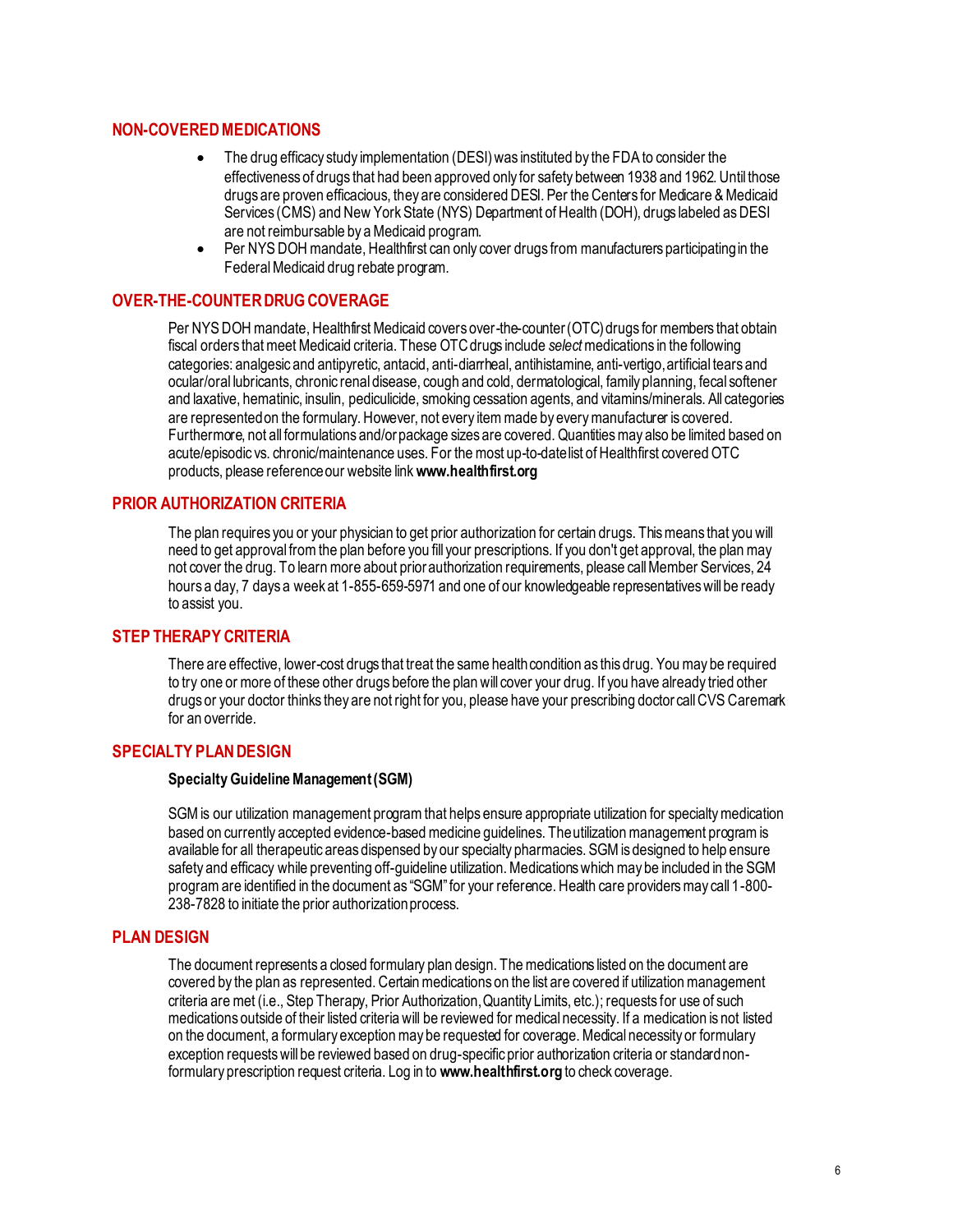#### <span id="page-7-0"></span>**LEGEND**

| <b>AL</b>   | Age Limit                                                                                                                |
|-------------|--------------------------------------------------------------------------------------------------------------------------|
| <b>OTC</b>  | Over the counter                                                                                                         |
| <b>PA</b>   | <b>Prior Authorization</b>                                                                                               |
| PA, QL      | Quantity Limit is applied after Prior Authorization approval                                                             |
| QL          | Quantity Limit                                                                                                           |
| <b>SGM</b>  | Specialty Guideline Management                                                                                           |
| ST          | Step Therapy                                                                                                             |
| boldface    | Indicates generic availability; boldface may not apply to every strength or dosage form under<br>the listed generic name |
| delayed-rel | Delayed-release (also known as enteric-coated), refer to the reference brand listed for<br>clarification                 |
| ext-rel     | Extended-release (also known as sustained-release), refer to the reference brandlisted for<br>clarification              |

#### <span id="page-7-1"></span>**NOTICE**

The information contained in this document is proprietary. The information may not be copied in whole or in part without written permission. ©2022 HF Management Services, LLC. All rights reserved.

This document contains references to brand-name prescription drugs that are trademarks or registered trademarks of pharmaceutical manufacturers.

Healthfirst does not operate the websites/organizations listed here, nor is it responsible for the availability or reliability of the websites' content. These listings do not imply or constitute an endorsement, sponsorship or recommendation by Healthfirst.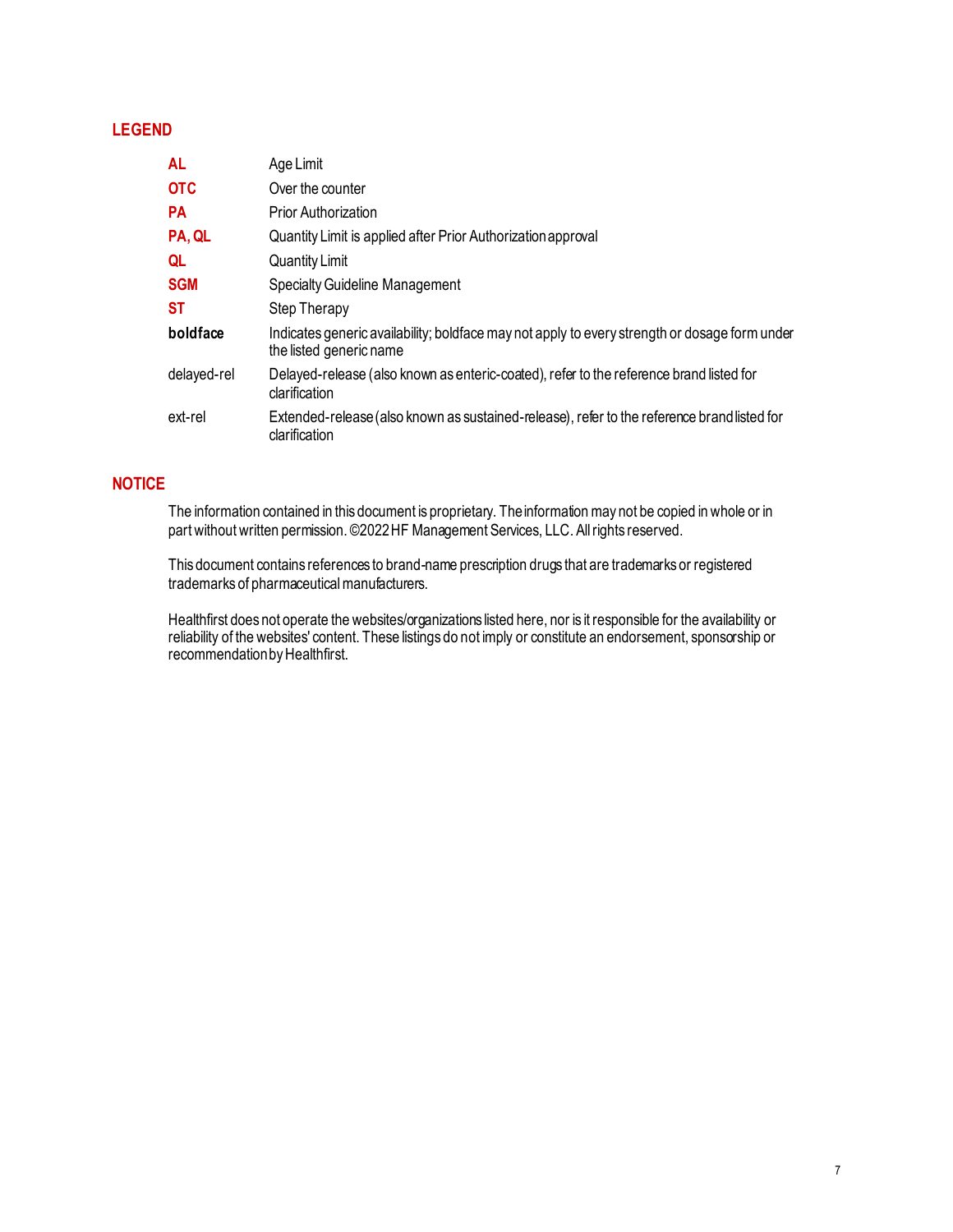#### <span id="page-8-0"></span>**ANALGESICS**

Practice guidelines of pain management are available at: **https://www.asahq.org**

Treatment recommendations for osteoarthritis are available at: **https://www.rheumatology.org**

<span id="page-8-1"></span>**NSAIDs**

|    | diclofenac potassium          |               |  |
|----|-------------------------------|---------------|--|
|    | diclofenac sodium delayed-rel |               |  |
|    | diclofenac sodium ext-rel     |               |  |
|    | diflunisal                    |               |  |
|    | etodolac                      |               |  |
|    | etodolac ext-rel              |               |  |
|    | flurbiprofen                  |               |  |
|    | ibuprofen                     |               |  |
|    | indomethacin                  |               |  |
|    | indomethacin ext-rel          |               |  |
| QL | ketorolac                     |               |  |
| QL | meloxicam                     |               |  |
|    | nabumetone                    |               |  |
|    | naproxentabs                  |               |  |
|    | oxaprozin                     | <b>DAYPRO</b> |  |
|    | piroxicam 20 mg               |               |  |
|    | sulindac                      |               |  |
|    |                               |               |  |

#### <span id="page-8-2"></span>**NSAIDs, TOPICAL**

| <br>diclotenac sodium gel        | $\sim$<br>$\lambda$<br>ŰL<br>$^{\prime}$<br>ึ⊍⊏∟<br>י ור |
|----------------------------------|----------------------------------------------------------|
| um ael<br>: soaium<br>qiciofenac |                                                          |

#### <span id="page-8-3"></span>**COX-2 INHIBITORS**

| EDDEV<br>celecoxib<br>۸ تا ۱۲ ت<br>للمساء المتحارب |
|----------------------------------------------------|
|----------------------------------------------------|

#### <span id="page-8-4"></span>**GOUT**

| ---- |                    |                            |
|------|--------------------|----------------------------|
|      | n<br>ан<br>' IIIV. | <b>OPRIM</b><br>フソロ<br>- 7 |
| ⌒    | colc<br>chicine    | $\cdots$<br>$\sim$         |
|      | probenecid         |                            |

#### <span id="page-8-5"></span>**OPIOID ANALGESICS** Practice Guidelines for Cancer Pain Management (includes WHO analgesic ladder) are available at: **https://www.asahq.org https://www.nccn.org**

Opioid guidelines in the management of chronic non-malignant pain are available at: **https://www.asipp.org/ASIPP-Guidelines.html**

| QL             | codeine/acetaminophen                         |                   |
|----------------|-----------------------------------------------|-------------------|
| QL             | fentanyl transdermal                          |                   |
| QL             | hydrocodone/acetaminophen soln 7.5 mg/325 mg, |                   |
|                | tabs 5 mg/325 mg, 7.5 mg/325 mg, 10 mg/325 mg |                   |
| QL             | hydromorphone tabs                            | <b>DILAUDID</b>   |
| QL             | methadone tabs 5 mg, 10 mg                    |                   |
| <b>OL</b>      | morphine                                      |                   |
| Q <sub>L</sub> | morphine ext-rel                              | <b>MS CONTIN</b>  |
| QL             | oxycodone                                     |                   |
|                | oxycodone                                     | <b>ROXICODONE</b> |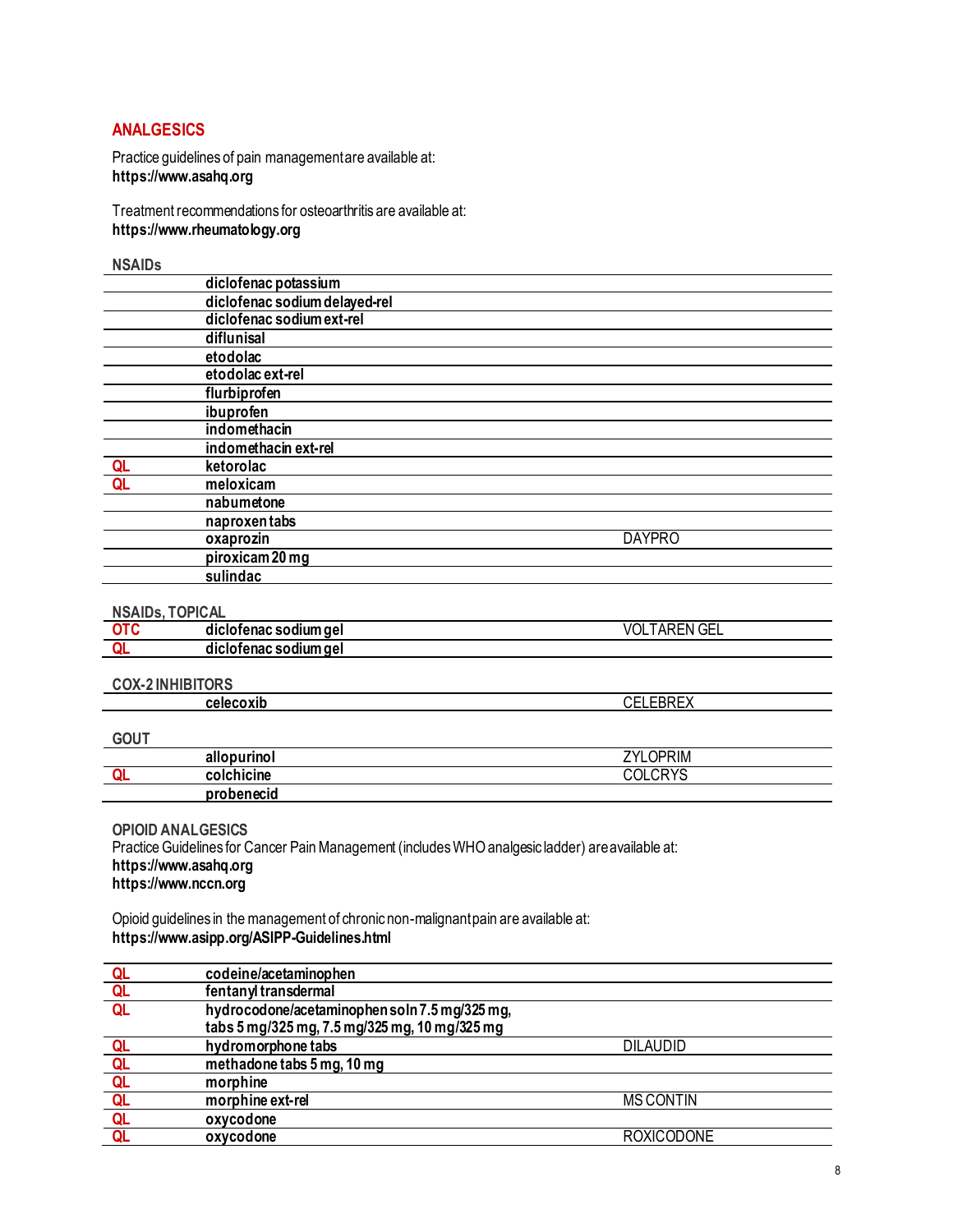| oxycodone/acetaminophen | PERCOCET |
|-------------------------|----------|
| tramadol 50 mg          | ULTRAM   |
| tramadol ext-rel tabs   |          |
| tramadol/acetaminophen  | ULTRACET |
|                         |          |

<span id="page-9-0"></span>**NON-OPIOID ANALGESICS**

| . .<br>butalbital/acetaminophen/caffeine tabs | $\sim$<br>וור ור |
|-----------------------------------------------|------------------|
| ويتعتم والمغنوا والمغبيط<br>ша<br>лн          |                  |

#### <span id="page-9-1"></span>**ANTI-INFECTIVES**

Practice guidelines and statements developed and endorsed by the Infectious Diseases Society of America are available at: **https://www.idsociety.org**

**Hepatitis:** CDC recommendations on the treatment of hepatitis are available at: **https://www.cdc.gov/hepatitis/Resources/**

Guidelines for the management of chronic hepatitis by the American Association for the Study of Liver Disease are available at: **https://www.aasld.org**

**HIV/AIDS:** Guidelines for the treatment of HIV patients by the U.S. Department of Health and Human Services are available at: **https://www.aidsinfo.nih.gov**

**Infective Endocarditis:** American Heart Association recommendations for the prevention of bacterial endocarditis are available at:

**https://professional.heart.org**

**Influenza:** Recommendations of the Advisory Committee on Immunization Practices are available at: **https://www.cdc.gov/vaccines/hcp/acip-recs/vacc-specific/flu.html**

**International Travel:**CDC recommendations for international travel are available at: **https://wwwnc.cdc.gov/travel**

**Respiratory Tract Infection/Antibiotic Use/Community Acquired Pneumonia/Other:**Principles of appropriate antibiotic use for treatment of nonspecific upper respiratory tract infection in adults are available at: **https://www.cdc.gov/pneumonia/management-prevention-guidelines.html**

**Sexually Transmitted Diseases:** CDC Sexually Transmitted Diseases Guidelines are available at: **https://www.cdc.gov/std/treatment/default.htm**

<span id="page-9-2"></span>

| <b>ANTIBACTERIALS</b> |  |  |  |  |  |
|-----------------------|--|--|--|--|--|
|-----------------------|--|--|--|--|--|

**Aminoglycosides**

|                         | neomycin                   |                |
|-------------------------|----------------------------|----------------|
|                         | <b>Cephalosporins</b>      |                |
|                         | Cephalosporin Combinations |                |
| <b>PA</b>               | ceftolozane/tazobactam     | <b>ZERBAXA</b> |
| <b>First Generation</b> |                            |                |
|                         | cefadroxil                 |                |
|                         | cephalexin                 |                |
|                         | Second Generation          |                |
|                         | cefprozil                  |                |
|                         | cefuroxime axetil          |                |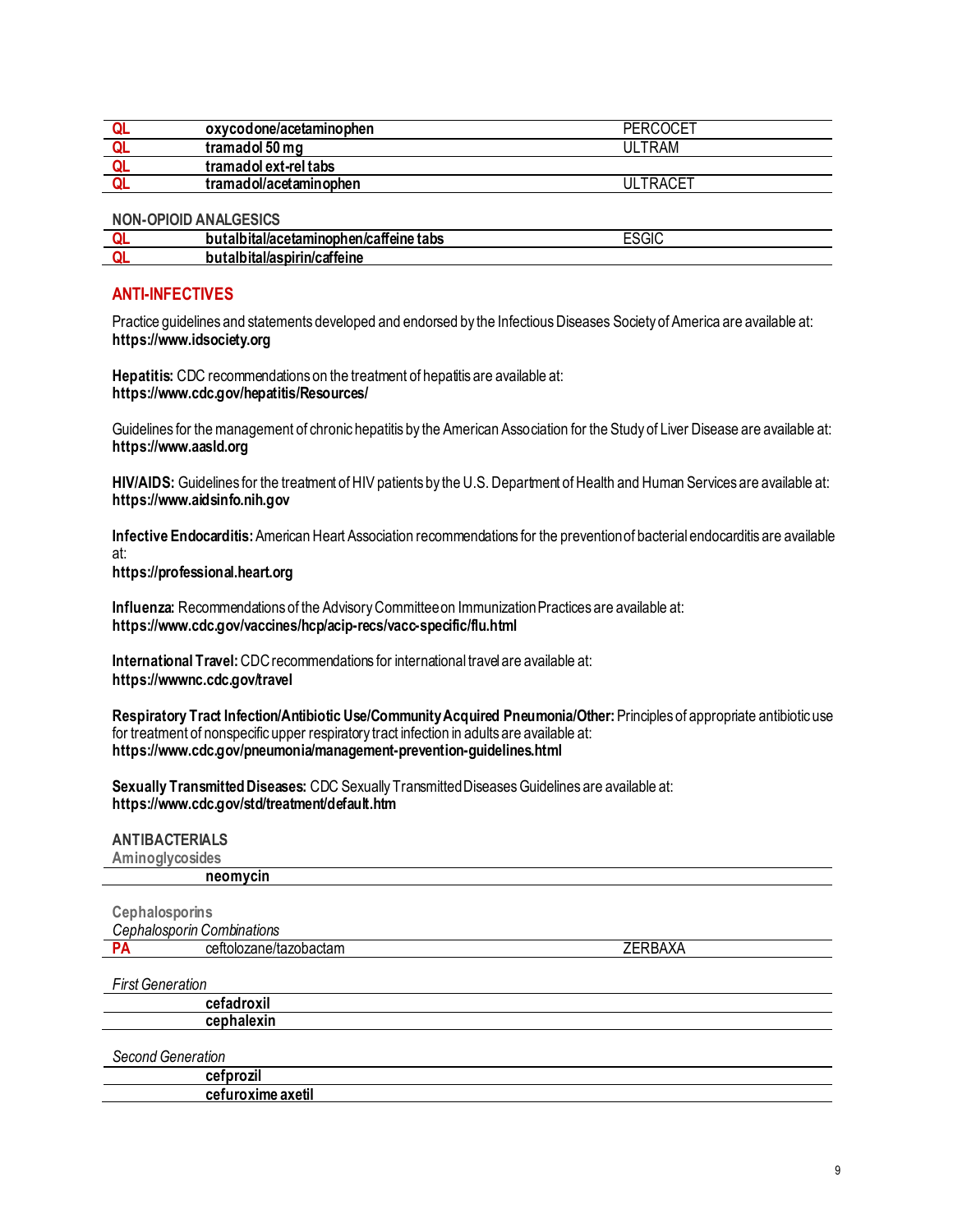<span id="page-10-2"></span><span id="page-10-1"></span><span id="page-10-0"></span>

| <b>Third Generation</b>         |                                                                           |                     |
|---------------------------------|---------------------------------------------------------------------------|---------------------|
|                                 | cefdinir                                                                  |                     |
|                                 |                                                                           |                     |
| Erythromycins/Macrolides        |                                                                           |                     |
|                                 | azithromycin                                                              | <b>ZITHROMAX</b>    |
|                                 | clarithromycin                                                            |                     |
|                                 | clarithromycin ext-rel                                                    |                     |
|                                 | erythromycin base                                                         |                     |
|                                 | erythromycin delayed-rel                                                  |                     |
|                                 | erythromycin ethylsuccinate                                               | E.E.S.              |
|                                 | erythromycin stearate                                                     |                     |
|                                 |                                                                           |                     |
| Fluoroquinolones                | ciprofloxacin tabs                                                        | <b>CIPRO</b>        |
|                                 | levofloxacin                                                              |                     |
|                                 |                                                                           |                     |
| <b>Penicillins</b>              |                                                                           |                     |
|                                 | amoxicillin                                                               |                     |
|                                 | amoxicillin/clavulanate                                                   | <b>AUGMENTIN</b>    |
|                                 | ampicillin                                                                |                     |
|                                 | dicloxacillin                                                             |                     |
|                                 | penicillin G                                                              | <b>BICILLIN L-A</b> |
|                                 | penicillin VK                                                             |                     |
|                                 |                                                                           |                     |
| <b>Sulfonamides</b>             |                                                                           |                     |
|                                 | sulfadiazine                                                              |                     |
|                                 | sulfamethoxazole/trimethoprim                                             |                     |
|                                 | sulfamethoxazole/trimethoprimDS                                           |                     |
|                                 |                                                                           |                     |
| <b>Tetracyclines</b>            |                                                                           |                     |
|                                 | doxycycline hyclate caps 50 mg, 100 mg                                    | <b>VIBRAMYCIN</b>   |
|                                 | doxycycline hyclate tabs 20 mg, 100 mg                                    |                     |
|                                 | doxycycline monohydrate susp                                              | <b>VIBRAMYCIN</b>   |
|                                 | minocycline                                                               |                     |
| Q <sub>L</sub>                  | tetracycline                                                              |                     |
|                                 |                                                                           |                     |
| <b>ANTIFUNGALS</b>              |                                                                           |                     |
| QL                              | clotrimazole troches                                                      |                     |
| QL                              | fluconazole                                                               | <u>DIFLUCAN</u>     |
|                                 | griseofulvin microsize susp<br>griseofulvin ultramicrosize 125 mg, 250 mg |                     |
| PA, QL                          | itraconazole caps                                                         | <b>SPORANOX</b>     |
| PA                              | itraconazole soln                                                         | SPORANOX            |
|                                 | nystatin                                                                  |                     |
| QL                              | terbinafinetabs                                                           |                     |
| PA                              | voriconazole                                                              | <b>VFEND</b>        |
|                                 |                                                                           |                     |
| <b>ANTIMALARIALS</b>            |                                                                           |                     |
| Q <sub>L</sub>                  | atovaquone/proguanil                                                      | <b>MALARONE</b>     |
| QL                              | chloroquine                                                               |                     |
| Q                               | mefloquine                                                                |                     |
|                                 |                                                                           |                     |
|                                 | <b>ANTIRETROVIRAL AGENTS</b>                                              |                     |
| <b>Antiretroviral Adjuvants</b> |                                                                           |                     |
| QL                              | cobicistat                                                                | <b>TYBOST</b>       |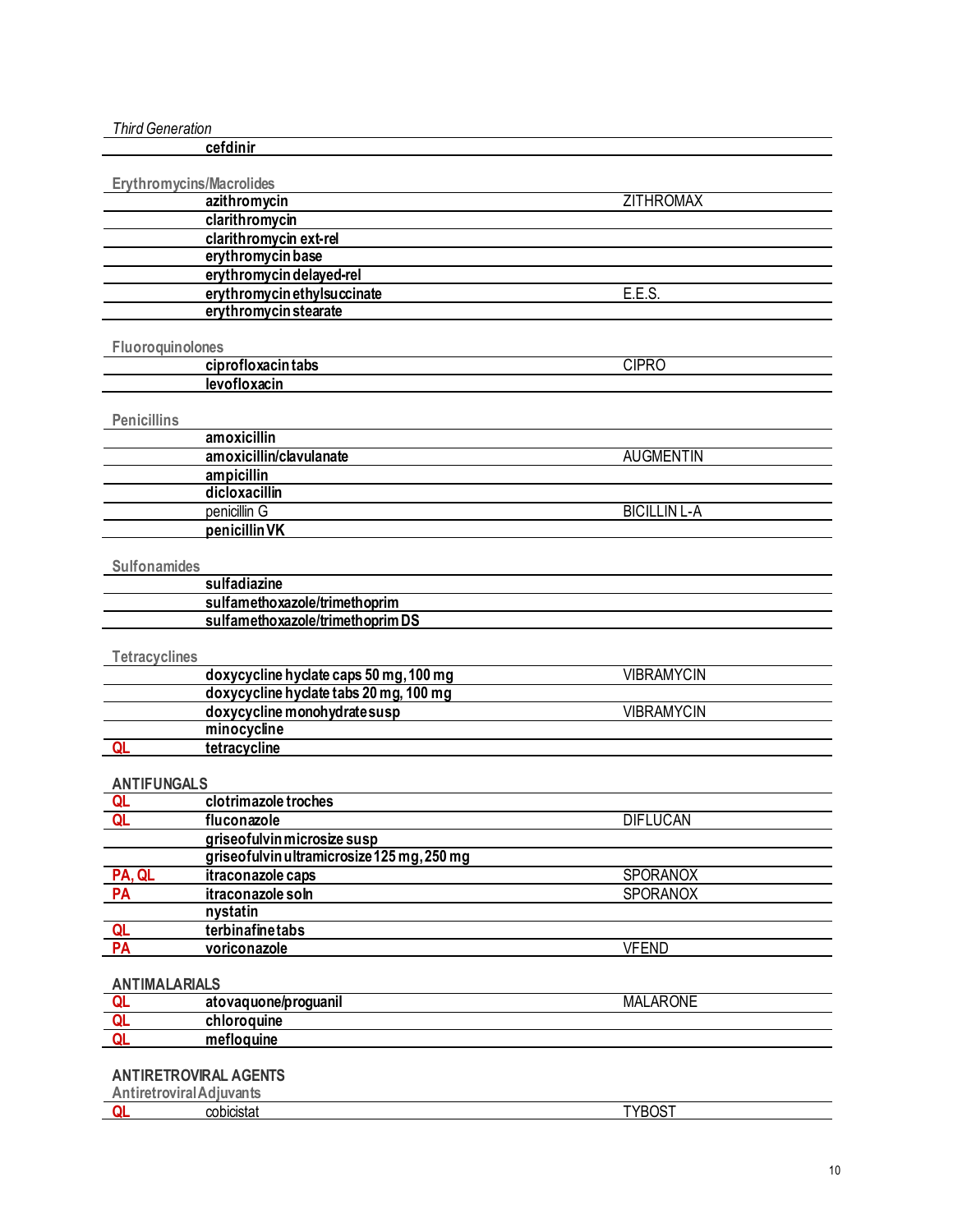|                                     | <b>Antiretroviral Combinations</b>                                  |                                    |
|-------------------------------------|---------------------------------------------------------------------|------------------------------------|
| QL                                  | abacavir/dolutegravir/lamivudine                                    | <b>TRIUMEQ</b>                     |
| Q <sub>L</sub>                      | abacavir/lamivudine                                                 | EPZICOM                            |
| QL                                  | abacavir/lamivudine/zidovudine                                      | <b>TRIZIVIR</b>                    |
| QL                                  | atazanavir/cobicistat                                               | <b>EVOTAZ</b>                      |
| <u>QL</u><br>QL                     | bictegravir/emtricitabine/tenofoviralafenamide                      | <b>BIKTARVY</b>                    |
|                                     | darunavir/cobicistat                                                | <b>PREZCOBIX</b>                   |
| QL                                  | darunavir/cobicistat/emtricitabine/tenofoviralafenamide             | SYMTUZA                            |
| QL                                  | dolutegravir/lamivudine                                             | <b>DOVATO</b>                      |
| QL                                  | dolutegravir/rilpivirine                                            | <b>JULUCA</b>                      |
| QL                                  | efavirenz/emtricitabine/tenofovir disoproxil fumarate               | <b>ATRIPLA</b>                     |
| QL                                  | efavirenz/lamivudine/tenofovir disoproxilfumarate                   | <b>SYMFI</b>                       |
| QL                                  | efavirenz/lamivudine/tenofovir disoproxilfumarate                   | <b>SYMFILO</b>                     |
| QL                                  | elvitegravir/cobicistat/emtricitabine/tenofovir alafenamide         | <b>GENVOYA</b>                     |
| QL                                  | elvitegravir/cobicistat/emtricitabine/tenofovir disoproxil fumarate | <b>STRIBILD</b>                    |
| <u>al</u><br><u>al</u><br><u>al</u> | emtricitabine/rilpivirine/tenofovir alafenamide                     | <b>ODEFSEY</b>                     |
|                                     | emtricitabine/rilpivirine/tenofovir disoproxil fumarate             | <b>COMPLERA</b>                    |
|                                     | emtricitabine/tenofovir alafenamide                                 | <b>DESCOVY</b>                     |
| QL                                  | emtricitabine/tenofovir disoproxil fumarate                         | TRUVADA                            |
| QL                                  | lamivudine/tenofovir disoproxil fumarate                            | <b>CIMDUO</b>                      |
| QL                                  | lamivudine/tenofovir disoproxil fumarate                            | <b>TEMIXYS</b>                     |
| QL                                  | lamivudine/zidovudine                                               |                                    |
|                                     |                                                                     |                                    |
|                                     | <b>Attachment Inhibitors</b>                                        |                                    |
| QL                                  | fostemsavir ext-rel                                                 | <b>RUKOBIA</b>                     |
|                                     |                                                                     |                                    |
|                                     | <b>Chemokine Receptor Antagonists</b>                               |                                    |
| QL                                  | maraviroc                                                           | <b>SELZENTRY</b>                   |
|                                     |                                                                     |                                    |
| Integrase Inhibitors                |                                                                     |                                    |
| QL<br>QL                            | dolutegravir                                                        | <b>TIVICAY</b><br><b>ISENTRESS</b> |
| QL                                  | raltegravir                                                         | <b>ISENTRESSHD</b>                 |
|                                     | raltegravir                                                         |                                    |
|                                     | Non-nucleoside Reverse Transcriptase Inhibitors                     |                                    |
| QL                                  | efavirenz                                                           | <b>SUSTIVA</b>                     |
| QL                                  | etravirine                                                          | <b>INTELENCE</b>                   |
| QL                                  | nevirapine                                                          |                                    |
|                                     | nevirapine ext-rel                                                  |                                    |
| QL<br>QL                            | rilpivirine                                                         | <b>EDURANT</b>                     |
|                                     |                                                                     |                                    |
|                                     | Nucleoside Reverse Transcriptase Inhibitors                         |                                    |
| QL                                  | abacavir                                                            |                                    |
|                                     | emtricitabine                                                       | <b>EMTRIVA</b>                     |
| $\frac{\overline{Q}}{\overline{Q}}$ | lamivudine                                                          |                                    |
|                                     | stavudine caps                                                      |                                    |
| Q <sub>l</sub>                      | zidovudine caps, syp                                                | <b>RETROVIR</b>                    |
|                                     |                                                                     |                                    |
|                                     | Nucleotide Reverse Transcriptase Inhibitors                         |                                    |
| QL                                  | tenofovir disoproxil fumarate                                       | <b>VIREAD</b>                      |
|                                     |                                                                     |                                    |
| <b>Protease Inhibitors</b>          |                                                                     |                                    |
| QL                                  | atazanavir caps                                                     | <b>REYATAZ</b>                     |
| QL                                  | atazanavir oral powder packets                                      | <b>REYATAZ</b>                     |
| QL                                  | darunavir                                                           | <b>PREZISTA</b>                    |
| QL                                  | fosamprenavir susp                                                  | <b>LEXIVA</b>                      |
|                                     |                                                                     |                                    |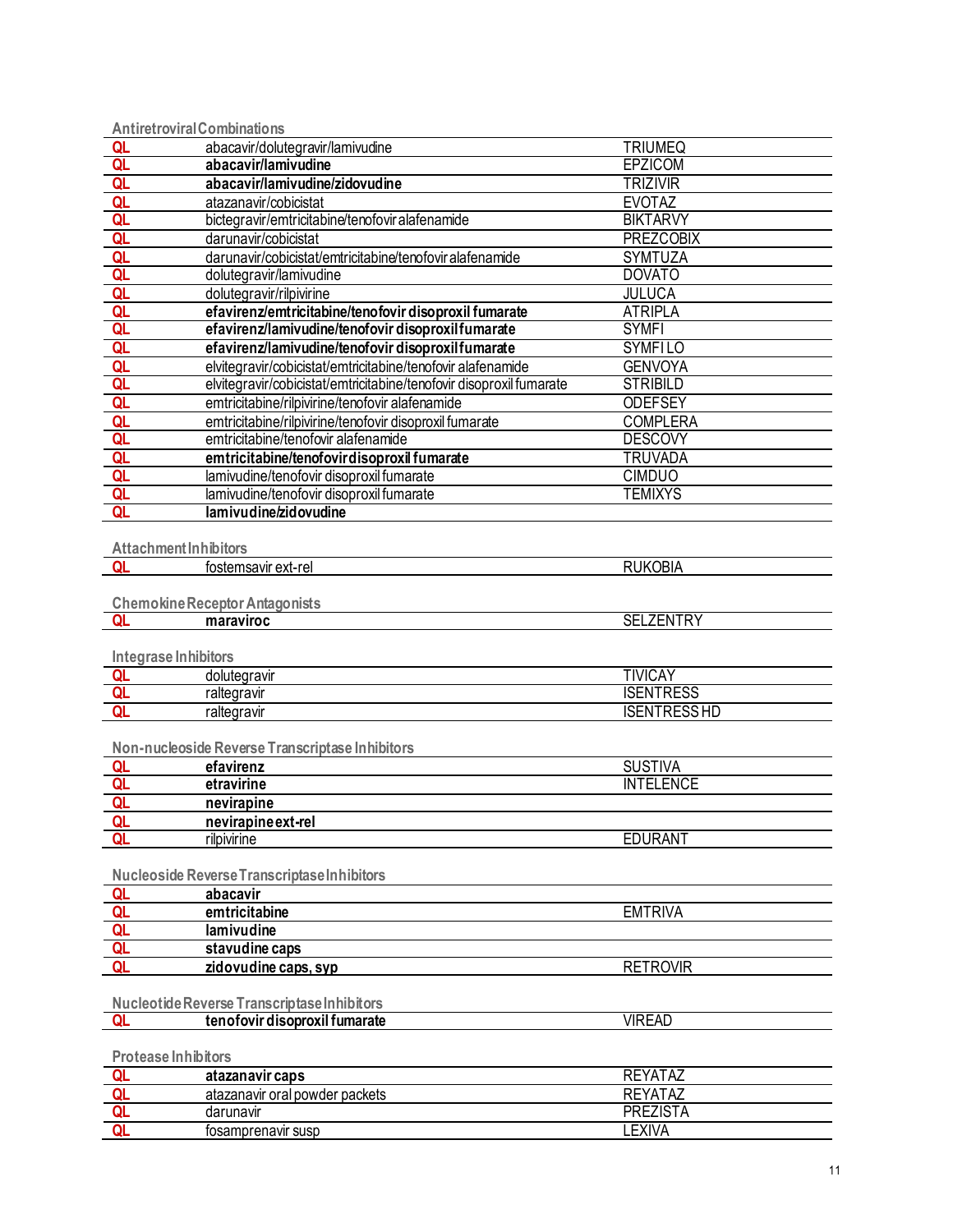<span id="page-12-2"></span><span id="page-12-1"></span><span id="page-12-0"></span>

| QL                            | fosamprenavir tabs                                             | <b>LEXIVA</b>      |
|-------------------------------|----------------------------------------------------------------|--------------------|
| QL                            | lopinavir/ritonavir                                            | <b>KALETRA</b>     |
| QL                            | ritonavir powder, soln, tabs                                   | <b>NORVIR</b>      |
| QL                            | tipranavir                                                     | <b>APTIVUS</b>     |
|                               |                                                                |                    |
|                               | <b>ANTITUBERCULARAGENTS</b>                                    |                    |
|                               | ethambutol                                                     | <b>MYAMBUTOL</b>   |
|                               | isoniazid                                                      |                    |
|                               | pyrazinamide                                                   |                    |
|                               | rifampin                                                       |                    |
|                               |                                                                |                    |
| <b>ANTIVIRALS</b>             |                                                                |                    |
| <b>Cytomegalovirus Agents</b> |                                                                |                    |
| QL                            | valganciclovir                                                 | <b>VALCYTE</b>     |
|                               |                                                                |                    |
| <b>Hepatitis Agents</b>       |                                                                |                    |
| Hepatitis B                   |                                                                |                    |
|                               | adefovir dipivoxil                                             | <b>HEPSERA</b>     |
|                               | entecavir soln                                                 | <b>BARACLUDE</b>   |
|                               | entecavir tabs                                                 | <b>BARACLUDE</b>   |
|                               | lamivudine tabs                                                | EPIVIR-HBV         |
| QL                            | tenofovir disoproxil fumarate                                  | <b>VIREAD</b>      |
|                               |                                                                |                    |
| Hepatitis C                   |                                                                |                    |
| #, SGM $*$                    | glecaprevir/pibrentasvir                                       | <b>MAVYRET</b>     |
| <b>SGM</b>                    | ribavirin caps, tabs 200mg                                     |                    |
| SGM <sup>*</sup>              | sofosbuvir/velpatasvir                                         |                    |
|                               |                                                                |                    |
|                               |                                                                |                    |
| #                             | MAVYRET for genotypes 1, 2, 3, 4, 5, 6                         |                    |
| $\star$                       | Prior Authorization required for treatment-experienced members |                    |
|                               |                                                                |                    |
| <b>Herpes Agents</b>          |                                                                |                    |
|                               | acyclovir caps, susp, tabs                                     | <b>ZOVIRAX</b>     |
| QL                            | famciclovir                                                    |                    |
| QL                            | valacyclovir                                                   | <b>VALTREX</b>     |
|                               |                                                                |                    |
| <b>Influenza Agents</b>       |                                                                |                    |
| QL                            | oseltamivir                                                    | <b>TAMIFLU</b>     |
| <b>MISCELLANEOUS</b>          |                                                                |                    |
|                               | atovaquone                                                     | <b>MEPRON</b>      |
|                               | clindamycin                                                    | <b>CLEOCIN</b>     |
|                               | dapsone                                                        |                    |
|                               | ivermectin                                                     | <b>STROMECTOL</b>  |
| PA                            | linezolid                                                      | <b>ZYVOX</b>       |
| PA                            | linezolid inj                                                  | ZYVOX              |
|                               | metronidazole                                                  | <b>FLAGYL</b>      |
|                               | nitrofurantoin ext-rel                                         | <b>MACROBID</b>    |
|                               | nitrofurantoin macrocrystals                                   | <b>MACRODANTIN</b> |
|                               | nitrofurantoin susp                                            |                    |
| PA                            | pyrimethamine                                                  | <b>DARAPRIM</b>    |
|                               | rifabutin                                                      | <b>MYCOBUTIN</b>   |
|                               | trimethoprim                                                   |                    |
| QL<br>QL                      | vancomycin<br>vancomycin oral soln 50 mg/mL                    | <b>FIRVANQ</b>     |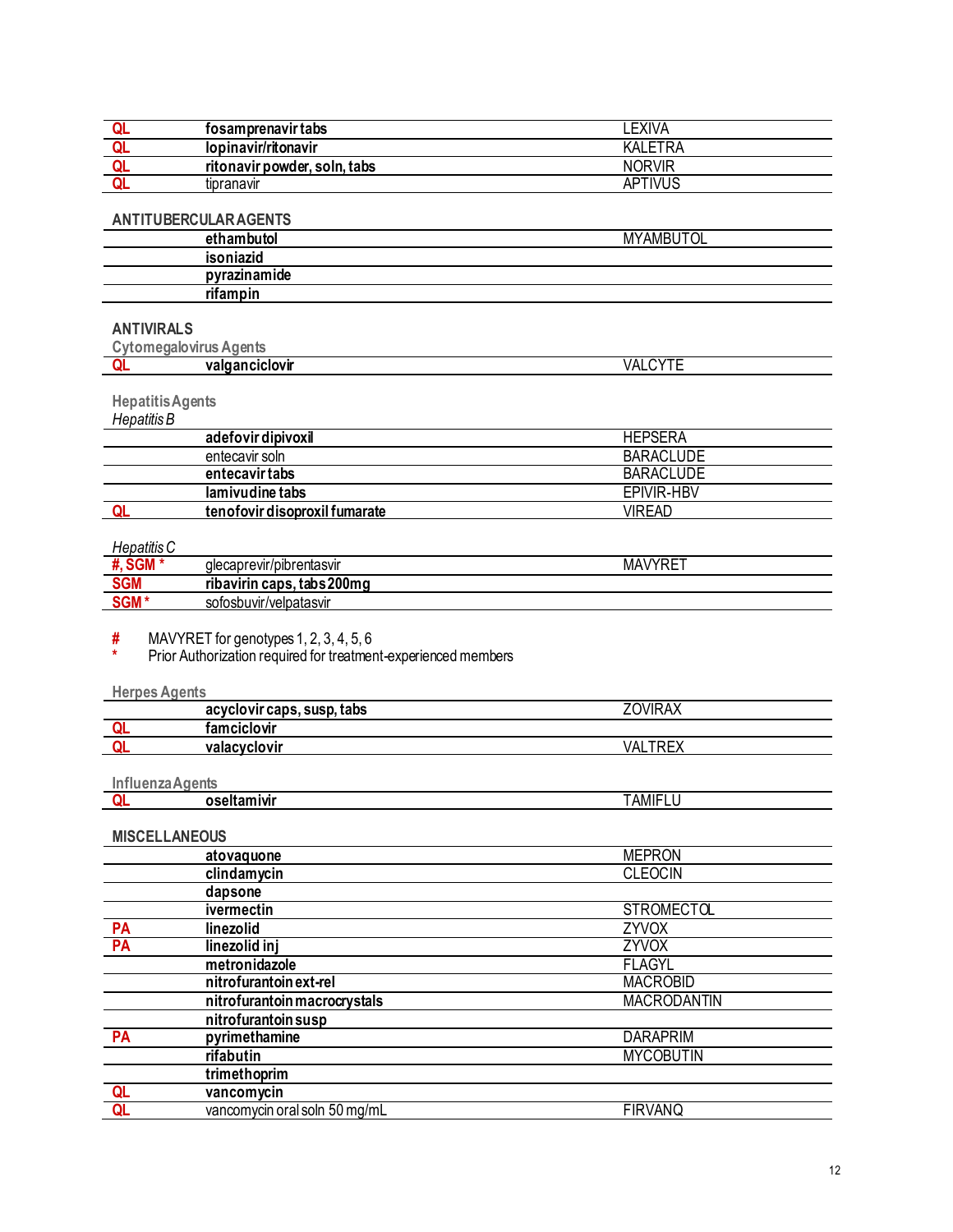#### <span id="page-13-0"></span>**ANTINEOPLASTIC AGENTS**

Clinical practice guidelines in oncology are available at: https://www.asco.org<br>https://www.asco.org

<span id="page-13-4"></span><span id="page-13-3"></span><span id="page-13-2"></span><span id="page-13-1"></span>

|                          | <b>ALKYLATING AGENTS</b>                              |                                  |  |
|--------------------------|-------------------------------------------------------|----------------------------------|--|
|                          | chlorambucil                                          | <b>LEUKERAN</b>                  |  |
|                          | cyclophosphamide caps                                 |                                  |  |
|                          | lomustine 40 mg                                       | <b>GLEOSTINE</b>                 |  |
|                          | melphalan                                             | <b>ALKERAN</b>                   |  |
| <b>SGM</b>               | temozolomide caps                                     | <b>TEMODAR</b>                   |  |
| <b>ANTIMETABOLITES</b>   |                                                       |                                  |  |
| <b>SGM</b>               | capecitabine                                          | <b>XELODA</b>                    |  |
|                          | mercaptopurine                                        |                                  |  |
|                          | methotrexate                                          | <b>TREXALL</b>                   |  |
| Antiandrogens            | <b>HORMONAL ANTINEOPLASTIC AGENTS</b>                 |                                  |  |
|                          | bicalutamide                                          | <b>CASODEX</b>                   |  |
|                          | flutamide                                             |                                  |  |
| Antiestrogens            |                                                       |                                  |  |
|                          | tamoxifen                                             |                                  |  |
|                          | toremifene                                            | <b>FARESTON</b>                  |  |
|                          | <b>Aromatase Inhibitors</b>                           |                                  |  |
|                          | anastrozole                                           | <b>ARIMIDEX</b>                  |  |
|                          | exemestane                                            | <b>AROMASIN</b>                  |  |
|                          | letrozole                                             | <b>FEMARA</b>                    |  |
|                          |                                                       |                                  |  |
|                          | Luteinizing Hormone-Releasing Hormone (LHRH) Agonists |                                  |  |
| <b>SGM</b>               | goserelin acetate 3.6 mg                              | ZOLADEX                          |  |
| <b>SGM</b><br><b>SGM</b> | leuprolide acetate                                    | <b>LUPRON DEPOT</b>              |  |
|                          | leuprolide acetate                                    |                                  |  |
| <b>Progestins</b>        |                                                       |                                  |  |
|                          | megestrol acetate                                     |                                  |  |
|                          |                                                       |                                  |  |
|                          | <b>KINASE INHIBITORS</b>                              |                                  |  |
| <b>SGM</b>               | afatinib                                              | <b>GILOTRIF</b>                  |  |
| <b>SGM</b>               | axitinib                                              | <b>INLYTA</b>                    |  |
| <b>SGM</b>               | cabozantinib                                          | <b>CABOMETYX</b>                 |  |
| <b>SGM</b>               | cabozantinib                                          | <b>COMETRIQ</b>                  |  |
| <b>SGM</b>               | ceritinib tabs                                        | ZYKADIA                          |  |
| <b>SGM</b>               | dabrafenib                                            | <b>TAFINLAR</b>                  |  |
| <b>SGM</b>               | erlotinib                                             | <b>TARCEVA</b>                   |  |
| <b>SGM</b>               | everolimus                                            | <b>AFINITOR</b>                  |  |
| <b>SGM</b>               | ibrutinib                                             | <b>IMBRUVICA</b>                 |  |
| <b>SGM</b>               | idelalisib                                            | <b>ZYDELIG</b>                   |  |
| <b>SGM</b><br><b>SGM</b> | lapatinib                                             | <b>TYKERB</b><br><b>VITRAKVI</b> |  |
| <b>SGM</b>               | larotrectinib<br>lenvatinib                           | <b>LENVIMA</b>                   |  |
| <b>SGM</b>               | lorlatinib                                            | <b>LORBRENA</b>                  |  |
| <b>SGM</b>               |                                                       | <b>RYDAPT</b>                    |  |
|                          |                                                       |                                  |  |
| <b>SGM</b>               | midostaurin<br>palbociclib                            | <b>IBRANCE</b>                   |  |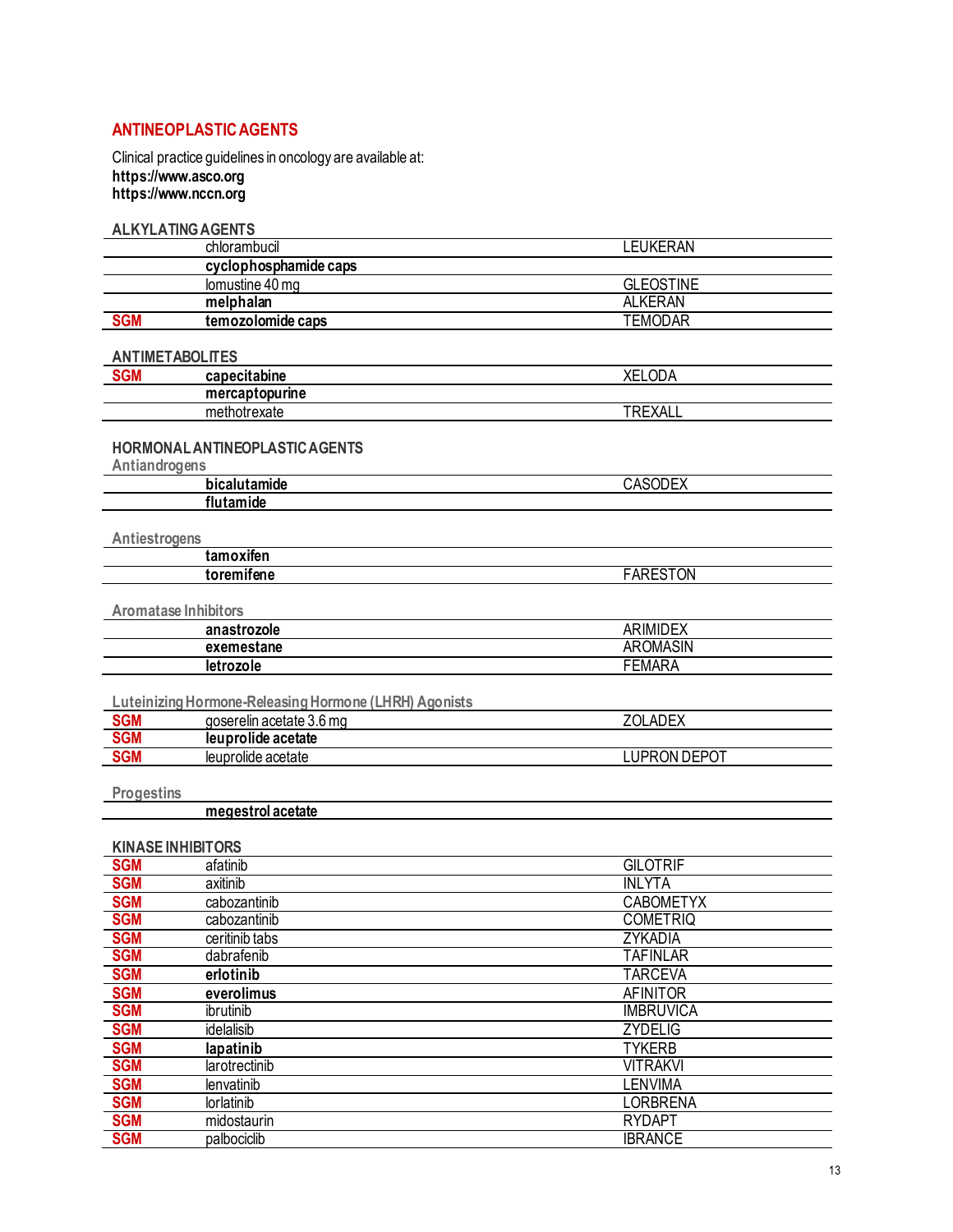<span id="page-14-1"></span><span id="page-14-0"></span>

| <b>SGM</b>           | pazopanib                                  | <b>VOTRIENT</b>  |
|----------------------|--------------------------------------------|------------------|
| <b>SGM</b>           | regorafenib                                | <b>STIVARGA</b>  |
| <b>SGM</b>           | ruxolitinib                                | <b>JAKAFI</b>    |
| <b>SGM</b>           | sorafenib                                  | <b>NEXAVAR</b>   |
| <b>SGM</b>           | sunitinib                                  | <b>SUTENT</b>    |
| <b>SGM</b>           | trametinib                                 | <b>MEKINIST</b>  |
| <b>SGM</b>           | vandetanib                                 | <b>CAPRELSA</b>  |
| <b>SGM</b>           | vemurafenib                                | <b>ZELBORAF</b>  |
|                      | <b>KINASE INHIBITORS FOR CML</b>           |                  |
| <b>SGM</b>           | imatinib mesylate                          | <b>GLEEVEC</b>   |
| Immunomodulators     | <b>MULTIPLE MYELOMA</b>                    |                  |
| <b>SGM</b>           | lenalidomide                               | <b>REVLIMID</b>  |
| <b>SGM</b>           | <b>Proteasome Inhibitors</b><br>brigatinib | <b>VELCADE</b>   |
| <b>MISCELLANEOUS</b> |                                            |                  |
| <b>SGM</b>           | bexarotene caps                            | <b>TARGRETIN</b> |
|                      | etoposide                                  |                  |
|                      | hydroxyurea                                | <b>HYDREA</b>    |
|                      | leucovorin                                 |                  |
|                      | mitotane                                   | <b>LYSODREN</b>  |
| <b>SGM</b>           | niraparib                                  | <b>ZEJULA</b>    |
| <b>SGM</b>           | olaparib                                   | <b>LYNPARZA</b>  |
| <b>SGM</b>           | panobinostat                               | <b>FARYDAK</b>   |
|                      | procarbazine                               | <b>MATULANE</b>  |
| <b>SGM</b>           | rucaparib                                  | <b>RUBRACA</b>   |
|                      | tretinoin caps                             |                  |
| <b>SGM</b>           | venetoclax                                 | <b>VENCLEXTA</b> |
| <b>SGM</b>           | vismodegib                                 | <b>ERIVEDGE</b>  |
| <b>SGM</b>           | vorinostat                                 | <b>ZOLINZA</b>   |

#### <span id="page-14-3"></span><span id="page-14-2"></span>**CARDIOVASCULAR**

The Eighth Report of the Joint National Committee on Prevention, Detection, Evaluation and Treatment of High Blood Pressure is available at:

**https://jamanetwork.com/journals/jama/fullarticle/1791497**

Guidelines for the evaluation and management of cardiovascular diseases in adults are available at: **https://www.acc.org https://professional.heart.org**

<span id="page-14-4"></span>**ACE INHIBITORS †** Guidelines for the use of ACE inhibitors are available at: **https://jamanetwork.com/journals/jama/fullarticle/1791497 https://professional.diabetes.org https://www.acc.org https://professional.heart.org**

| benazepril | LOTENSIN        |
|------------|-----------------|
| captopril  |                 |
| enalapril  | <i>V</i> ASOTEC |
| fosinopril |                 |
| lisinopril | `RIL<br>7FST    |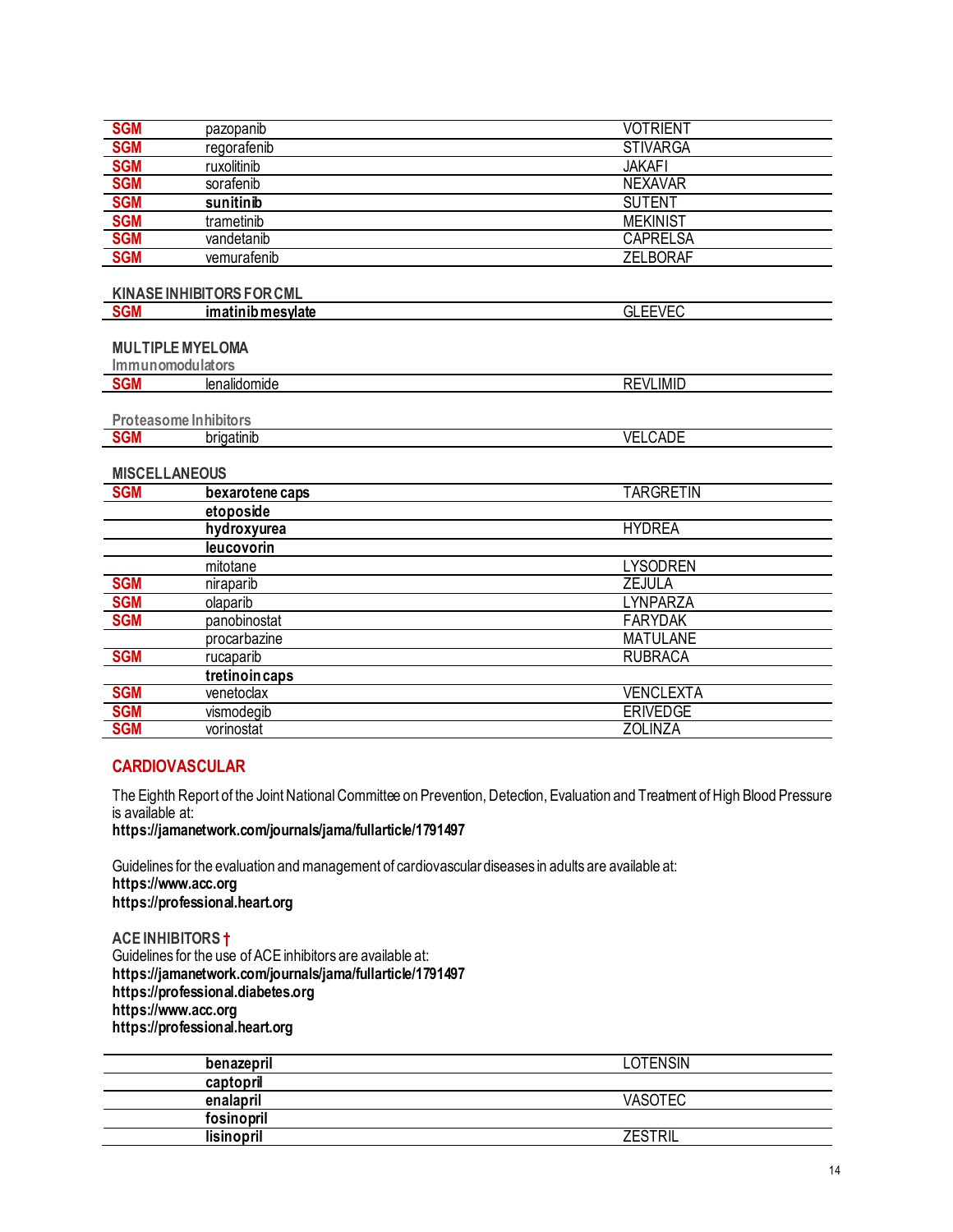| auinanril            | $\cdots$<br>៶៲∟            |
|----------------------|----------------------------|
| - 11<br>rominril<br> | $\sim$ $\sim$ $\sim$<br>AL |
| . .<br>.<br>. .      |                            |

**†** Products in this category may be dispensed as a 90-day supply.

#### <span id="page-15-0"></span>**ACE INHIBITOR/CALCIUM CHANNEL BLOCKER COMBINATIONS †**

| $ -$<br>nm<br>---------<br>-----<br>uplne/benat<br><b>zepri.</b> | .<br>.<br>-- |
|------------------------------------------------------------------|--------------|
|                                                                  |              |

**†** Products in this category may be dispensed as a 90-day supply.

#### <span id="page-15-1"></span>**ACE INHIBITOR/DIURETIC COMBINATIONS †**

| benazepril/hydrochlorothiazide, except 5 mg/6.25 mg | LOTENSIN HCT      |
|-----------------------------------------------------|-------------------|
| enalapril/hydrochlorothiazide                       | <b>VASERETIC</b>  |
| fosinopril/hydrochlorothiazide                      |                   |
| lisinopril/hydrochlorothiazide                      | <b>ZESTORETIC</b> |
| quinapril/hydrochlorothiazide                       | <b>ACCURETIC</b>  |

**†** Products in this category may be dispensed as a 90-day supply.

#### <span id="page-15-2"></span>**ADRENOLYTICS, CENTRAL †**

| clonidine                  |                                |
|----------------------------|--------------------------------|
| clonidine transdermal      | ┯┯<br>CА<br>ıс<br>$\mathbf{u}$ |
| auanfacino<br><del>.</del> |                                |

**†** Products in this category may be dispensed as a 90-day supply.

#### <span id="page-15-3"></span>**ALDOSTERONE RECEPTOR ANTAGONISTS †**

| Ierenone                         | <b>INSPR</b>                     |
|----------------------------------|----------------------------------|
| <b>nn</b>                        | $\Gamma$                         |
| spirono<br>vlactone<br>,,,,,,,,, | .<br>ΔІ<br>۱NI<br>ıΑ<br>ᇺ<br>ॱॱॱ |

<span id="page-15-4"></span>**ALPHA BLOCKERS †**

Guidelines for the use of alpha blockers in various patient populations are available at: **https://jamanetwork.com/journals/jama/fullarticle/1791497**

| <b>AVATAAIN</b><br>doxazosin | $\overline{\phantom{a}}$<br>∴AF<br>∼ |
|------------------------------|--------------------------------------|
| prazosin                     | IIDDFAA<br>MIN<br>⊾ບບ⊣               |
| 50070<br><br>ισιακυδιι       |                                      |

**†** Products in this category may be dispensed as a 90-day supply.

#### <span id="page-15-5"></span>**ANGIOTENSIN II RECEPTOR ANTAGONISTS/DIURETIC COMBINATIONS †** Guidelines for the use of angiotensin II receptor antagonists in various patient populations are available at: **https://jamanetwork.com/journals/jama/fullarticle/1791497 https://professional.diabetes.org**

| irbesartan                     | AVAPRO         |
|--------------------------------|----------------|
| irbesartan/hydrochlorothiazide | <b>AVALIDE</b> |
| losartan                       | COZAAR         |
| losartan/hydrochlorothiazide   | <b>HYZAAR</b>  |
| valsartan                      | <b>DIOVAN</b>  |
| valsartan/hydrochlorothiazide  | DIOVAN HCT     |
|                                |                |

**†** Products in this category may be dispensed as a 90-day supply.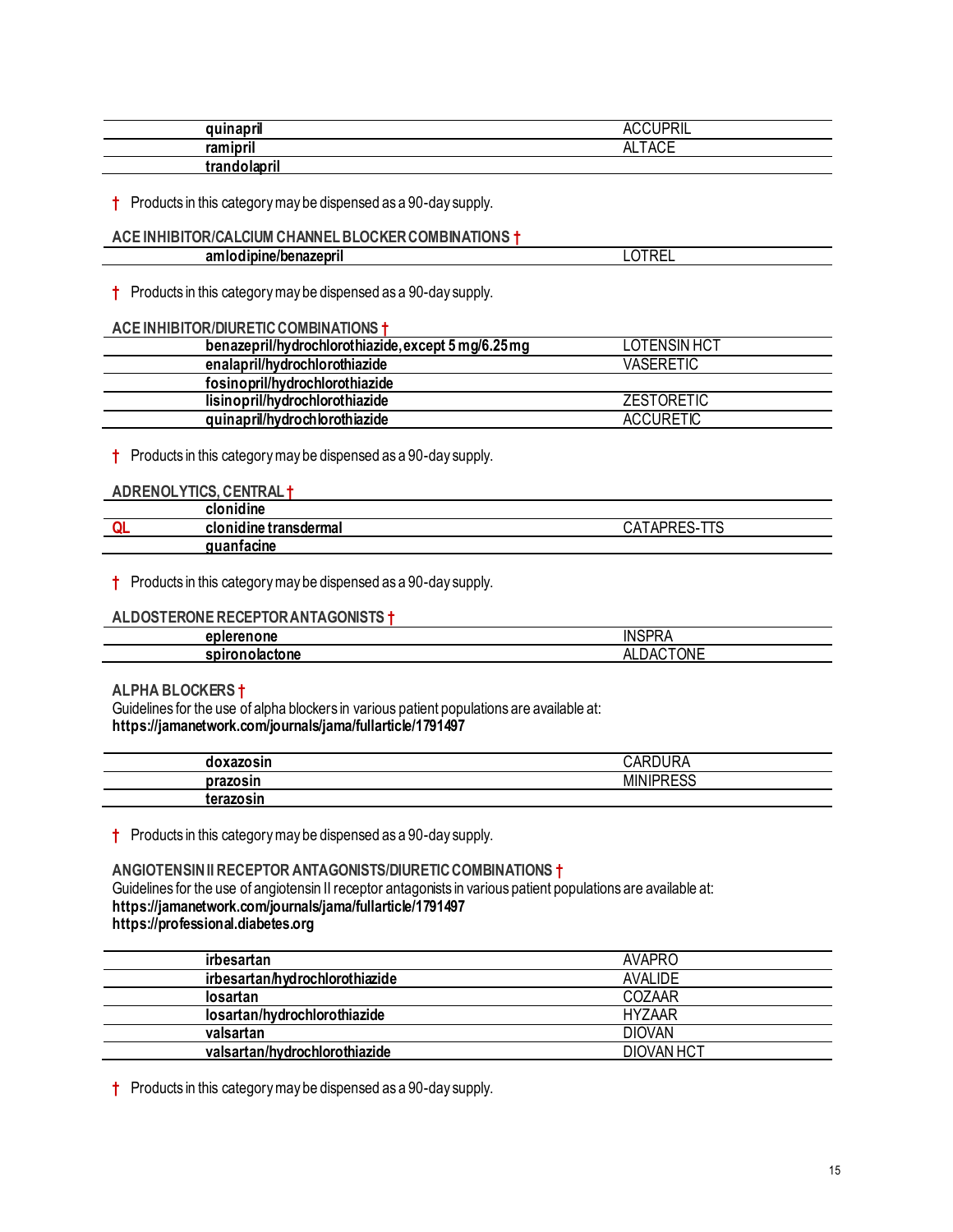#### <span id="page-16-0"></span>**ANTIARRHYTHMICS**

Guidelines for the use of antiarrhythmics and cardiac glycosides in various patient populations are available at: https://www.acc.org

<span id="page-16-1"></span>

| amiodarone 200 mg                                                                                                                                                                                                           |                                |  |
|-----------------------------------------------------------------------------------------------------------------------------------------------------------------------------------------------------------------------------|--------------------------------|--|
| disopyramide                                                                                                                                                                                                                | <b>NORPACE</b>                 |  |
| disopyramide ext-rel                                                                                                                                                                                                        | NORPACE CR                     |  |
| dofetilide<br><b>SGM</b>                                                                                                                                                                                                    | <b>TIKOSYN</b>                 |  |
| flecainide                                                                                                                                                                                                                  |                                |  |
| propafenone                                                                                                                                                                                                                 |                                |  |
| propafenone ext-rel                                                                                                                                                                                                         | <b>RYTHMOLSR</b>               |  |
| sotalol                                                                                                                                                                                                                     | <b>BETAPACE</b>                |  |
| sotalol                                                                                                                                                                                                                     | <b>BETAPACE AF</b>             |  |
| <b>ANTILIPEMICS</b><br>The 2018 AHA/ACC/AACVPR/AAPA/ABC/ACPM/ADA/AGS/APhA/ASPC/NLA/PCNA Guideline on the Management of Blood<br>Cholesterol is available at:<br>https://www.ahajournals.org/doi/10.1161/CIR.000000000000625 |                                |  |
| <b>Bile Acid Resins</b>                                                                                                                                                                                                     |                                |  |
| cholestyramine                                                                                                                                                                                                              | <b>QUESTRAN/QUESTRAN LIGHT</b> |  |
| colestipol                                                                                                                                                                                                                  | <b>COLESTID</b>                |  |
| <b>Cholesterol Absorption Inhibitors</b>                                                                                                                                                                                    |                                |  |
| ezetimibe                                                                                                                                                                                                                   | <b>ZETIA</b>                   |  |
| <b>Fibrates</b>                                                                                                                                                                                                             |                                |  |
| fenofibrate                                                                                                                                                                                                                 | <b>TRICOR</b>                  |  |
| fenofibrate caps 67 mg, 134 mg, 200 mg                                                                                                                                                                                      |                                |  |
| aemfibrozil                                                                                                                                                                                                                 | <b>LOPID</b>                   |  |
| <b>HMG-CoAReductase Inhibitors</b>                                                                                                                                                                                          |                                |  |
| atorvastatin                                                                                                                                                                                                                | <b>LIPITOR</b>                 |  |
| lovastatin                                                                                                                                                                                                                  |                                |  |
| pravastatin                                                                                                                                                                                                                 |                                |  |
| rosuvastatin                                                                                                                                                                                                                |                                |  |
| simvastatin                                                                                                                                                                                                                 | <b>ZOCOR</b>                   |  |
| <b>Niacins</b>                                                                                                                                                                                                              |                                |  |
| niacin ext-rel                                                                                                                                                                                                              | <b>NIASPAN</b>                 |  |
| <b>Omega-3 Fatty Acids</b>                                                                                                                                                                                                  |                                |  |
| ST, QL<br>icosapent ethyl                                                                                                                                                                                                   | <b>VASCEPA</b>                 |  |
| <b>PCSK9 Inhibitors</b>                                                                                                                                                                                                     |                                |  |
| <b>SGM</b><br>evolocumab                                                                                                                                                                                                    | <b>REPATHA</b>                 |  |
|                                                                                                                                                                                                                             |                                |  |

#### <span id="page-16-2"></span>**BETA-BLOCKERS †**

Guidelines for the use of beta-blockers and beta-blocker combinations in various patient populations are available at: https://jamanetwork.com/journals/jama/fullarticle/1791497 https://www.acc.org

| atenolol   | <b>TENORMIN</b> |
|------------|-----------------|
| bisoprolol |                 |
| carvedilol | <b>ODEC</b>     |
| labetalol  |                 |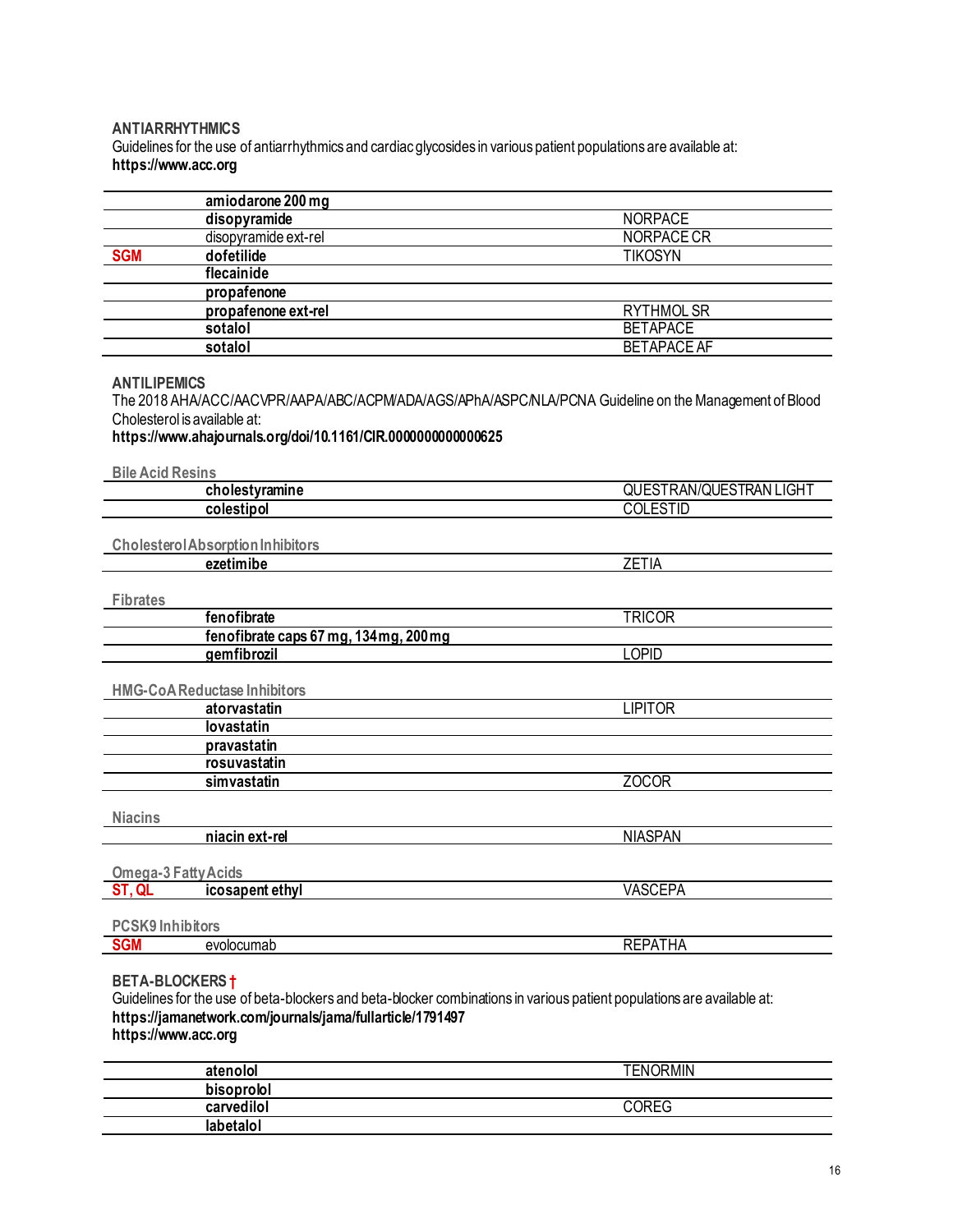| metoprolol succinate ext-rel             | TOPROL-XL  |
|------------------------------------------|------------|
| metoprolol tartrate 25 mg, 50 mg, 100 mg | LOPRESSOR  |
| nadolol                                  | CORGARD    |
| pindolol                                 |            |
| propranolol                              |            |
| propranolol ext-rel                      | INDERAL LA |
| timolol                                  |            |

**†** Products in this category may be dispensed as a 90-day supply.

### <span id="page-17-0"></span>**BETA-BLOCKER/DIURETIC COMBINATIONS †**

Guidelines for the use of beta-blockers and diuretic combinations in various patient populations are available at: **https://jamanetwork.com/journals/jama/fullarticle/1791497 https://www.acc.org**

| atenolol/chlorthalidone        |      |
|--------------------------------|------|
| bisoprolol/hydrochlorothiazide | ZIAC |
| metoprolol/hydrochlorothiazide |      |

**†** Products in this category may be dispensed as a 90-day supply.

#### <span id="page-17-1"></span>**CALCIUM CHANNEL BLOCKERS †**

| Dihydropyridines |
|------------------|
|                  |

| amlodipine         | <b>NORVASC</b> |
|--------------------|----------------|
| felodipine ext-rel |                |
| nifedipine ext-rel | ADALAT CC      |
| nifedipine ext-rel | PROCARDIA XL   |
|                    |                |

| Nondihydropyridines              |                 |
|----------------------------------|-----------------|
| diltiazem                        | CARDIZEM        |
| diltiazem ext-rel                |                 |
| diltiazem ext-rel                | CARDIZEM CD     |
| diltiazem ext-rel                | <b>TIAZAC</b>   |
| diltiazem ext-rel, except 120 mg | CARDIZEMLA      |
| verapamil ext-rel                | <b>CALAN SR</b> |
| verapamil ext-rel                | VFRFI AN PM     |

#### **†** Products in this category may be dispensed as a 90-day supply.

#### <span id="page-17-2"></span>**DIGITALIS GLYCOSIDES**

| ΔNί |
|-----|
|     |

#### <span id="page-17-3"></span>**DIURETICS †**

| Carbonic Anhydrase Inhibitors |  |
|-------------------------------|--|
| acetazolamide                 |  |
| acetazolamide ext-rel         |  |
| methazolamide                 |  |
|                               |  |

#### **Loop Diuretics**

| . .<br>bumetanide |                          |
|-------------------|--------------------------|
| <i>furosemide</i> | $\sim$<br>Λ<br>AC<br>راز |
| torsemide<br>iue  |                          |
|                   |                          |

#### **Potassium-sparing Diuretics**

**amiloride**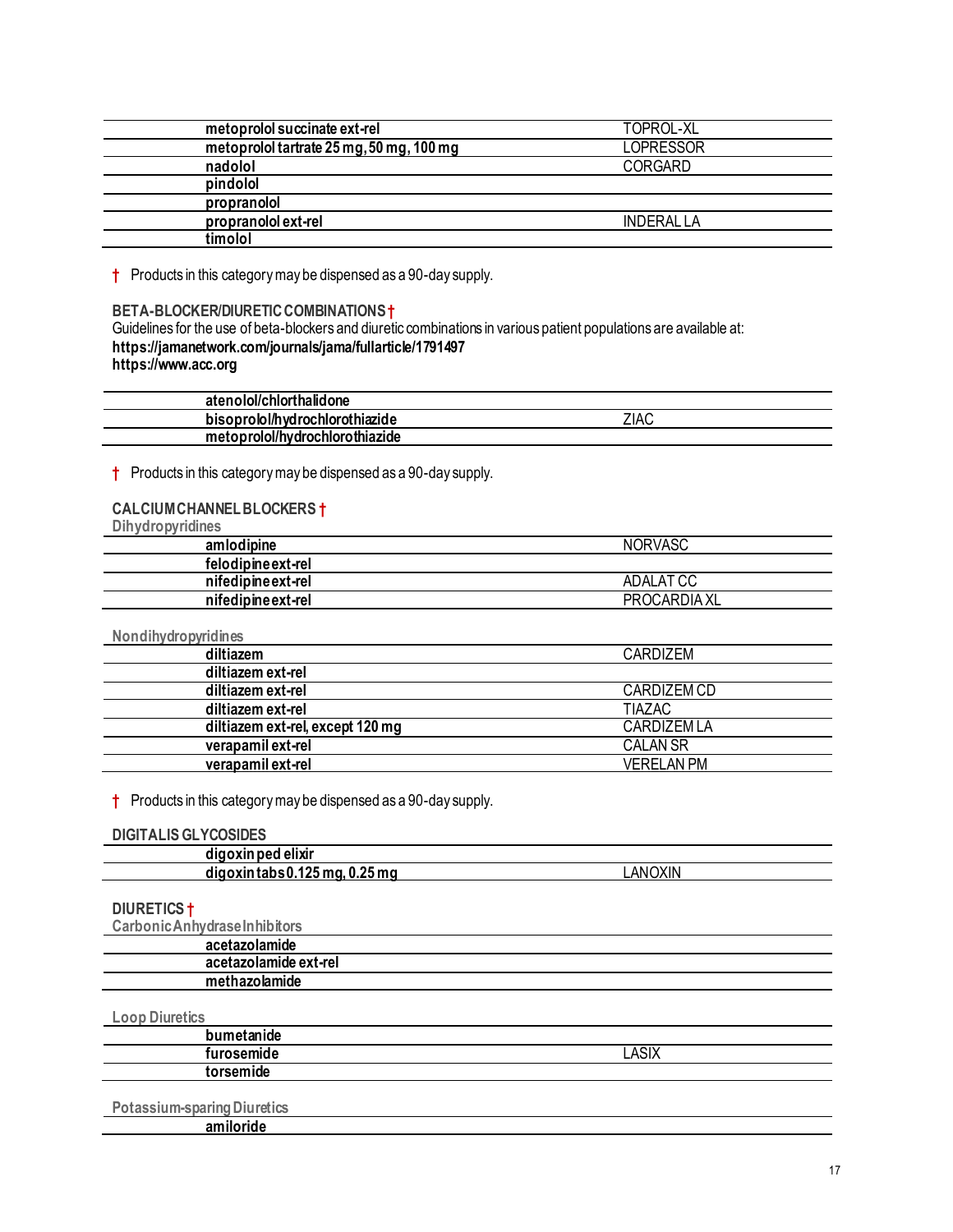Thiazides and Thiazide-like Diuretics

| chlorthalidone      |  |
|---------------------|--|
| hydrochlorothiazide |  |
| indapamide          |  |
| metolazone          |  |

**Diuretic Combinations** 

| amiloride/hydrochlorothiazide        |                |  |
|--------------------------------------|----------------|--|
| spironolactone/hydrochlorothiazide   | ALDACTAZIDE    |  |
| triamterene/hydrochlorothiazide      | <b>MAXZIDE</b> |  |
| triamterene/hydrochlorothiazide caps |                |  |

 $\dagger$  Products in this category may be dispensed as a 90-day supply.

#### <span id="page-18-0"></span>**HEART FAILURE**

| IILAI\I I AILVI\L |                                        |                      |
|-------------------|----------------------------------------|----------------------|
|                   | <i>vabradine</i>                       | $\cdots$<br>ΔГ.<br>ີ |
|                   | <br>sacubitril/<br>$-10$<br>vaisariar. | ------<br>-          |

#### <span id="page-18-1"></span>**NITRATES**  $Q_{\text{real}}$

| Ural       |                                                |                |  |
|------------|------------------------------------------------|----------------|--|
|            | isosorbide dinitrate 5 mg, 10 mg, 20 mg, 30 mg | <b>ISORDIL</b> |  |
|            | isosorbide dinitrate ext-rel tabs              |                |  |
|            | isosorbide mononitrate                         |                |  |
|            | isosorbide mononitrate ext-rel                 |                |  |
|            |                                                |                |  |
| Sublingual |                                                |                |  |
|            | nitroglycerin sublingual                       | NITROSTAT      |  |
|            |                                                |                |  |

| Transdermal |                    |  |
|-------------|--------------------|--|
|             | nitroglycerin oint |  |

| nitroglycerin oint        | NITRO-BID |
|---------------------------|-----------|
| nitroglycerin transdermal |           |
| nitroglycerin transdermal | NITRO-DUR |
|                           |           |

#### <span id="page-18-2"></span>PULMONARY ARTERIAL HYPERTENSION

| <b>SGM</b><br>LETAIRIS<br>ambrisentan     |  |
|-------------------------------------------|--|
| <b>SGM</b><br><b>TRACLEER</b><br>bosentan |  |
| <b>SGM</b><br>opsumit<br>macitentan       |  |

| <b>Phosphodiesterase Inhibitors</b> |            |                |
|-------------------------------------|------------|----------------|
| <b>SGM</b>                          | sildenafil | <b>REVATIO</b> |
|                                     |            |                |

|     | <b>Prostacyclin Receptor Agonists</b> |                   |
|-----|---------------------------------------|-------------------|
| SGM | selexipad                             | <b>TRAV</b><br>JP |

#### Prostaglandin Vasodilators

| <b>SGM</b> | epoprostenol sodium  | <b>LOLAN</b>     |
|------------|----------------------|------------------|
| <b>SGM</b> | treprostinil         | <b>REMODULIN</b> |
| <b>SGM</b> | treprostinil         | TYVASO           |
| <b>SGM</b> | treprostinil ext-rel | <b>ORENITRAM</b> |

#### <span id="page-18-3"></span>**MISCELLANEOUS**

| .<br>----                              |  |
|----------------------------------------|--|
| . .<br>. .<br>meth <sup>v</sup> '<br>. |  |
|                                        |  |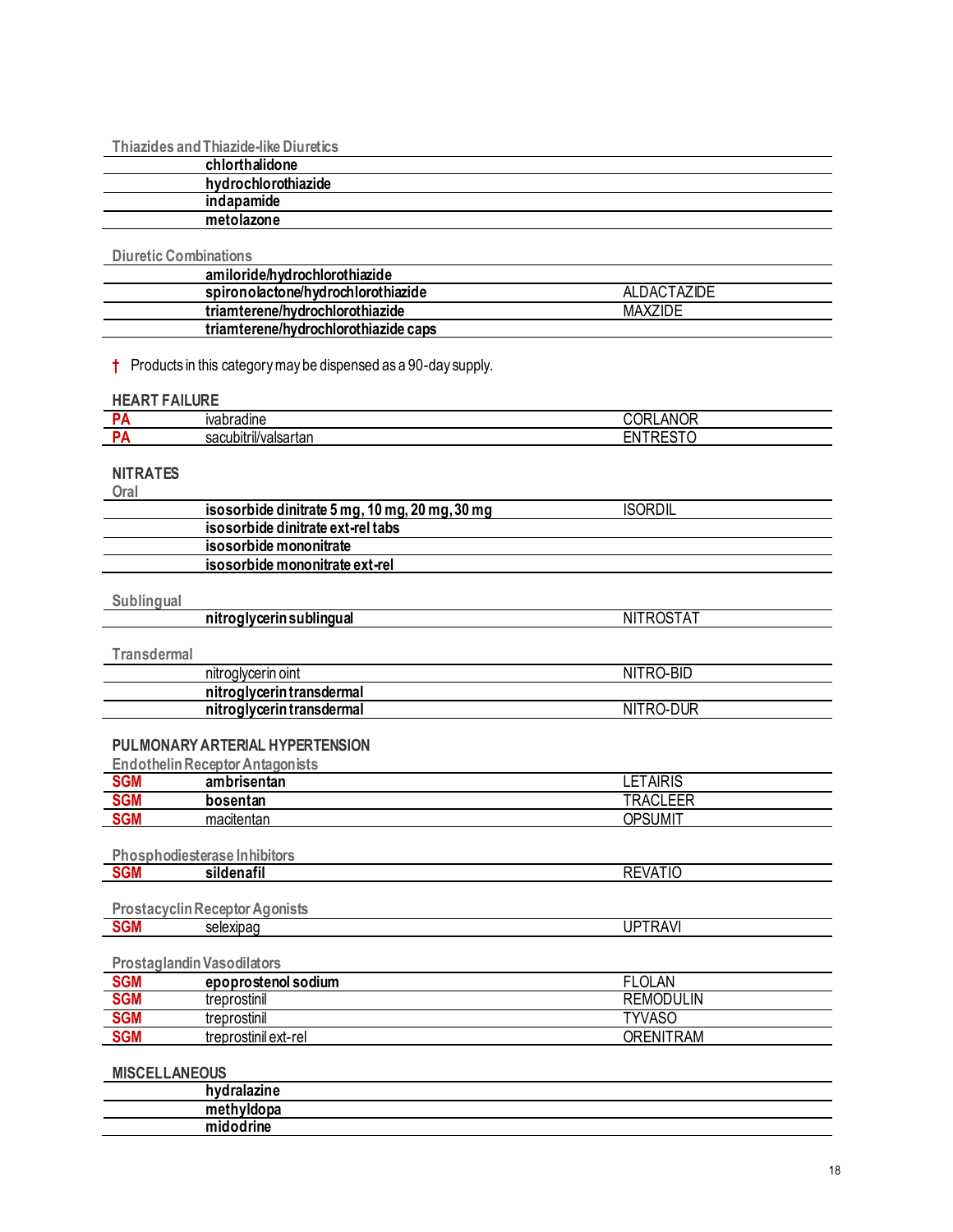<span id="page-19-0"></span>

| ST | ranolazine ext-rel                                                                            | RANEXA  |
|----|-----------------------------------------------------------------------------------------------|---------|
|    | <b>CENTRAL NERVOUS SYSTEM</b>                                                                 |         |
|    | Practice guidelines for psychiatric disorders are available at:<br>https://www.psychiatry.org |         |
|    | AMYOTROPHIC LATERAL SCLEROSIS                                                                 |         |
|    | riluzole                                                                                      | RILUTEK |

<span id="page-19-2"></span><span id="page-19-1"></span>

| <b>ANTIANXIETY</b>     |                  |                 |  |
|------------------------|------------------|-----------------|--|
| <b>Benzodiazepines</b> |                  |                 |  |
| QL                     | alprazolam       | <b>XANAX</b>    |  |
|                        | chlordiazepoxide |                 |  |
| QL                     | clonazepamtabs   | <b>KLONOPIN</b> |  |
| QL                     | diazepam         | <b>VALIUM</b>   |  |
|                        | lorazepam        | <b>ATIVAN</b>   |  |
|                        | oxazepam         |                 |  |

**Miscellaneous**

| buspirone<br>n u     |                    |
|----------------------|--------------------|
| omipramine<br>un<br> | 1.11<br>ANAL<br>ΑN |
| nine<br>τιι          |                    |

**QL** Applies for members age 65 and older

#### <span id="page-19-3"></span>**ANTICONVULSANTS**

Practice guidelines for the treatment of epilepsy are available at: **https://www.aan.com**

|            | carbamazepine                  | <b>TEGRETOL</b>          |
|------------|--------------------------------|--------------------------|
|            | carbamazepine ext-rel          | CARBATROL                |
|            | carbamazepine ext-rel          | <b>TEGRETOL-XR</b>       |
|            | diazepam rectal gel            | <b>DIASTAT</b>           |
|            | divalproex sodium delayed-rel  | <b>DEPAKOTE</b>          |
|            | divalproex sodium ext-rel      | <b>DEPAKOTE ER</b>       |
|            | ethosuximide                   | <b>ZARONTIN</b>          |
| QL         | gabapentin                     | <b>NEURONTIN</b>         |
| PA         | lacosamide                     | <b>VIMPAT</b>            |
|            | lamotrigine                    | <b>LAMICTAL</b>          |
|            | levetiracetam                  | <b>KEPPRA</b>            |
|            | levetiracetam ext-rel          | <b>KEPPRAXR</b>          |
|            | levetiracetam inj              | <b>KEPPRA</b>            |
| PA, QL     | midazolam nasal spray          | NAYZILAM                 |
|            | oxcarbazepine                  | TRILEPTAL                |
| PA         | perampanel                     | <b>FYCOMPA</b>           |
|            | phenobarbital                  |                          |
|            | phenytoin                      | <b>DILANTIN INFATABS</b> |
|            | phenytoin sodium extended      | <b>DILANTIN</b>          |
|            | phenytoin sodium extended      | <b>PHENYTEK</b>          |
|            | primidone                      | <b>MYSOLINE</b>          |
|            | tiagabine                      | <b>GABITRIL</b>          |
|            | topiramate sprinkle caps, tabs | TOPAMAX                  |
|            | valproic acid                  |                          |
| <b>SGM</b> | vigabatrin                     | <b>SABRIL</b>            |
|            | zonisamide                     | <b>ZONEGRAN</b>          |
|            |                                |                          |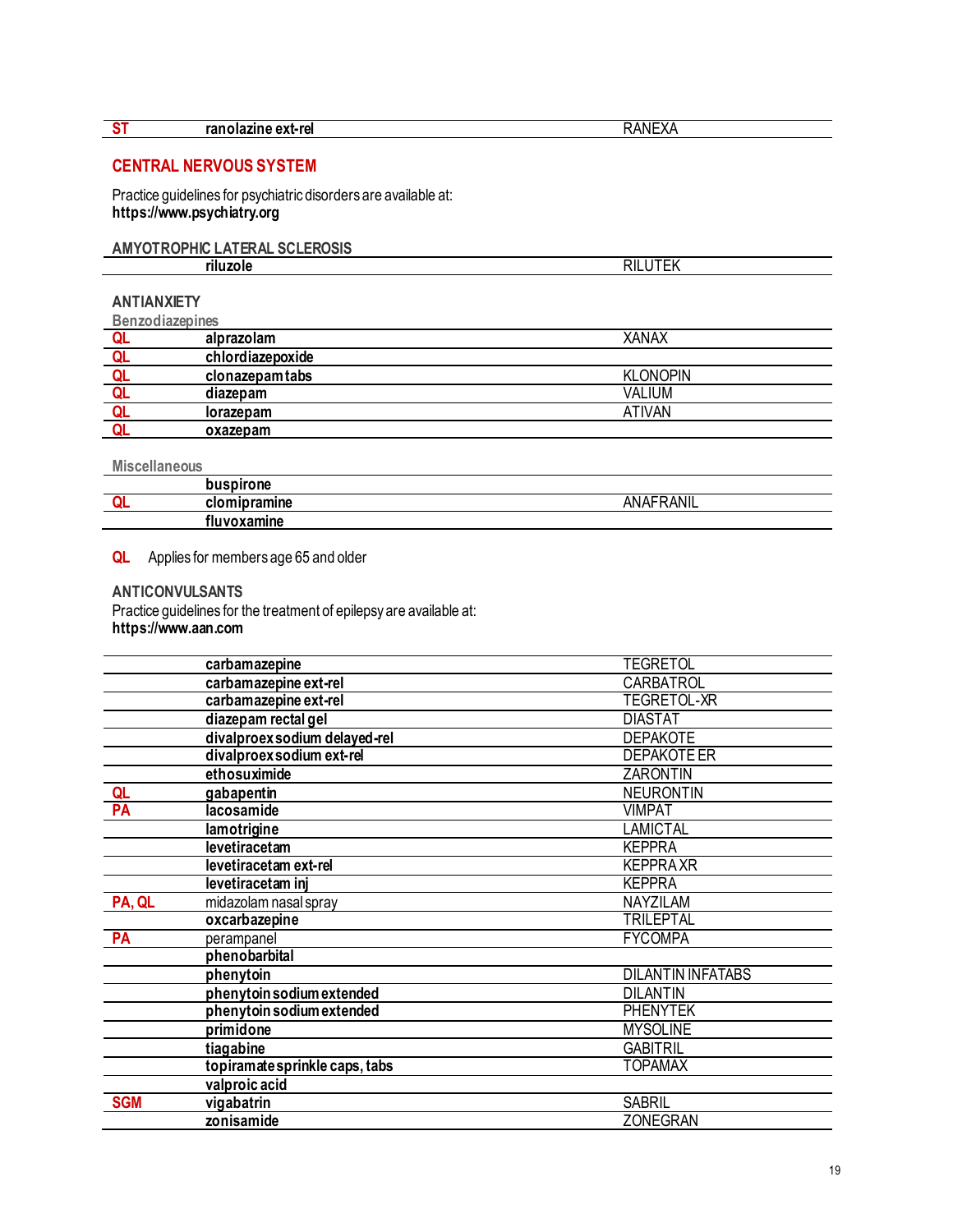#### <span id="page-20-0"></span>**ANTIDEMENTIA** Practice guidelines for the management of dementia are available at: **https://www.aan.com**

|                 | donepezil               | <b>ARICEPT</b>      |
|-----------------|-------------------------|---------------------|
|                 | <b>galantamine</b>      |                     |
|                 | galantamine ext-rel     | RAZADYNE ER         |
| PA <sup>*</sup> | memantine               |                     |
| <b>PA</b>       | rivastigmine            |                     |
| <b>PA</b>       | rivastigminetransdermal | <b>EXELON PATCH</b> |

**PA\*** Applies for members less than 30 years of age

#### <span id="page-20-1"></span>**ANTIDEPRESSANTS**

Although these agents are primarily indicated for depression, some of these are also approved for other indications, including bipolar disorder, obsessive-compulsive disorder, panic disorder and premenstrual dysphoric disorder.

Guidelines for the evaluation and management of bipolar and depressive disorders are available at: **https://www.psychiatry.org**

**Monoamine Oxidase Inhibitors (MAOIs)**

| <b>MUNICAL LIBRARY CARGO CONTROLS (MITTOLS)</b> |                |
|-------------------------------------------------|----------------|
| <b>ISOCARDOXAZIC</b>                            | <b>MARPLAN</b> |
| phenelzine                                      | <b>NARDIL</b>  |
| tranylcypromine                                 | PARNA          |
|                                                 |                |

#### **Selective Serotonin Reuptake Inhibitors (SSRIs)**

| citalopram             | <b>CELEXA</b>   |
|------------------------|-----------------|
| escitalopram           | <b>LEXAPRO</b>  |
| fluoxetine             | <b>PROZAC</b>   |
| paroxetine HCI ext-rel | <b>PAXIL CR</b> |
| paroxetine HCI tabs    | <b>PAXIL</b>    |
| sertraline             | ZOLOF'          |

**Serotonin Norepinephrine Reuptake Inhibitors (SNRIs)**

| desvenlafaxine succinate ext-rel | <b>PRISTIQ</b> |
|----------------------------------|----------------|
| duloxetine delaved-rel           | CYMBALTA       |
| venlafaxine                      |                |
| venlafaxine ext-rel caps         | EFFEXOR XR     |

**Tricyclic Antidepressants (TCAs)**

| amitriptyline  |                  |
|----------------|------------------|
| desipramine    | <b>NORPRAMIN</b> |
| doxepin        |                  |
| imipramine HCI |                  |
| nortriptyline  | <b>PAMELOR</b>   |

**QL** Applies for members age 65 and older

**Miscellaneous Agents**

| bupropion         |                     |
|-------------------|---------------------|
| bupropion ext-rel | <b>WELLBUTRINSR</b> |
| bupropion ext-rel | <b>WELLBUTRINXL</b> |
| mirtazapine       | <b>REMERON</b>      |
| trazodone         |                     |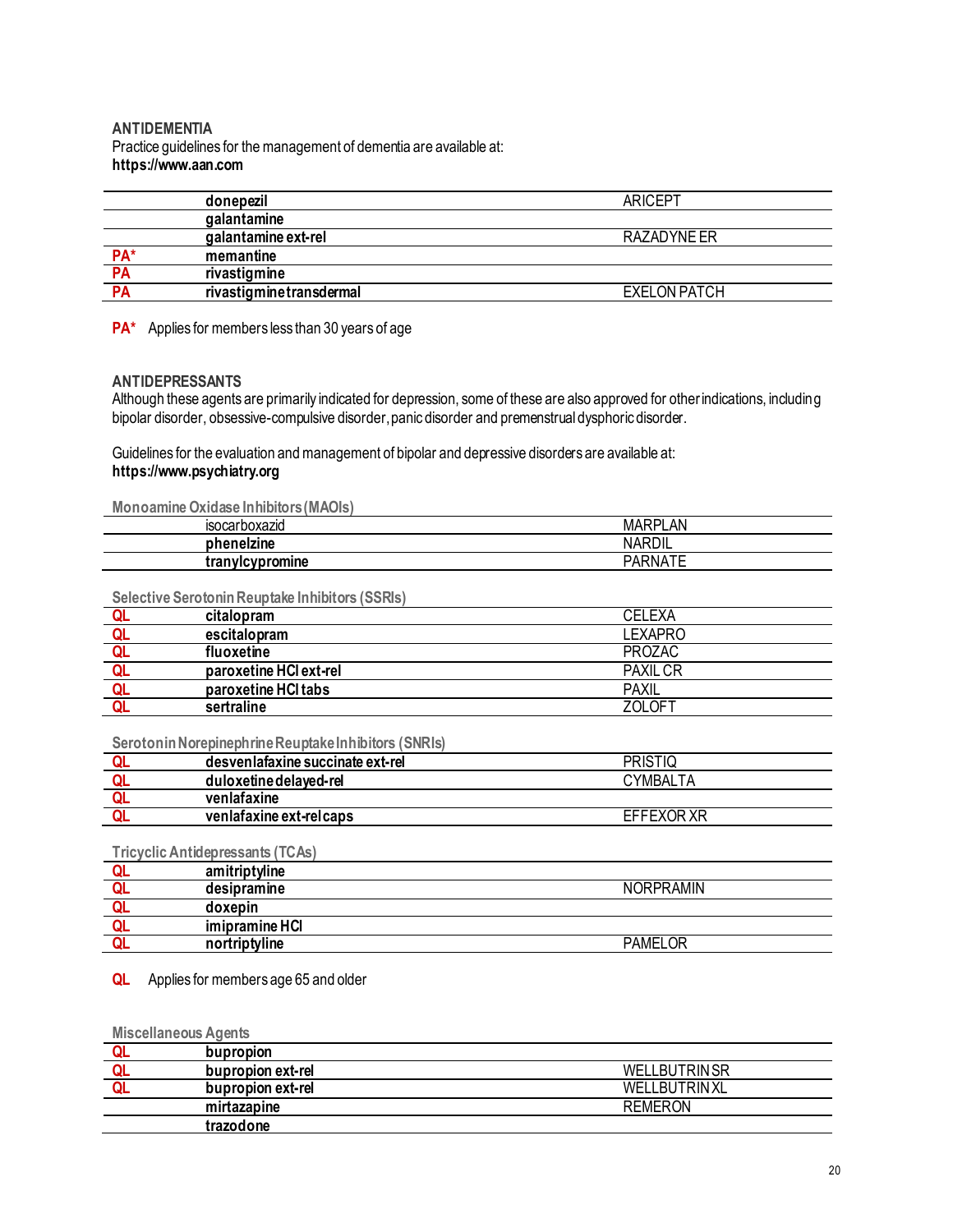#### <span id="page-21-0"></span>**ANTIPARKINSONIAN AGENTS**

Practice guidelines for the diagnosis and treatment of Parkinson's disease are available at: **https://www.aan.com**

| amantadine                                    |                 |  |
|-----------------------------------------------|-----------------|--|
| benztropine                                   |                 |  |
| bromocriptine                                 | <b>PARLODEL</b> |  |
| carbidopa/levodopa                            | <b>SINEMET</b>  |  |
| carbidopa/levodopa ext-rel                    |                 |  |
| carbidopa/levodopa orally disintegrating tabs |                 |  |
| carbidopa/levodopa/entacapone                 | <b>STALEVO</b>  |  |
| entacapone                                    | <b>COMTAN</b>   |  |
| pramipexole                                   |                 |  |
| ropinirole                                    |                 |  |
| selegiline                                    |                 |  |
| trihexyphenidyl                               |                 |  |

## <span id="page-21-1"></span>**ANTIPSYCHOTICS**

| <b>Atypicals</b> |                                         |                         |
|------------------|-----------------------------------------|-------------------------|
| QL               | aripiprazole                            | <b>ABILIFY</b>          |
| QL               | aripiprazole ext-rel inj                | <b>ABILIFY MAINTENA</b> |
| QL               | aripiprazole lauroxil ext-rel inj       | ARISTADA                |
| QL               | aripiprazole lauroxil ext-rel inj       | <b>ARISTADA INITIO</b>  |
| QL               | aripiprazole orally disintegrating tabs |                         |
| PA, QL           | asenapine                               | <b>SAPHRIS</b>          |
|                  | clozapine                               | <b>CLOZARIL</b>         |
|                  | clozapine orally disintegrating tabs    |                         |
| PA, QL           | iloperidone                             | <b>FANAPT</b>           |
| QL               | olanzapine                              | <b>ZYPREXA</b>          |
| QL               | paliperidone ext-rel                    | <b>INVEGA</b>           |
| Q <sub>L</sub>   | paliperidone palmitate ext-rel inj      | <b>INVEGA SUSTENNA</b>  |
| QL               | paliperidone palmitate ext-rel inj      | <b>INVEGATRINZA</b>     |
| QL               | quetiapine                              | <b>SEROQUEL</b>         |
| QL               | quetiapine ext-rel                      | <b>SEROQUEL XR</b>      |
| QL               | risperidone                             | <b>RISPERDAL</b>        |
| QL               | risperidone long-acting inj             | <b>RISPERDAL CONSTA</b> |
| Q <sub>L</sub>   | ziprasidone                             | <b>GEODON</b>           |

#### **Miscellaneous**

| ,,,,,,,,,,,,,,,,,,,,       |                         |
|----------------------------|-------------------------|
| chlorpromazine             |                         |
| fluphenazine               |                         |
| fluphenazine decanoate inj |                         |
| fluphenazine inj           |                         |
| haloperidol                |                         |
| haloperidol decanoate inj  | <b>HALDOL DECANOATE</b> |
| haloperidol lactate inj    |                         |
| perphenazine               |                         |
| thiothixene                |                         |
| trifluoperazine            |                         |
|                            |                         |

#### <span id="page-21-2"></span>**ATTENTION DEFICIT HYPERACTIVITY DISORDER**

Guidelines for the evaluation and management of attention deficit disorder are available at: **https://www.aacap.org https://www.aap.org**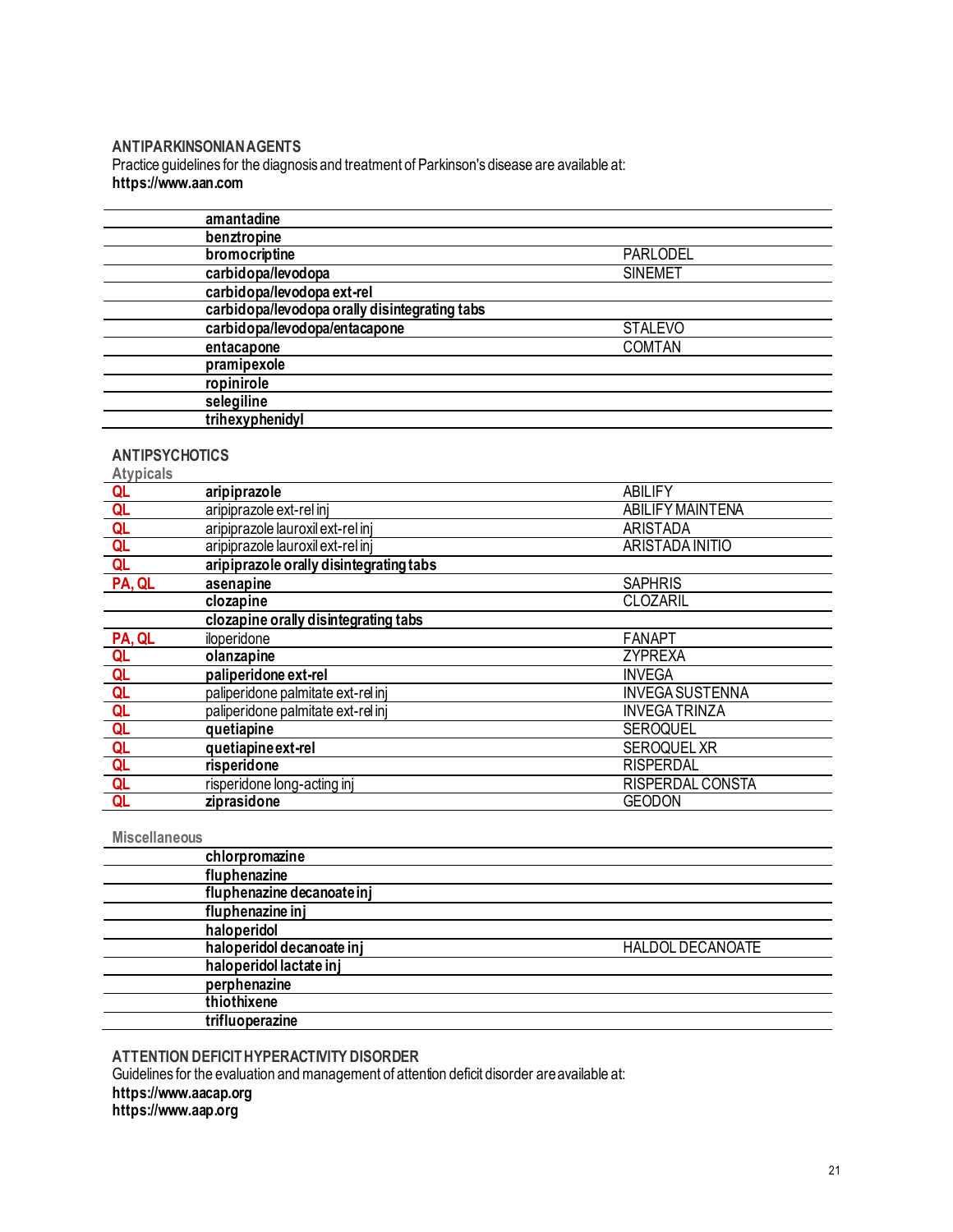| QL                 | amphetamine/dextroamphetaminemixed salts         | <b>ADDERALL</b>    |
|--------------------|--------------------------------------------------|--------------------|
| QL                 | amphetamine/dextroamphetaminemixed salts ext-rel | ADDERALL XR        |
| QL                 | atomoxetine                                      | <b>STRATTERA</b>   |
| Q <sub>L</sub>     | dexmethylphenidate                               | <b>FOCALIN</b>     |
| ST, QL             | dexmethylphenidate ext-rel                       | <b>FOCALIN XR</b>  |
| QL                 | dextroamphetamine ext-rel                        | DEXEDRINE SPANSULE |
| QL                 | dextroamphetaminetabs5mg, 10mg                   |                    |
| QL                 | guanfacine ext-rel                               | <b>INTUNIV</b>     |
| QL                 | methylphenidate                                  | <b>RITALIN</b>     |
| QL                 | methylphenidate ext-rel                          |                    |
| ST*, QL            | methylphenidate ext-rel                          | <b>CONCERTA</b>    |
|                    | methylphenidate ext-rel 20 mg, 30 mg, 40 mg      | <b>RITALIN LA</b>  |
| $rac{QL}{ST^*,QL}$ | methylphenidate ext-rel 60 mg                    |                    |
| QL                 | methylphenidate soln, tabs                       |                    |

**ST\*** Applies for members age 18 and older

<span id="page-22-0"></span>

| <b>FIBROMYALGIA</b> |            |                    |
|---------------------|------------|--------------------|
| <b>DA</b>           | pregabalin | <b>YRIC</b><br>ىن. |

#### <span id="page-22-1"></span>**HYPNOTICS**

Practice parameters for the treatment of sleep disorders and clinical guidelines for the evaluation and management of chronic insomnia are available at:

### **https://aasm.org**

#### **Benzodiazepines**

| $-$ - $-$ - $-$ - $-$ - $-$ - $-$ - $-$ - $-$ |                 |
|-----------------------------------------------|-----------------|
| temazepam                                     | <b>RESTORIL</b> |
|                                               |                 |

#### **Nonbenzodiazepines**

| romoli<br>теот.<br>ашы | ZEREM        |
|------------------------|--------------|
| 70 H<br>e ver<br>--    | .<br>AMBIF ⊺ |

#### <span id="page-22-2"></span>**MIGRAINE**

Guidelines for prevention and management of migraine headaches are available at: **https://www.aan.com**

#### **Acute Migraine Agents**

| Triptans |                         |                |
|----------|-------------------------|----------------|
|          | naratriptan             | AMERGE         |
|          | rizatriptan             | <b>MAXALT</b>  |
|          | sumatriptan             | <b>IMITREX</b> |
|          | sumatriptan inj         | <b>IMITREX</b> |
|          | sumatriptan nasal spray | <b>IMITREX</b> |
|          | zolmitriptan            | <b>ZOMIG</b>   |

#### *Miscellaneous*

| --<br>--- | rimegepant | <b>NIIRT<sup>-</sup></b><br>$ -$<br>OD |
|-----------|------------|----------------------------------------|
|           |            |                                        |

#### **Preventive Migraine Agents**

*Monoclonal Antibodies*

| -aooe<br>erenumab-ad | Iovig<br>$\mathbf{r}$<br>$\sim$<br>AIM( |
|----------------------|-----------------------------------------|
| galcanezumab-gnlm    | <br>⌒<br>⊂MG′<br>'∽ت<br>∼               |

#### <span id="page-22-3"></span>**MOOD STABILIZERS**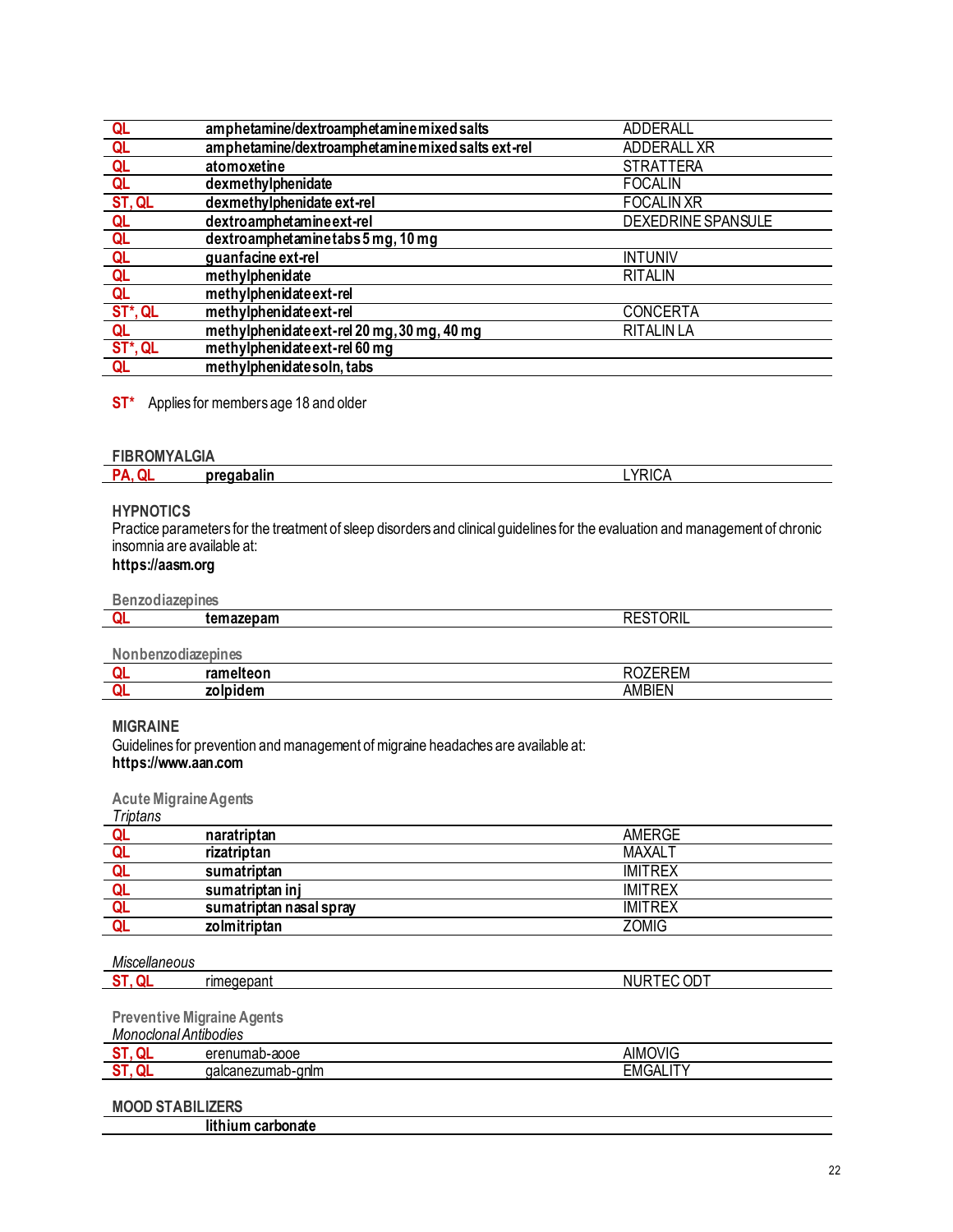| lithium carbonate ext-rel tabs 300 mg | 'hobil |
|---------------------------------------|--------|
| lithium carbonate ext-rel tabs 450 mg |        |

<span id="page-23-0"></span>**MOVEMENT DISORDERS**

| <b>SGM</b> | deutetrabenazine | . . <b>.</b><br>л<br>10<br>-- |
|------------|------------------|-------------------------------|
|            |                  |                               |

<span id="page-23-1"></span>**MULTIPLE SCLEROSIS AGENTS**

Practice guidelines for multiple sclerosis are available at:

#### **https://www.aan.com**

| <b>SGM</b> | dimethyl fumarate delayed-rel | TECFIDERA       |
|------------|-------------------------------|-----------------|
| <b>SGM</b> | fingolimod                    | <b>GILENYA</b>  |
| <b>SGM</b> | glatiramer                    | <b>COPAXONE</b> |
| <b>SGM</b> | interferon beta-1a            | <b>AVONEX</b>   |
| <b>SGM</b> | interferon beta-1a            | <b>REBIF</b>    |
| <b>SGM</b> | interferon beta-1b            | <b>EXTAVIA</b>  |
| <b>SGM</b> | ocrelizumab                   | <b>OCREVUS</b>  |
| <b>SGM</b> | siponimod                     | <b>MAYZENT</b>  |
| <b>SGM</b> | teriflunomide                 | <b>AUBAGIO</b>  |
|            |                               |                 |

#### <span id="page-23-2"></span>**MUSCULOSKELETAL THERAPY AGENTS**

| baclofen 10 mg, 20 mg         |                 |  |
|-------------------------------|-----------------|--|
| carisoprodol                  | <b>SOMA</b>     |  |
| chlorzoxazone 500 mg          |                 |  |
| cyclobenzaprine5 mg, 10 mg    |                 |  |
| dantrolene                    | <b>DANTRIUM</b> |  |
| methocarbamol                 |                 |  |
| orphenadrineext-rel           |                 |  |
| orphenadrine/aspirin/caffeine |                 |  |
| tizanidinetabs                | <b>ZANAFLEX</b> |  |
|                               |                 |  |

#### <span id="page-23-3"></span>**MYASTHENIA GRAVIS**

| <br>----           | 'ON<br><br>MI<br>IN.        |
|--------------------|-----------------------------|
| r0.<br>----<br>וסו | TIMESPAN<br>'N<br>Mŀ<br>INI |
|                    |                             |

#### <span id="page-23-4"></span>**NARCOLEPSY**

| ייב <i>וו</i> וורג<br>חח.<br>N<br>.<br><b>D</b><br>m<br>----<br>шш<br>◡<br>- 1 |  |
|--------------------------------------------------------------------------------|--|

#### <span id="page-23-5"></span>**PSYCHOTHERAPEUTIC-MISCELLANEOUS**

**Alcohol Deterrents**

| <b>TIM</b> | acamprosate calcium                |                                        |
|------------|------------------------------------|----------------------------------------|
| m          | <br><br>i vo w<br>. .<br>11 a 11 1 |                                        |
|            | naltrexone microspheres            | $\mathbf{u}$<br>$\cdots$<br>' I V<br>◡ |

**Opioid Substance Use Disorder Agents**

Effective October 1, 2021, opioid substance use disorder medication coverage is dictated by the New York State Department of Health Single Statewide Medication Assisted Treatment Formulary. For more information and a list of medications, please visit the following link:

#### **https://newyork.fhsc.com/providers/mat.asp**

**Opioid Antagonists**

| naloxone ini         |                 |
|----------------------|-----------------|
| naloxone nasal sprav | <b>KLOXXADO</b> |
| naloxone nasal spray | <b>NARCAN</b>   |
| naltrexone           |                 |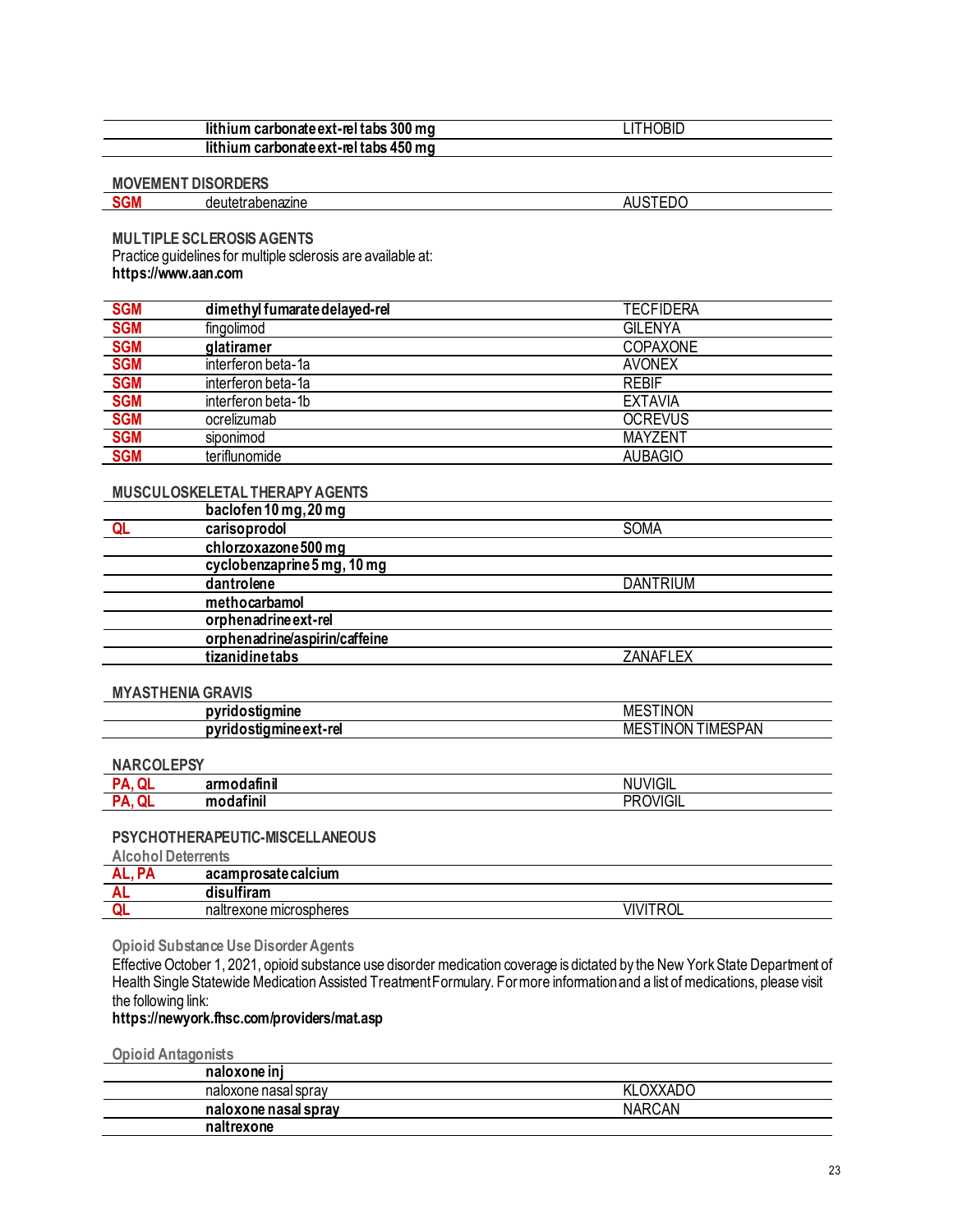| <br>----<br>nalti<br>Λc<br>nici<br>חבמת<br>ne<br>exone :<br>סטווסופט י | $- - - -$<br>.<br>$\mathbf{u}$ |
|------------------------------------------------------------------------|--------------------------------|
|                                                                        |                                |

**Partial Opioid Agonists**

| .<br>'phine ext-rel ini<br>buprenor | $\sim$ $\sim$ $\sim$ $\sim$<br>∼∟ |
|-------------------------------------|-----------------------------------|
| buprenorphine sublingual            |                                   |

#### **Partial Opioid Agonist/Opioid Antagonist Combinations**

| buprenorphine/naloxone sublingual film | <b>CXONE</b><br>JUBU. |  |
|----------------------------------------|-----------------------|--|
| buprenorphine/naloxone sublingual tabs |                       |  |
| buprenorphine/naloxone sublingual tabs |                       |  |

**Pseudobulbar Affect**

| ---------------------- |                           |                      |
|------------------------|---------------------------|----------------------|
|                        | extromethorphan/quinidine | $-1$ $-1$<br>N<br>., |
|                        |                           |                      |

**Smoking Deterrents**

Treating Tobacco Use and Dependence: 2008 Update - Clinical Practice Guideline is available at: **https://www.ahrq.gov/professionals/clinicians-providers/guidelines-recommendations/tobacco/index.html**

| AL, OTC, QL | nicotine polacrilex gum, lozenge | <b>NICORETTE</b> |
|-------------|----------------------------------|------------------|
| AL, OTC, QL | nicotinetransdermal              |                  |
| AL, QL      | bupropion ext-rel                | <b>ZYBAN</b>     |
| AL, QL      | nicotine inhaler                 | NICOTROL INHALER |
| AL, QL      | nicotine nasal spray             | NICOTROL NS      |
|             | varenicline                      |                  |

#### <span id="page-24-0"></span>**ENDOCRINE AND METABOLIC**

#### <span id="page-24-1"></span>**ANDROGENS**

Clinical practice guidelines for the treatment of hypogonadism are available at: **https://www.aace.com**

| <b>PA</b> | testosterone cypionate | DEPO-TESTOSTERONE  |
|-----------|------------------------|--------------------|
| <b>PA</b> | testosterone enanthate | <b>DELATESTRYL</b> |
| <b>PA</b> | testosterone gel       | <b>FORTESTA</b>    |
| <b>PA</b> | testosterone gel 1%    | ANDROGEL           |
| <b>PA</b> | testosterone gel 1.62% | ANDROGEL           |

#### <span id="page-24-2"></span>**ANTIDIABETICS**

Guidelines of treatment and management of diabetes are available at: **https://professional.diabetes.org**

**Alpha-glucosidase Inhibitors**

| $\mathbf{v}$ , $\mathbf{v}$ , $\mathbf{v}$ , $\mathbf{v}$ , $\mathbf{v}$ , $\mathbf{v}$ , $\mathbf{v}$ , $\mathbf{v}$ , $\mathbf{v}$ , $\mathbf{v}$ , $\mathbf{v}$ |                          |
|--------------------------------------------------------------------------------------------------------------------------------------------------------------------|--------------------------|
| acarbose                                                                                                                                                           | <b>DDECOCE</b><br>า∟∪∪ง∟ |
|                                                                                                                                                                    |                          |

**Biguanides**

| metformin         |  |
|-------------------|--|
| metformin ext-rel |  |

**Biguanide/Sulfonylurea Combinations**

**glipizide/metformin**

**glyburide/metformin**

**Dipeptidyl Peptidase-4 (DPP-4) Inhibitors**

**QL alogliptin** NESINA

**Dipeptidyl Peptidase-4 (DPP-4) Inhibitor/Biguanide Combinations**

| alogliptin/metformin | KAZ.<br>′AN∪ |
|----------------------|--------------|
|                      |              |

**metformin** GLUCOPHAGE **GLUCOPHAGE XR**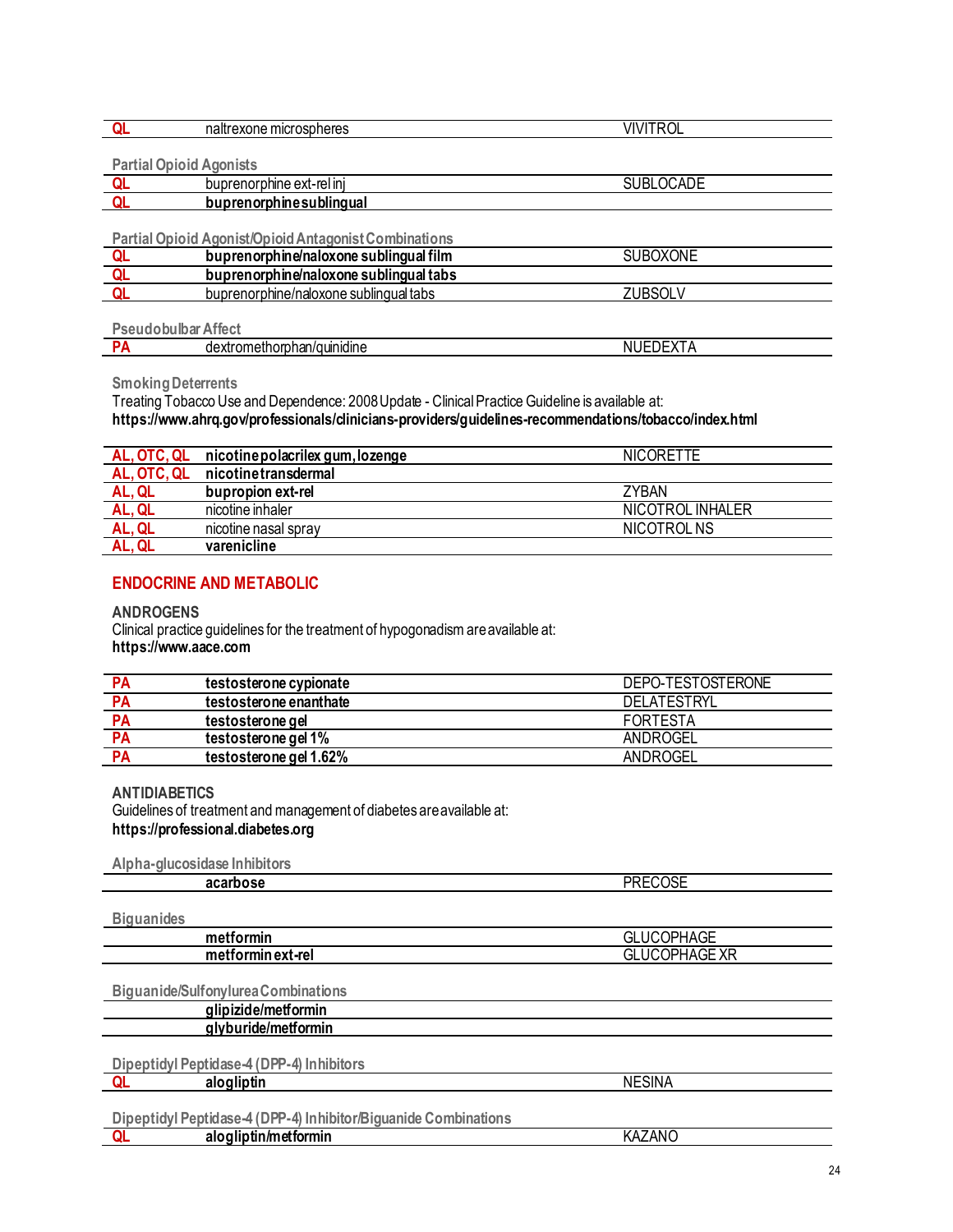#### **Dipeptidyl Peptidase-4 (DPP-4) Inhibitor/Insulin Sensitizer Combinations**

|                                | Proprieti Chinese TDTI 7 IIIIIINICI/IIIIOHIII CONSIGECI CONNINGUOI<br>alogliptin/pioglitazone | <b>OSENI</b>                |
|--------------------------------|-----------------------------------------------------------------------------------------------|-----------------------------|
|                                |                                                                                               |                             |
| <b>Incretin Mimetic Agents</b> |                                                                                               |                             |
| ST, QL                         | dulaglutide                                                                                   | <b>TRULICITY</b>            |
| ST, QL                         | semaglutide                                                                                   | <b>OZEMPIC</b>              |
| ST, QL                         | semaglutide                                                                                   | <b>RYBELSUS</b>             |
|                                |                                                                                               |                             |
| Insulins                       |                                                                                               |                             |
| QL                             | insulin human                                                                                 | <b>HUMULIN R</b>            |
| QL                             | insulin human                                                                                 | <b>NOVOLIN R</b>            |
| QL                             | insulin isophane human                                                                        | <b>HUMULIN N</b>            |
| QL                             | insulin isophane human                                                                        | <b>NOVOLIN N</b>            |
| QL                             | insulin isophane human 70%/regular 30%                                                        | HUMULIN 70/30               |
| QL                             | insulin isophane human 70%/regular 30%                                                        | NOVOLIN 70/30               |
|                                | insulin aspart protamine 70%/insulin aspart 30%                                               | NOVOLOG MIX 70/30           |
|                                | insulin degludec                                                                              | <b>TRESIBA</b>              |
|                                | insulin glargine                                                                              | <b>BASAGLAR</b>             |
|                                | insulin glargine                                                                              | <b>TOUJEO</b>               |
|                                | insulin glargine pen; 1-pen, 5-pen pkg                                                        | <b>SEMGLEE</b>              |
|                                | insulin lispro                                                                                | <b>ADMELOG</b>              |
|                                | insulin lispro protamine/insulin lispro                                                       | <b>HUMALOG MIX</b>          |
|                                |                                                                                               |                             |
| <b>Insulin Sensitizers</b>     |                                                                                               |                             |
| QL                             | pioglitazone                                                                                  | <b>ACTOS</b>                |
|                                | Insulin Sensitizer/Biguanide Combinations                                                     |                             |
| QL                             | pioglitazone/metformin                                                                        | <b>ACTOPLUS MET</b>         |
|                                |                                                                                               |                             |
|                                | Insulin Sensitizer/Sulfonylurea Combinations                                                  |                             |
| QL                             | pioglitazone/glimepiride                                                                      | <b>DUETACT</b>              |
|                                |                                                                                               |                             |
| <b>Meglitinides</b>            |                                                                                               |                             |
|                                | nateglinide                                                                                   |                             |
|                                | repaglinide                                                                                   |                             |
|                                |                                                                                               |                             |
|                                | Sodium-Glucose Co-Transporter 2 (SGLT2) Inhibitors                                            |                             |
| PA, QL                         | empagliflozin                                                                                 | <b>JARDIANCE</b>            |
| ST, QL                         | ertugliflozin                                                                                 | <b>STEGLATRO</b>            |
|                                |                                                                                               |                             |
|                                | Sodium-Glucose Co-Transporter 2 (SGLT2) Inhibitor/Biguanide Combinations                      |                             |
| ST, QL                         | ertualiflozin/metformin                                                                       | <b>SEGLUROMET</b>           |
|                                |                                                                                               |                             |
| <b>Sulfonylureas</b>           |                                                                                               |                             |
|                                | glimepiride                                                                                   | AMARYL                      |
|                                | glipizide                                                                                     |                             |
|                                | glipizide ext-rel                                                                             | <b>GLUCOTROL XL</b>         |
|                                | glyburide                                                                                     |                             |
|                                | glyburide, micronized                                                                         | <b>GLYNASE</b>              |
|                                |                                                                                               |                             |
| <b>Supplies</b>                |                                                                                               |                             |
| OTC, QL                        | alcohol swabs                                                                                 |                             |
| OTC, QL                        | blood glucose monitoring kits, test strips                                                    | <b>CONTOUR KITS, STRIPS</b> |
| OTC, QL                        | blood glucose monitoring kits, test strips                                                    | CONTOUR NEXTEZ KITS, STRIPS |
| OTC, QL                        | blood glucose monitoring kits, test strips                                                    | CONTOUR NEXTONE KITS,       |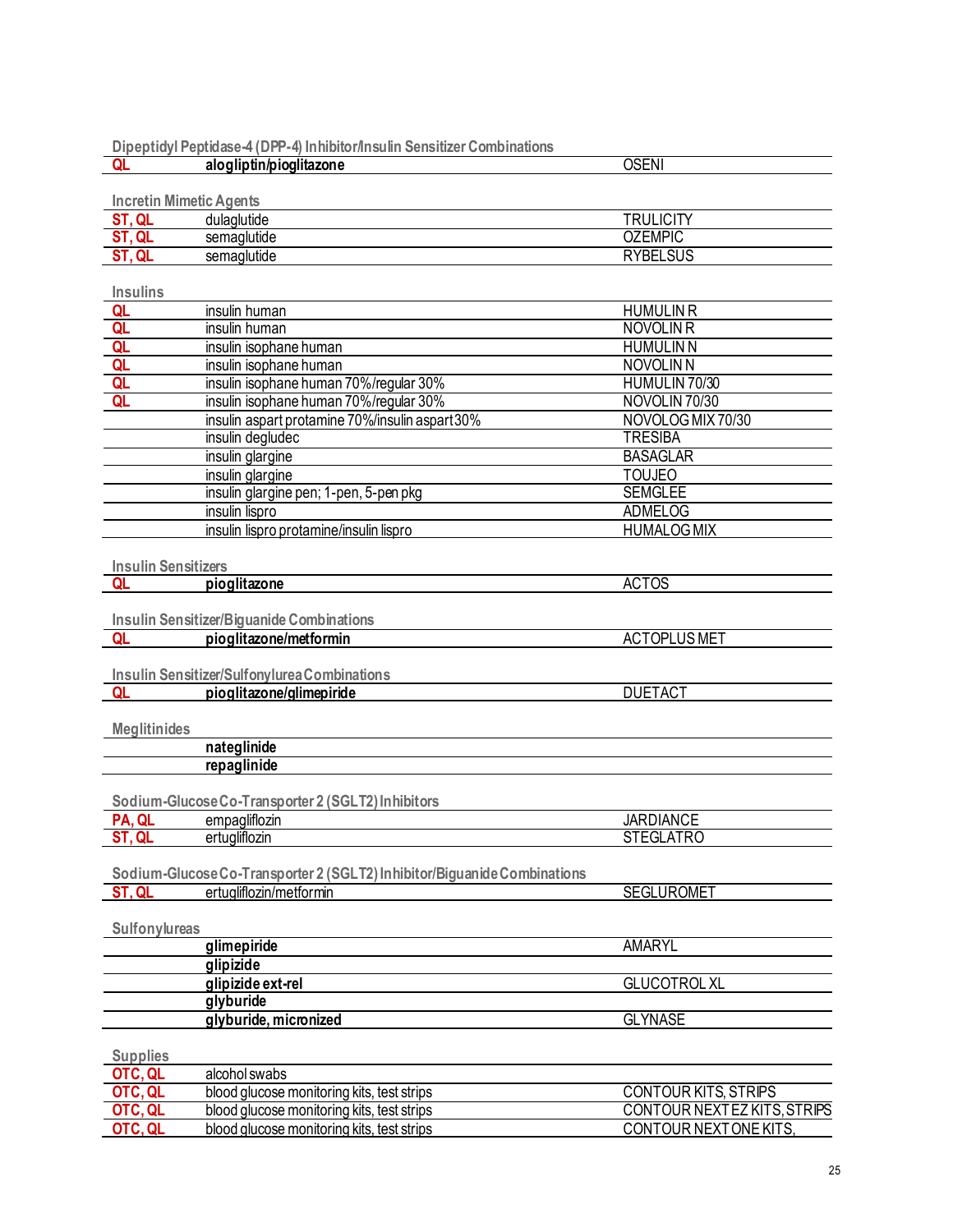<span id="page-26-1"></span><span id="page-26-0"></span>

|                                                                                    |                                                                                                      | <b>STRIPS</b>                                           |
|------------------------------------------------------------------------------------|------------------------------------------------------------------------------------------------------|---------------------------------------------------------|
| OTC, QL                                                                            | blood glucose monitoring kits, test strips                                                           | CONTOUR NEXTUSB KITS,<br><b>STRIPS</b>                  |
| OTC, QL                                                                            | insulin syringes, needles                                                                            | <b>BD ULTRAFINE INSULIN</b><br>SYRINGES AND NEEDLES     |
| OTC, QL                                                                            | lancets                                                                                              |                                                         |
| <b>PA</b>                                                                          | blood glucose continuous monitoring receivers, sensors                                               | FREESTYLE LIBRE CONTINUOUS<br>GLUCOSE MONITORING SYSTEM |
| PA                                                                                 | blood glucose continuous monitoring receivers, sensors, transmitters                                 | DEXCOM CONTINUOUS<br>GLUCOSE MONITORING SYSTEM          |
| PA                                                                                 | insulin infusion disposable pump                                                                     | OMNIPOD DASH INSULIN<br><b>INFUSION PUMP</b>            |
| PA                                                                                 | insulin infusion disposable pump                                                                     | OMNIPOD INSULIN INFUSION<br><b>PUMP</b>                 |
| https://www.aace.com<br>https://www.nof.org                                        | <b>CALCIUMREGULATORS</b><br>Guidelines of treatment and management of osteoporosis are available at: |                                                         |
| <b>Bisphosphonates</b>                                                             |                                                                                                      |                                                         |
| QL                                                                                 | alendronate tabs                                                                                     | <b>FOSAMAX</b>                                          |
| <b>Calcitonins</b>                                                                 |                                                                                                      |                                                         |
|                                                                                    | calcitonin-salmon                                                                                    | <b>MIACALCIN</b>                                        |
|                                                                                    |                                                                                                      |                                                         |
| <b>Parathyroid Hormones</b>                                                        |                                                                                                      |                                                         |
| <b>SGM</b>                                                                         | abaloparatide                                                                                        | <b>TYMLOS</b>                                           |
| <b>CONTRACEPTIVES</b><br>$EE =$ ethinyl estradiol<br>Monophasic<br>20 mcg Estrogen |                                                                                                      |                                                         |
|                                                                                    | drospirenone/EE 3/20                                                                                 | YAZ                                                     |
|                                                                                    | levonorgestrel/EE0.1/20                                                                              |                                                         |
|                                                                                    | norethindrone acetate/EE 1/20                                                                        |                                                         |
|                                                                                    | norethindrone acetate/EE 1/20 and iron                                                               |                                                         |
|                                                                                    |                                                                                                      |                                                         |
| 30 mcg Estrogen                                                                    |                                                                                                      |                                                         |
|                                                                                    | desogestrel/EE 0.15/30 - Apri<br>drospirenone/EE 3/30                                                | <b>YASMIN</b>                                           |
|                                                                                    | levonorgestrel/EE0.15/30                                                                             |                                                         |
|                                                                                    | norethindrone acetate/EE 1.5/30                                                                      |                                                         |
|                                                                                    | norethindrone acetate/EE 1.5/30 and iron                                                             |                                                         |
|                                                                                    | norgestrel/EE0.3/30                                                                                  |                                                         |
|                                                                                    |                                                                                                      |                                                         |
| 35 mcg Estrogen                                                                    |                                                                                                      |                                                         |
|                                                                                    | ethynodiol diacetate/EE 1/35                                                                         |                                                         |
|                                                                                    | norethindrone/EE 0.4/35                                                                              |                                                         |
|                                                                                    | norethindrone/EE 0.5/35                                                                              |                                                         |
|                                                                                    | norethindrone/EE 1/35                                                                                |                                                         |
|                                                                                    | norgestimate/EE 0.25/35                                                                              |                                                         |
| 50 mcg Estrogen                                                                    |                                                                                                      |                                                         |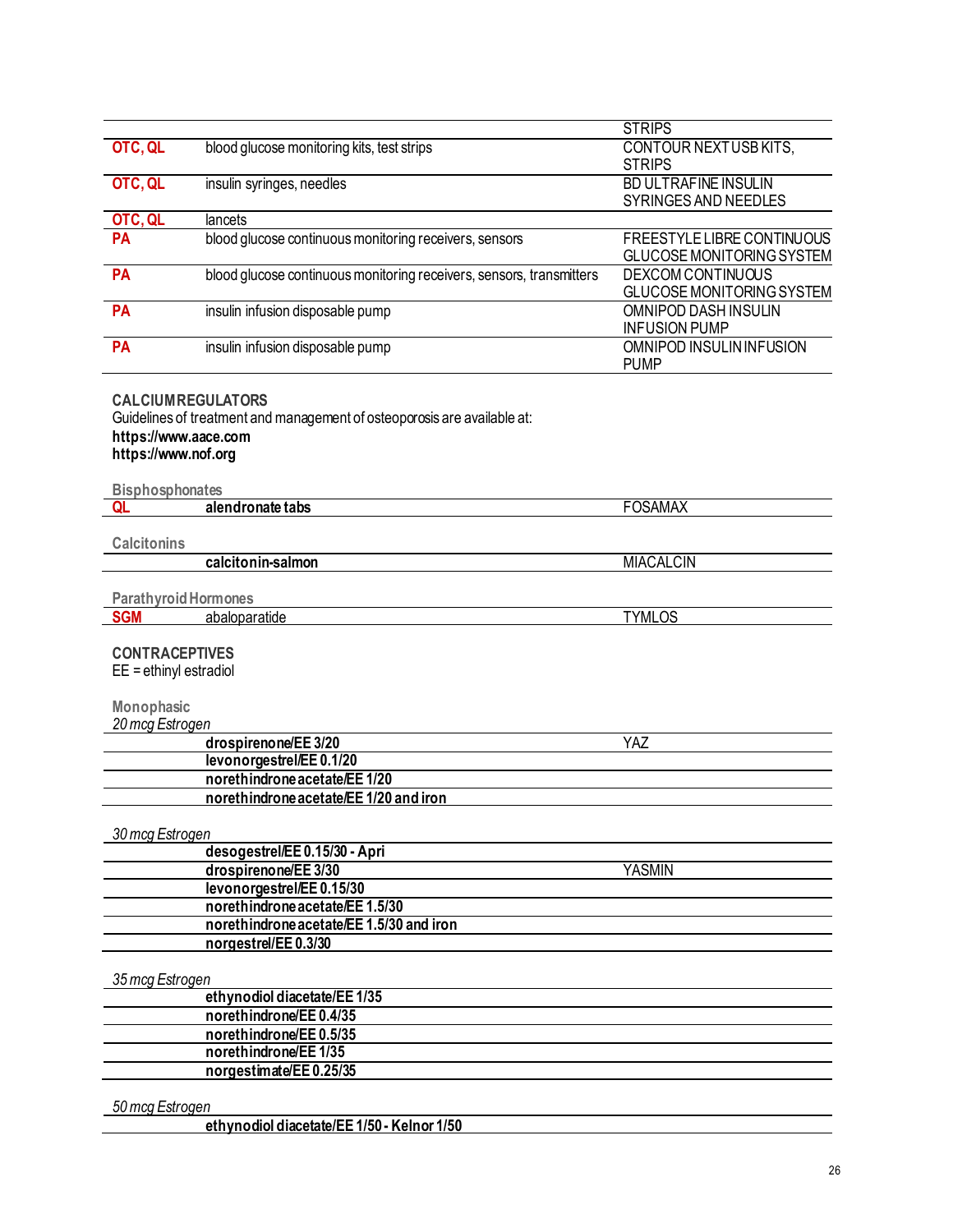<span id="page-27-1"></span><span id="page-27-0"></span>

| <b>Biphasic</b>                |                                                                                           |                                 |
|--------------------------------|-------------------------------------------------------------------------------------------|---------------------------------|
|                                | desogestrel/EE                                                                            | <b>MIRCETTE</b>                 |
|                                |                                                                                           |                                 |
| Triphasic                      |                                                                                           |                                 |
|                                | desogestrel/EE - Velivet                                                                  |                                 |
|                                | levonorgestrel/EE                                                                         |                                 |
|                                | norethindrone/EE                                                                          |                                 |
|                                | norgestimate/EE                                                                           |                                 |
|                                |                                                                                           |                                 |
| Extended Cycle                 |                                                                                           |                                 |
| QL                             | levonorgestrel/EE 0.15/30                                                                 | <b>SEASONALE</b>                |
| QL                             | levonorgestrel/EE0.15/30 and EE10                                                         | <b>SEASONIQUE</b>               |
|                                |                                                                                           |                                 |
| <b>Progestin Only</b>          |                                                                                           |                                 |
| QL                             | norethindrone                                                                             |                                 |
|                                |                                                                                           |                                 |
| <b>Emergency Contraception</b> |                                                                                           |                                 |
| OTC, QL                        | levonorgestrel                                                                            | PLAN BONE-STEP                  |
| QL                             | ulipristal                                                                                | <b>ELLA</b>                     |
| Injectable                     |                                                                                           |                                 |
| QL                             | medroxyprogesterone acetate 150 mg/mL                                                     | DEPO-PROVERA                    |
|                                |                                                                                           |                                 |
| <b>Transdermal</b>             |                                                                                           |                                 |
| QL                             | norelgestromin/EE - Xulane                                                                |                                 |
|                                |                                                                                           |                                 |
| Vaginal                        |                                                                                           |                                 |
| QL                             | etonogestrel/EE ring                                                                      | <b>NUVARING</b>                 |
|                                |                                                                                           |                                 |
| <b>Miscellaneous</b>           |                                                                                           |                                 |
| OTC, QL                        | condoms, male                                                                             |                                 |
| OTC, QL                        | nonoxynol-9                                                                               | <b>GYNOL II</b>                 |
| OTC, QL                        | nonoxynol-9                                                                               | SHUR-SEAL                       |
| ΩL                             | diaphragm                                                                                 |                                 |
|                                |                                                                                           |                                 |
| <b>ENDOMETRIOSIS</b>           |                                                                                           |                                 |
|                                | danazol                                                                                   |                                 |
|                                | nafarelin                                                                                 | <b>SYNAREL</b>                  |
|                                |                                                                                           |                                 |
| <b>ESTROGENS</b>               |                                                                                           |                                 |
|                                | Guidelines of treatment and management of hormone therapy and menopause are available at: |                                 |
|                                | https://www.menopause.org                                                                 |                                 |
|                                | https://www.aace.com/files/menopause.pdf                                                  |                                 |
|                                |                                                                                           |                                 |
| Oral                           |                                                                                           |                                 |
|                                | estradiol                                                                                 | <b>ESTRACE</b>                  |
| <b>Transdermal</b>             |                                                                                           |                                 |
|                                |                                                                                           |                                 |
| QL                             | estradiol                                                                                 | <b>CLIMARA</b>                  |
|                                |                                                                                           |                                 |
| Vaginal                        |                                                                                           |                                 |
|                                | estradiol vaginal crm                                                                     | ESTRACE CREAM<br><b>FEMRING</b> |
|                                | estradiol vaginal ring                                                                    | <b>VAGIFEM</b>                  |
|                                | estradiol vaginal tabs                                                                    |                                 |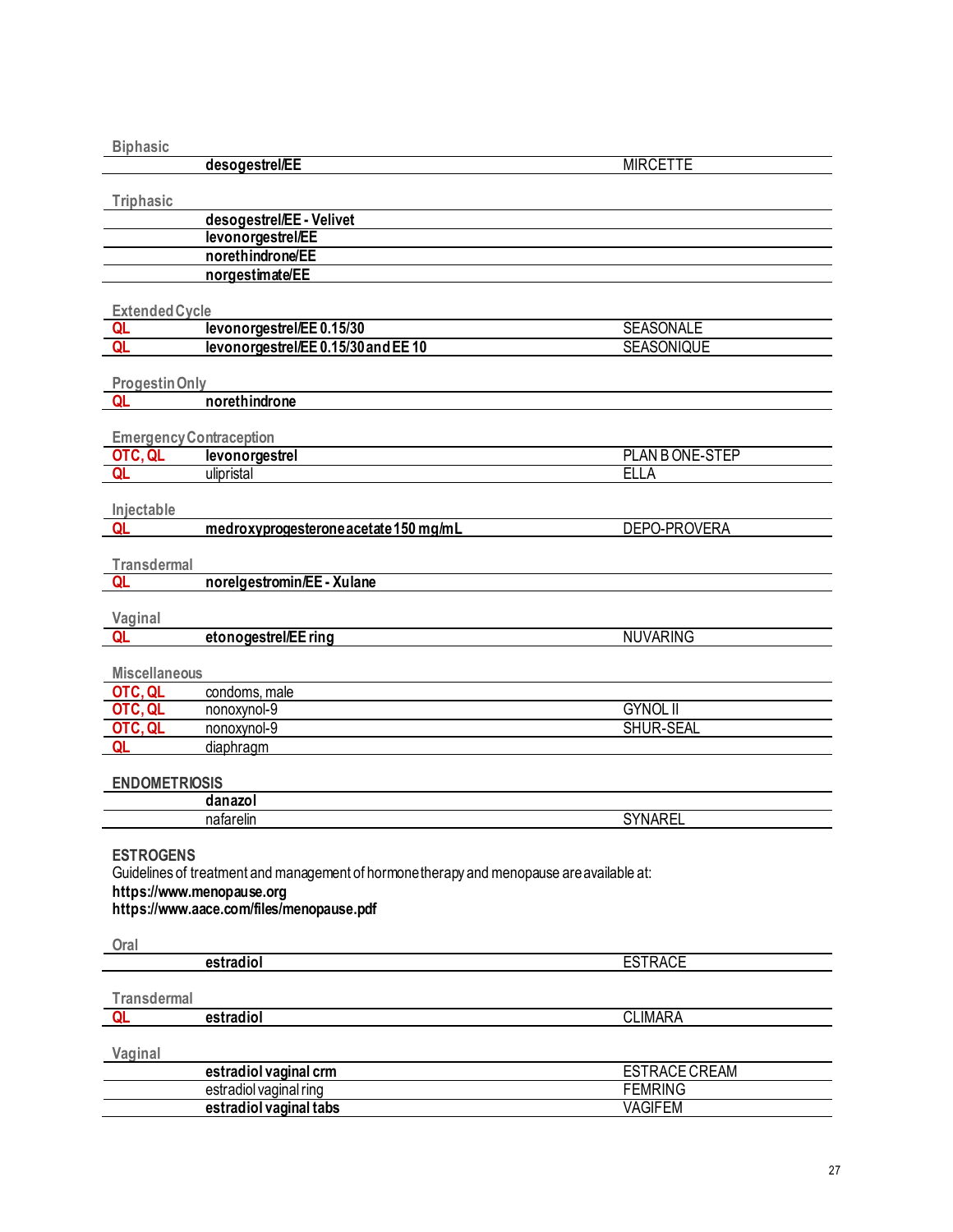#### <span id="page-28-0"></span>**ESTROGEN/PROGESTINS**

Oral

| FEMHR        |
|--------------|
|              |
| TIVEI<br>AC. |
|              |

**Transdermal** 

estradiol/norethindrone acetate

**COMBIPATCH** 

#### <span id="page-28-1"></span>**FERTILITY REGULATORS**

**Ovulation Stimulants, Synthetic** 

clomiphene **PA** 

#### <span id="page-28-2"></span>**GLUCOCORTICOIDS**

| dexamethasone                                                          |               |  |
|------------------------------------------------------------------------|---------------|--|
| fludrocortisone                                                        |               |  |
| hydrocortisone                                                         | <b>CORTEF</b> |  |
| methylprednisolone                                                     | <b>MEDROL</b> |  |
| methylprednisolone 2 mg                                                | <b>MEDROL</b> |  |
| prednisolone sodium phosphate orally disintegrating tabs               | ORAPRED ODT   |  |
| prednisolone sodium phosphate soln 5 mg/5 mL, 15 mg/5 mL, 25<br>mg/5mL |               |  |
| prednisolonesyrup                                                      |               |  |
| prednisone                                                             |               |  |

#### <span id="page-28-3"></span>**GLUCOSE ELEVATING AGENTS**

| glucagon nasal powder       | <b>BAQSIM</b>                            |
|-----------------------------|------------------------------------------|
| glucagon subcutaneous soln  | GVOKE                                    |
| glucagon, human recombinant | <b>I EMERGENCY KIT</b><br>.CAGON ⊑<br>uL |

#### <span id="page-28-4"></span>**HUMAN GROWTH HORMONES**

Guidelines for use of growth hormone are available at: https://www.aace.com/publications/guidelines

| . .<br>ым<br>   | somatı<br>iatropin | OPIN.<br>$-$<br>ж<br>W.              |
|-----------------|--------------------|--------------------------------------|
| . .<br>ann<br>. | atropin<br>somat   | $\overline{\phantom{a}}$<br>.<br>- - |

#### <span id="page-28-5"></span>HYPERPARATHYROID TREATMENT, VITAMIND ANALOGS

| calcitriol (1,25-D3)             | <b>ROCALTROL</b> |  |
|----------------------------------|------------------|--|
| doxercalciferol                  |                  |  |
| paricalcitol                     | <b>ZEMPLAR</b>   |  |
|                                  |                  |  |
| PHENYLKETONURIA TREATMENT AGENTS |                  |  |
| <b>SGM</b><br>sapropterin        | KUVAN            |  |
|                                  |                  |  |

#### <span id="page-28-7"></span><span id="page-28-6"></span>PHOSPHATE BINDER AGENTS

| ^^<br>----<br>.<br>$- - -$<br>м. ш.<br>aur     |                          |
|------------------------------------------------|--------------------------|
| sevelamer carbonets<br>onate<br>っせい<br>' vai v | ″–<br>' IN V<br>╲∟<br>-- |
|                                                |                          |

#### <span id="page-28-8"></span>POTASSIUM-REMOVING AGENTS

sodium polystyrene sulfonate powder

#### <span id="page-28-9"></span>**PROGESTINS**

Oral

| medroxyprogesterone acetate | OVFR.<br>PR∪<br>$\mathbf{v}$ |
|-----------------------------|------------------------------|
| norethindrone acetate       | <b>YGESTIN</b>               |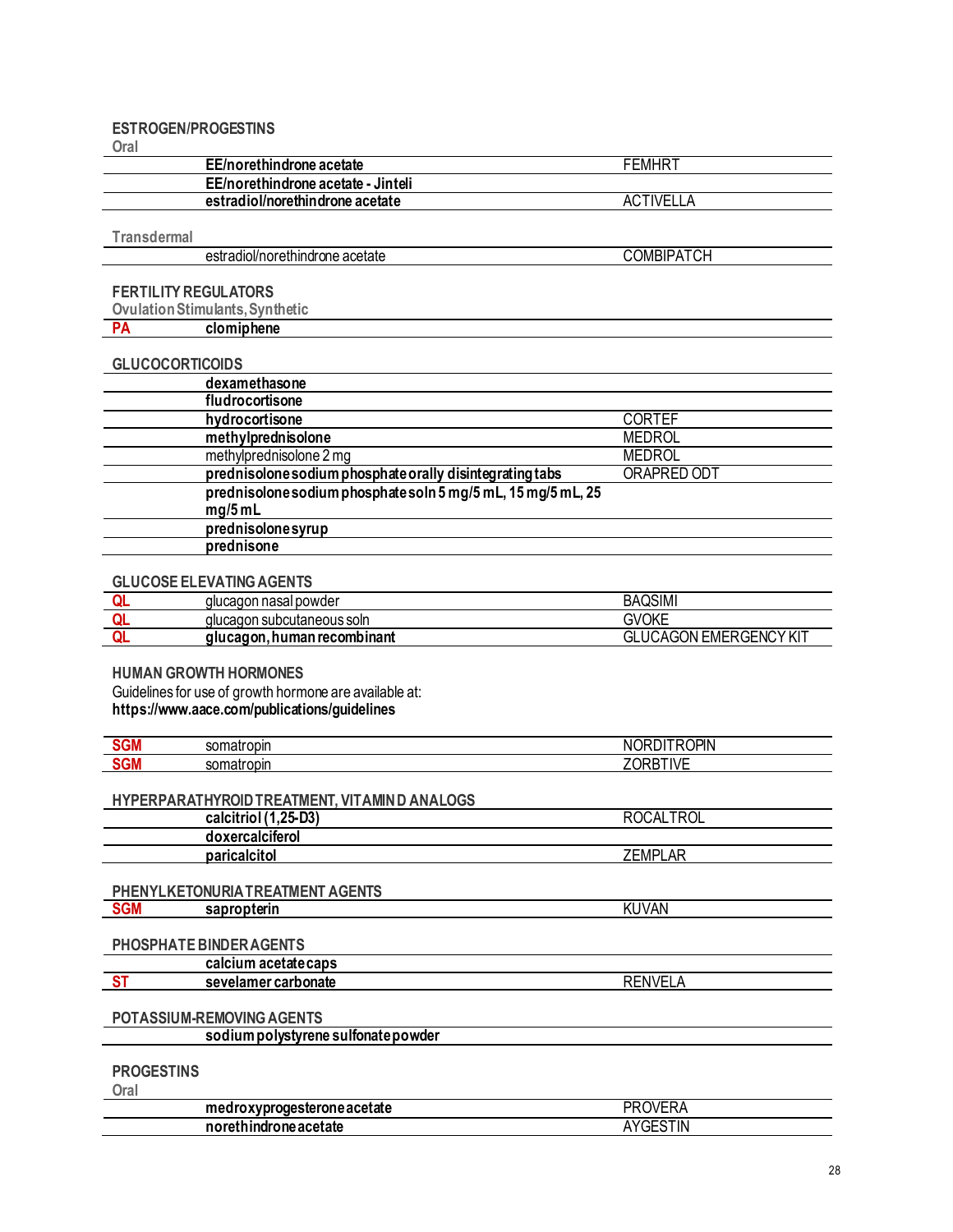<span id="page-29-4"></span><span id="page-29-3"></span><span id="page-29-2"></span><span id="page-29-1"></span><span id="page-29-0"></span>

| progesterone, micronized                                                                                      | <b>PROMETRIUM</b> |
|---------------------------------------------------------------------------------------------------------------|-------------------|
|                                                                                                               |                   |
| Vaginal                                                                                                       |                   |
| PA<br>progesteronegel                                                                                         | <b>CRINONE</b>    |
|                                                                                                               |                   |
| SELECTIVE ESTROGEN RECEPTOR MODULATORS                                                                        |                   |
| raloxifene                                                                                                    | <b>EVISTA</b>     |
| <b>THYROID AGENTS</b>                                                                                         |                   |
| <b>Antithyroid Agents</b>                                                                                     |                   |
| methimazole                                                                                                   |                   |
| propylthiouracil                                                                                              |                   |
|                                                                                                               |                   |
| <b>Thyroid Supplements</b>                                                                                    |                   |
| levothyroxine                                                                                                 |                   |
| levothyroxine                                                                                                 | SYNTHROID         |
| levothyroxine - Levoxyl                                                                                       |                   |
| liothyronine                                                                                                  | <b>CYTOMEL</b>    |
|                                                                                                               |                   |
| <b>UREA CYCLE DISORDERS</b>                                                                                   |                   |
| <b>SGM</b><br>sodium phenylbutyrate                                                                           | <b>BUPHENYL</b>   |
| <b>VASOPRESSIN RECEPTOR ANTAGONISTS</b>                                                                       |                   |
| <b>SGM</b><br>tolvaptan                                                                                       | <b>SAMSCA</b>     |
|                                                                                                               |                   |
| <b>VASOPRESSINS</b>                                                                                           |                   |
| <b>PA</b><br>desmopressin spray                                                                               |                   |
| PA<br>desmopressin spray, tabs                                                                                |                   |
|                                                                                                               |                   |
| <b>MISCELLANEOUS</b>                                                                                          |                   |
| cabergoline                                                                                                   |                   |
| methylergonovine - Methergine                                                                                 |                   |
|                                                                                                               |                   |
| <b>GASTROINTESTINAL</b>                                                                                       |                   |
| Guidelines for the treatment and management of various gastrointestinal diseases/conditions are available at: |                   |
| https://gi.org                                                                                                |                   |
| https://www.gastro.org                                                                                        |                   |
|                                                                                                               |                   |
| <b>ANTIDIARRHEALS</b>                                                                                         |                   |
| diphenoxylate/atropine                                                                                        | <b>LOMOTIL</b>    |
|                                                                                                               |                   |
| <b>ANTIEMETICS</b>                                                                                            |                   |
| PA, QL<br>aprepitant                                                                                          | <b>EMEND</b>      |
| dronabinol<br>QL<br>Q <sub>L</sub>                                                                            |                   |
| granisetrontabs<br>meclizine                                                                                  |                   |
| metoclopramide                                                                                                | <b>REGLAN</b>     |
| ondansetron, except 24 mg<br>QL                                                                               |                   |
| prochlorperazine                                                                                              |                   |
| promethazine                                                                                                  |                   |
| promethazine supp                                                                                             |                   |

<span id="page-29-8"></span><span id="page-29-7"></span><span id="page-29-6"></span><span id="page-29-5"></span>**trimethobenzamide**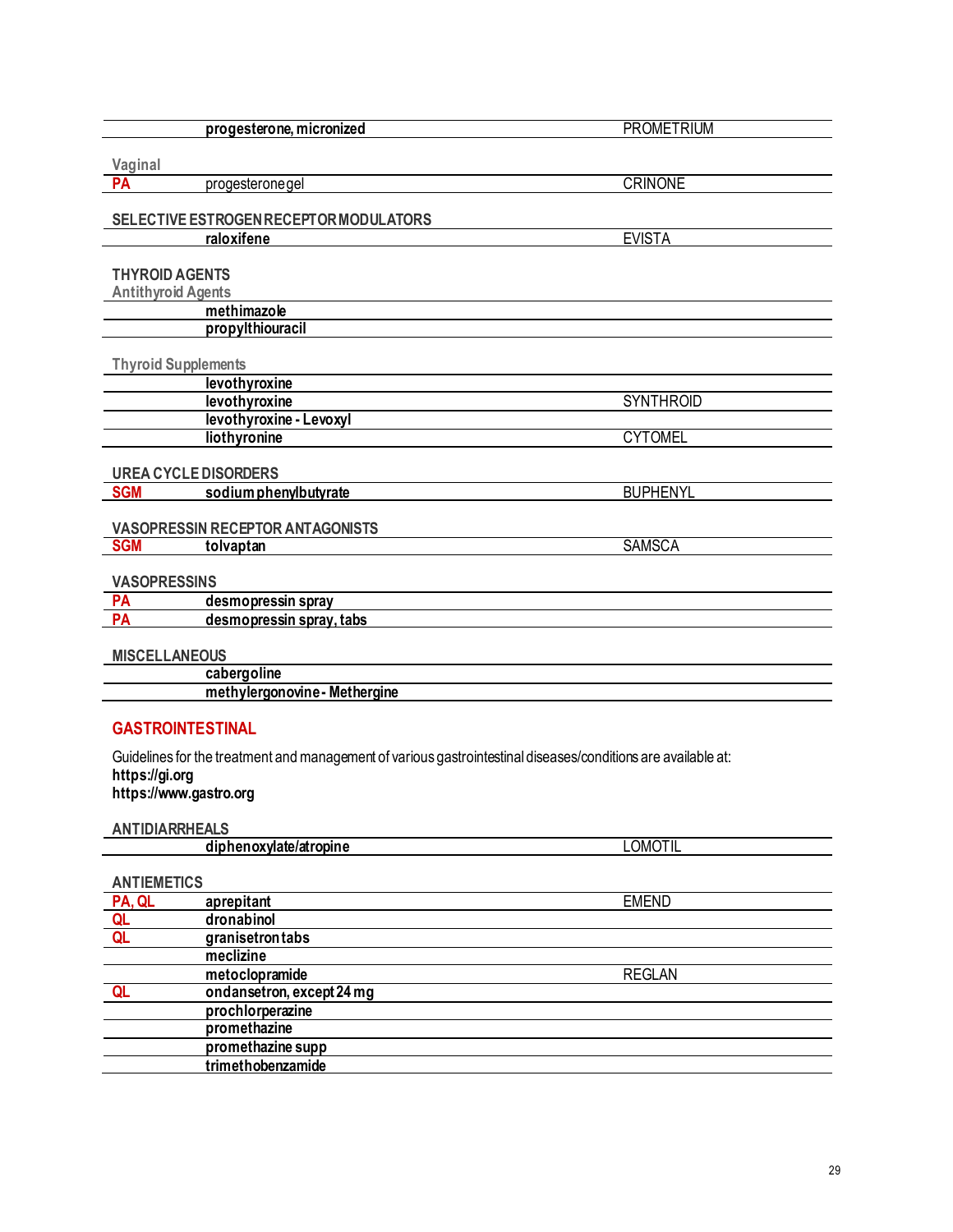<span id="page-30-3"></span><span id="page-30-2"></span><span id="page-30-1"></span><span id="page-30-0"></span>

| <b>ANTISPASMODICS</b>                                                                                         |                           |
|---------------------------------------------------------------------------------------------------------------|---------------------------|
| dicyclomine                                                                                                   | <b>BENTYL</b>             |
| glycopyrrolate tabs 1 mg, 2 mg                                                                                |                           |
| hyoscyamine sulfate orally disintegrating tabs 0.125 mg                                                       |                           |
| hyoscyamine sulfate tabs 0.125mg                                                                              | <b>LEVSIN</b>             |
|                                                                                                               |                           |
| <b>CHOLELITHOLYTICS</b>                                                                                       |                           |
| ursodiol                                                                                                      | <b>URSO</b>               |
| ursodiolcaps 300 mg                                                                                           |                           |
|                                                                                                               |                           |
| <b>H<sub>2</sub> RECEPTOR ANTAGONISTS</b>                                                                     |                           |
| cimetidine                                                                                                    |                           |
| famotidine susp<br><b>AL</b>                                                                                  | <b>PEPCID</b>             |
| famotidine tabs                                                                                               | <b>PEPCID</b>             |
| nizatidine                                                                                                    |                           |
| <b>INFLAMMATORY BOWEL DISEASE</b><br><b>Oral Agents</b>                                                       |                           |
| balsalazide                                                                                                   |                           |
| budesonide delayed-rel caps                                                                                   |                           |
| mesalamine ext-rel caps                                                                                       | <b>APRISO</b>             |
| sulfasalazine                                                                                                 | <b>AZULFIDINE</b>         |
| sulfasalazine delayed-rel                                                                                     | <b>AZULFIDINE EN-TABS</b> |
| <b>Rectal Agents</b>                                                                                          |                           |
| hydrocortisone enema                                                                                          |                           |
| mesalamine rectal susp                                                                                        | <b>ROWASA</b>             |
| <b>IRRITABLE BOWEL SYNDROME</b><br>Irritable Bowel Syndrome with Constipation/Chronic Idiopathic Constipation |                           |
| lubiprostone<br><b>PA</b>                                                                                     | AMITIZA                   |
|                                                                                                               |                           |
| <b>LAXATIVES/STOOL SOFTENERS</b>                                                                              |                           |
| lactulose pak                                                                                                 | <b>KRISTALOSE</b>         |
| lactulosesoln                                                                                                 |                           |
| peg 3350/electrolytes                                                                                         | <b>COLYTE</b>             |
| peg 3350/electrolytes                                                                                         | <b>GOLYTELY</b>           |
| peg 3350/electrolytes                                                                                         | NULYTELY                  |
|                                                                                                               |                           |
| OPIOID-INDUCED CONSTIPATION                                                                                   |                           |
| naloxegol                                                                                                     | <b>MOVANTIK</b>           |
| <b>PANCREATICENZYMES</b>                                                                                      |                           |
| pancrelipase delayed-rel<br><b>PA</b>                                                                         | <b>CREON</b>              |
| PA<br>pancrelipase delayed-rel                                                                                | <b>PANCREAZE</b>          |
|                                                                                                               |                           |
| <b>PROSTAGLANDINS</b><br>misoprostol                                                                          | <b>CYTOTEC</b>            |
|                                                                                                               |                           |
| <b>PROTON PUMP INHIBITORS</b>                                                                                 |                           |
| esomeprazole magnesium delayed-rel susp 2.5 mg, 5 mg,<br>AL, QL<br>$10$ mg                                    | <b>NEXIUM</b>             |
| QL<br>omeprazole delayed-rel caps                                                                             |                           |
| pantoprazole delayed-rel tabs<br>QL                                                                           | <b>PROTONIX</b>           |

<span id="page-30-9"></span><span id="page-30-8"></span><span id="page-30-7"></span><span id="page-30-6"></span><span id="page-30-5"></span><span id="page-30-4"></span>**AL** Covered for members less than 1 year of age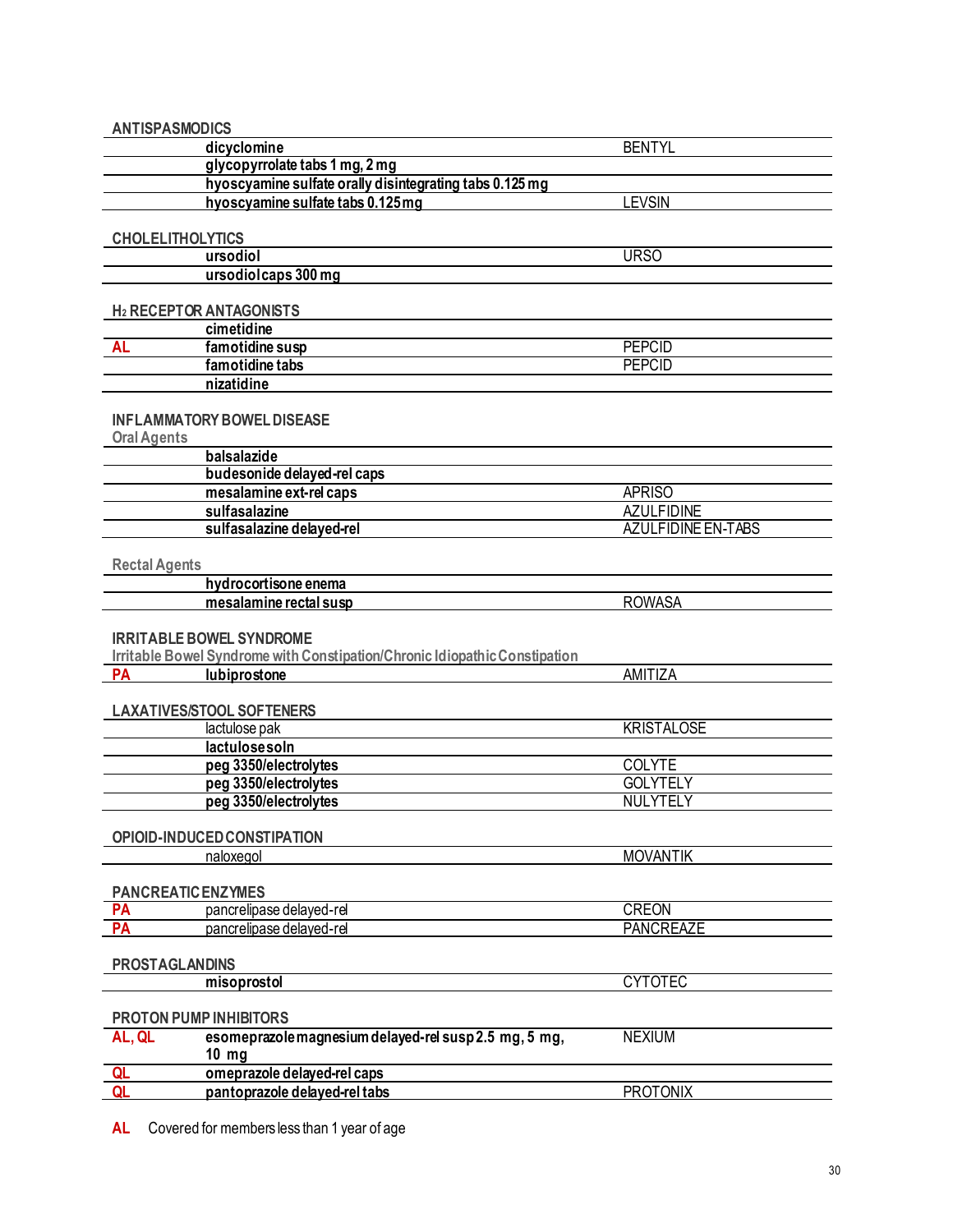#### <span id="page-31-0"></span>**SALIVA STIMULANTS**

pilocarpine tabs

#### <span id="page-31-1"></span>**STEROIDS, RECTAL**

hydrocortisone crm QL

<span id="page-31-2"></span>**MISCELLANEOUS** 

| D/ | qlycopyrrolate         | י<br>JUVK<br>'UJA |
|----|------------------------|-------------------|
|    | sucral tate susp, tabs |                   |

SALAGEN

ANUSOL-HC2.5%

PA Covered for members 3-16 years of age

#### <span id="page-31-3"></span>**GENITOURINARY**

<span id="page-31-4"></span>**BENIGN PROSTATIC HYPERPLASIA** Guidelines for the management of BPH are available at: https://www.auanet.org/guidelines

<span id="page-31-6"></span><span id="page-31-5"></span>

|                      | alfuzosinext-rel                                                   | <b>UROXATRAL</b>   |
|----------------------|--------------------------------------------------------------------|--------------------|
|                      | doxazosin                                                          | <b>CARDURA</b>     |
|                      | finasteride                                                        | <b>PROSCAR</b>     |
|                      | tamsulosin                                                         | <b>FLOMAX</b>      |
|                      | terazosin                                                          |                    |
|                      |                                                                    |                    |
|                      | <b>URINARY ANTISPASMODICS</b>                                      |                    |
|                      | oxybutynin                                                         | <b>DITROPAN XL</b> |
| QL                   | oxybutynin ext-rel                                                 |                    |
|                      | trospium                                                           |                    |
|                      | <b>VAGINAL ANTI-INFECTIVES</b>                                     |                    |
|                      | clindamycin crm                                                    | <b>CLEOCIN</b>     |
|                      | clotrimazole                                                       |                    |
|                      | metronidazole                                                      | METROGEL-VAGINAL   |
|                      | miconazole                                                         |                    |
|                      | terconazole crm 0.4%, 0.8%, supp 80 mg                             |                    |
| <b>MISCELLANEOUS</b> |                                                                    |                    |
|                      | bethanechol                                                        | <b>URECHOLINE</b>  |
|                      | phenazopyridine                                                    | <b>PYRIDIUM</b>    |
|                      | potassium citrate ext-rel                                          | <b>UROCIT-K</b>    |
|                      | potassium citrate powder                                           |                    |
|                      | potassium citrate/citric acid soln 1100/334 mg/5 mL                |                    |
|                      | potassium citrate/sodium citrate/citric acid soln 550/500/334 mg/5 |                    |
|                      | mL                                                                 |                    |
|                      | sodium citrate crystals                                            |                    |
|                      | sodium citrate/citric acid soln 500/334 mg/5mL                     |                    |

#### <span id="page-31-8"></span><span id="page-31-7"></span>**HEMATOLOGIC**

Guidelines of treatment and management of hemophilia are available at: https://www.hemophilia.org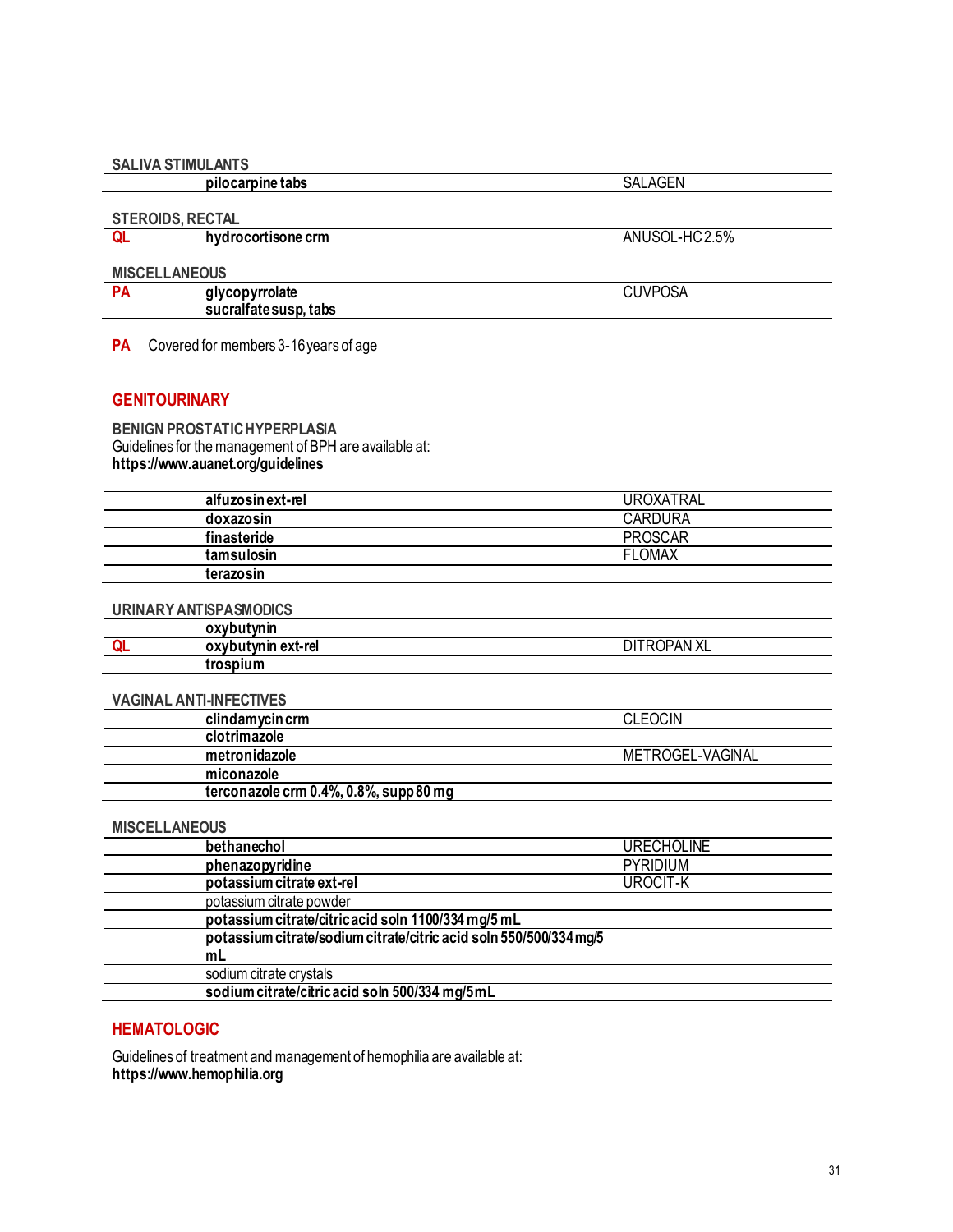#### <span id="page-32-0"></span>**ANTICOAGULANTS** CHEST guidelines are available at: https://www.chestnet.org/Guidelines-and-Resources/CHEST-Guideline-Topic Areas/Pulmonary-Vascular

| Injectable                              |                |
|-----------------------------------------|----------------|
| enoxaparin                              | <b>LOVENOX</b> |
|                                         |                |
| Oral                                    |                |
| apixaban                                | <b>ELIQUIS</b> |
| rivaroxaban                             | <b>XARELTO</b> |
| warfarin                                |                |
|                                         |                |
| <b>Synthetic Heparinoid-like Agents</b> |                |
| fondaparinux                            | <b>ARIXTRA</b> |
|                                         |                |

#### <span id="page-32-1"></span>**HEMATOPOIETIC GROWTH FACTORS**

Guidelines for the management of neutropenia are available at: https://www.asco.org

Guidelines for the management of anemia associated with chronic kidney disease are available at: https://www.kidney.org/professionals/guidelines#guidelines

| <b>SGM</b> | darbepoetin alfa   | ARANESP          |
|------------|--------------------|------------------|
| <b>SGM</b> | epoetin alfa-epbx  | RETACRIT         |
| SGM<br>SGM | filgrastim-aafi    | <b>NIVESTYM</b>  |
|            | filarastim-sndz    | ZARXIO           |
| <b>SGM</b> | pegfilgrastim-bmez | <b>ZIEXTENZO</b> |

#### <span id="page-32-2"></span>HEMOPHILIA, VON WILLEBRAND DISEASE AND RELATED BLEEDING DISORDERS Coverage is provided for human plasma-derived blood factors and recombinant blood factors for the treatment of hemophilia.

#### <span id="page-32-3"></span>**PI ATFI FT AGGREGATION INHIRITORS**

<span id="page-32-4"></span>

| ▁▄ <del>▁</del> ▖▁▄▄▃▁▗▚❤❤▎░▃ਯ <sub>ਾ</sub> ░▖▖▏▎ <sub>▘</sub> ▏▏▏▏▏▏▏▏▏▏ |                 |
|---------------------------------------------------------------------------|-----------------|
| clopidogrel 300 mg                                                        | <b>PLAVIX</b>   |
| dipyridamole 25 mg, 75 mg                                                 |                 |
| prasugrel                                                                 | <b>EFFIENT</b>  |
| ticagrelor                                                                | <b>BRILINTA</b> |
| PLATELET SYNTHESIS INHIBITORS<br>anagrelide                               | <b>AGRYLIN</b>  |
| <b>THROMBOCYTOPENIA AGENTS</b>                                            |                 |
| <b>SGM</b><br>eltrombopag tabs                                            | <b>PROMACTA</b> |
|                                                                           |                 |

#### <span id="page-32-6"></span><span id="page-32-5"></span>**MISCELLANEOUS** cilostazol

#### <span id="page-32-7"></span>**IMMUNOLOGIC AGENTS**

Guidelines for the management of rheumatic diseases are available at: https://www.rheumatology.org

#### <span id="page-32-8"></span>**AUTOIMMUNE AGENTS**

| <b>SGM</b>        | adalimumab      | <b>HUMIRA</b>  |
|-------------------|-----------------|----------------|
| <b>SGM</b>        | brodalumab      | SILIQ          |
| <b>SGM</b>        | etanercept      | <b>ENBREL</b>  |
| <b>SGM</b><br>SGM | infliximab-axxg | <b>AVSOLA</b>  |
|                   | sarilumab       | <b>KEVZARA</b> |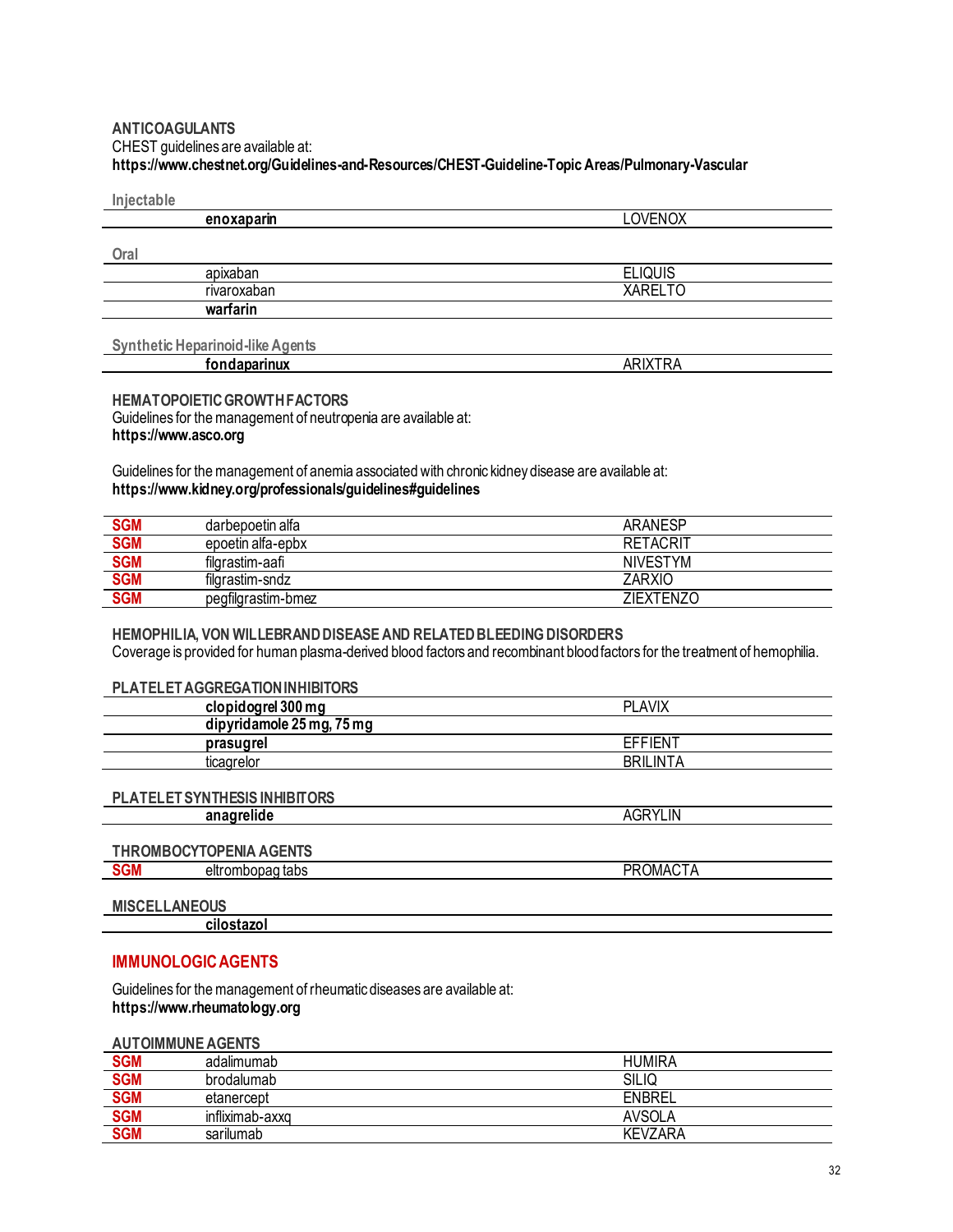| <b>SGM</b> | secukinumab         | ιπ∨ν<br>ገSFN<br>$\lambda$        |
|------------|---------------------|----------------------------------|
| <b>SGM</b> | tofacitinib         | <b>JANZ</b><br>XEL               |
| <b>SGM</b> | tofacitinib ext-rel | vn<br>XEL<br>™JAN∠.<br>$\Lambda$ |
| <b>SGM</b> | vedolizumab         | tyvio<br>EN.                     |

#### <span id="page-33-0"></span>DISEASE-MODIFYING ANTIRHEUMATIC DRUGS (DMARDs)

|            | hydroxychloroquine | PLAQUENIL |
|------------|--------------------|-----------|
|            | <b>leflunomide</b> | ARAVA     |
|            | methotrexate       |           |
| <b>SGM</b> | methotrexate in    | RASUVO    |

#### <span id="page-33-1"></span>**HEREDITARY ANGIOEDEMA AGENTS**

| <b>SGM</b> | .<br>ົ<br>esterase inhibitor                       | <b>CINRYZE</b>                         |
|------------|----------------------------------------------------|----------------------------------------|
| <b>SGM</b> | <br>. .<br>ົ<br>recombinant<br>esterase inhibitor. | 0.011007<br>או                         |
| <b>SGM</b> | icatibant                                          | TIRA<br>$\Lambda$ 7 $\vee$ E<br>$\sim$ |

#### <span id="page-33-2"></span>**IMMUNOMODULATORS**

CDC recommendations on the treatment of hepatitis are available at: https://www.cdc.gov/hepatitis/Resources/

Guidelines for the management of hepatitis are available at: https://www.aasld.org

<span id="page-33-3"></span>

| Interferons            |                                                |                          |
|------------------------|------------------------------------------------|--------------------------|
| <b>SGM</b>             | interferon alfa-2b                             | <b>INTRONA</b>           |
| <b>SGM</b>             | peginterferon alfa-2a pre-filled syringe, vial | PEGASYS, EXCEPT PROCLICK |
|                        |                                                |                          |
| <b>Miscellaneous</b>   |                                                |                          |
| <b>SGM</b>             | canakinumab                                    | <b>ILARIS</b>            |
|                        | <b>IMMUNOSUPPRESSANTS</b>                      |                          |
| <b>Antimetabolites</b> |                                                |                          |
|                        | azathioprine                                   | <b>AZASAN</b>            |
|                        | azathioprine                                   | <b>IMURAN</b>            |
|                        | mycophenolate mofetil                          | <b>CELLCEPT</b>          |
|                        |                                                |                          |
|                        | <b>Calcineurin Inhibitors</b>                  |                          |
|                        | cyclosporine                                   | <b>SANDIMMUNE</b>        |
|                        | cyclosporine, modified                         | <b>NEORAL</b>            |
|                        | tacrolimus                                     | <b>PROGRAF</b>           |
|                        |                                                |                          |
|                        | <b>Rapamycin Derivatives</b>                   |                          |
|                        | sirolimus                                      | <b>RAPAMUNE</b>          |
|                        |                                                |                          |
| <b>VACCINES</b>        |                                                |                          |
| Influenza              | influenza vaccine                              |                          |
|                        |                                                |                          |
| Meningococcal          |                                                |                          |
| $\star$                | meningococcal vaccine groups A,C,Y,W-135       | <b>MENACTRA</b>          |
| $\ast$                 | meningococcal vaccine groups A,C,Y,W-135       | MENVEO ACYW              |
| $\star$                | meningococcal vaccine group B                  | <b>BEXSERO</b>           |
| $\ast$                 | meningococcal vaccine group B                  | <b>TRUMENBA</b>          |
| Pneumococcal           |                                                |                          |

<span id="page-33-4"></span> $\star$ pneumococcal vaccine PNEUMOVAX 23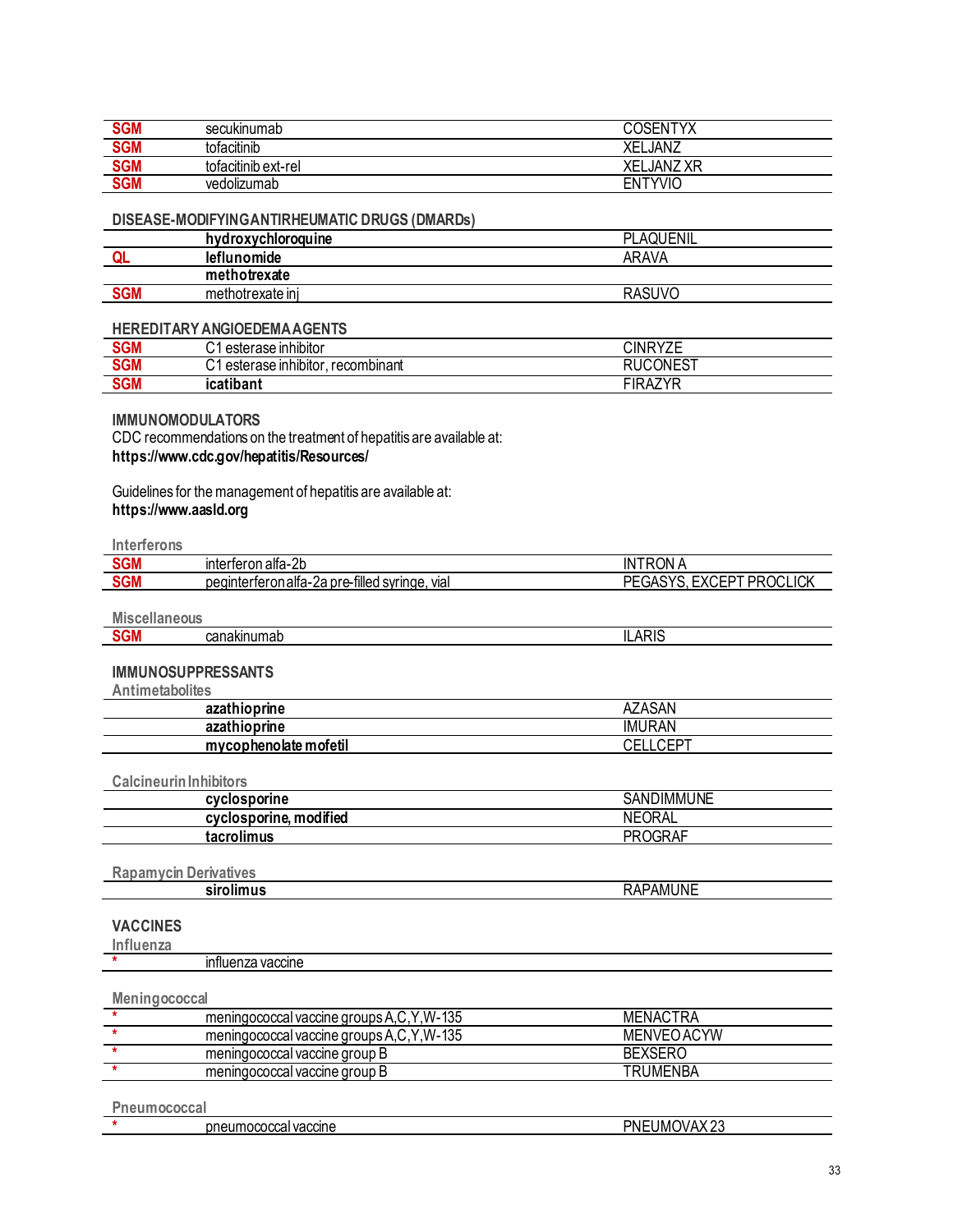| nr<br>rrrr<br>ane<br>$10 - 11$<br>$\overline{r}$ | _<br>זר |
|--------------------------------------------------|---------|
|                                                  |         |

#### **Zoster**

zoster vaccine recombinant SHINGRIX

**\*** Vaccine available through VFC program for members 18 years of age or younger.

#### <span id="page-34-0"></span>**NUTRITIONAL/SUPPLEMENTS**

#### <span id="page-34-1"></span>**ELECTROLYTES**

**Potassium**

| 1 <b>VLUVVIMIII</b> |                                         |       |  |
|---------------------|-----------------------------------------|-------|--|
|                     | potassium bicarbonate effer tabs 25 mEq |       |  |
|                     | potassium chloride ext-rel              |       |  |
|                     | potassium chloride ext-rel              | K-TAB |  |
|                     | potassium chloride liquid               |       |  |
|                     |                                         |       |  |

**Miscellaneous**

**potassium/sodium phosphates** K-PHOS NEUTRAL

#### <span id="page-34-2"></span>**VITAMINS AND MINERALS**

**Folic Acid/Combinations**

**folic acid**

#### **Prenatal Vitamins**

| prenatal vitamins/carbonyl iron/docusate/ferrous gluconate/folic acid | CITRANATAL BLOOM   |
|-----------------------------------------------------------------------|--------------------|
| prenatal vitamins/DHA/docusate/folic acid                             | CITRANATAL 90 DHA  |
| prenatal vitamins/DHA/docusate/folic acid                             | CITRANATAL DHA     |
| prenatal vitamins/DHA/docusate/folic acid                             | CITRANATAL HARMONY |
| prenatal vitamins/docusate/folic acid + DHA                           | CITRANATAL ASSURE  |
| prenatal vitamins/folic acid + pyridoxine                             | CITRANATAL B-CALM  |

#### **Miscellaneous**

| cyanocobalamin inj                                         |                    |
|------------------------------------------------------------|--------------------|
| ergocalciferol (D2)                                        |                    |
| ferrous fumarate/folic acid/docusate sodium/vitamin B-     | <b>NEPHRON FA</b>  |
| complex/vitamin C                                          |                    |
| fluoride chew tabs 0.25 mg, 0.5 mg, 1 mg                   |                    |
| fluoride/vitamin D drops 0.25 mg/mL                        | <b>FLORIVA</b>     |
| multivitamins/fluoride chew tabs 0.25 mg, 0.5 mg, 1 mg     |                    |
| multivitamins/fluoride chew tabs 0.25 mg, 0.5 mg, 1 mg     | POLY-VI-FLOR       |
| multivitamins/fluoride drops 0.25 mg                       | POLY-VI-FLOR       |
| multivitamins/fluoride/iron chew tabs 0.5 mg               | POLY-VI-FLORW/IRON |
| multivitamins/fluoride/iron drops 0.25 mg/mL               | <b>QUFLORAFE</b>   |
| multivitamins/fluoride/iron susp 0.25 mg                   | POLY-VI-FLORW/IRON |
| multivitamins/minerals/fluoride chew tabs 0.25 mg, 1 mg    | <b>FLORIVA</b>     |
| phytonadione                                               | <b>MEPHYTON</b>    |
| vitamins ADC/l-methylfolate/fluoride drops 0.25 mg, 0.5 mg | TRI-VI-FLOR        |

#### <span id="page-34-3"></span>**RESPIRATORY**

Guidelines to the management, prevention, or treatment of COPD and asthma are available at: **https://www.aaaai.org https://ginasthma.org https://goldcopd.org https://www.nhlbi.nih.gov**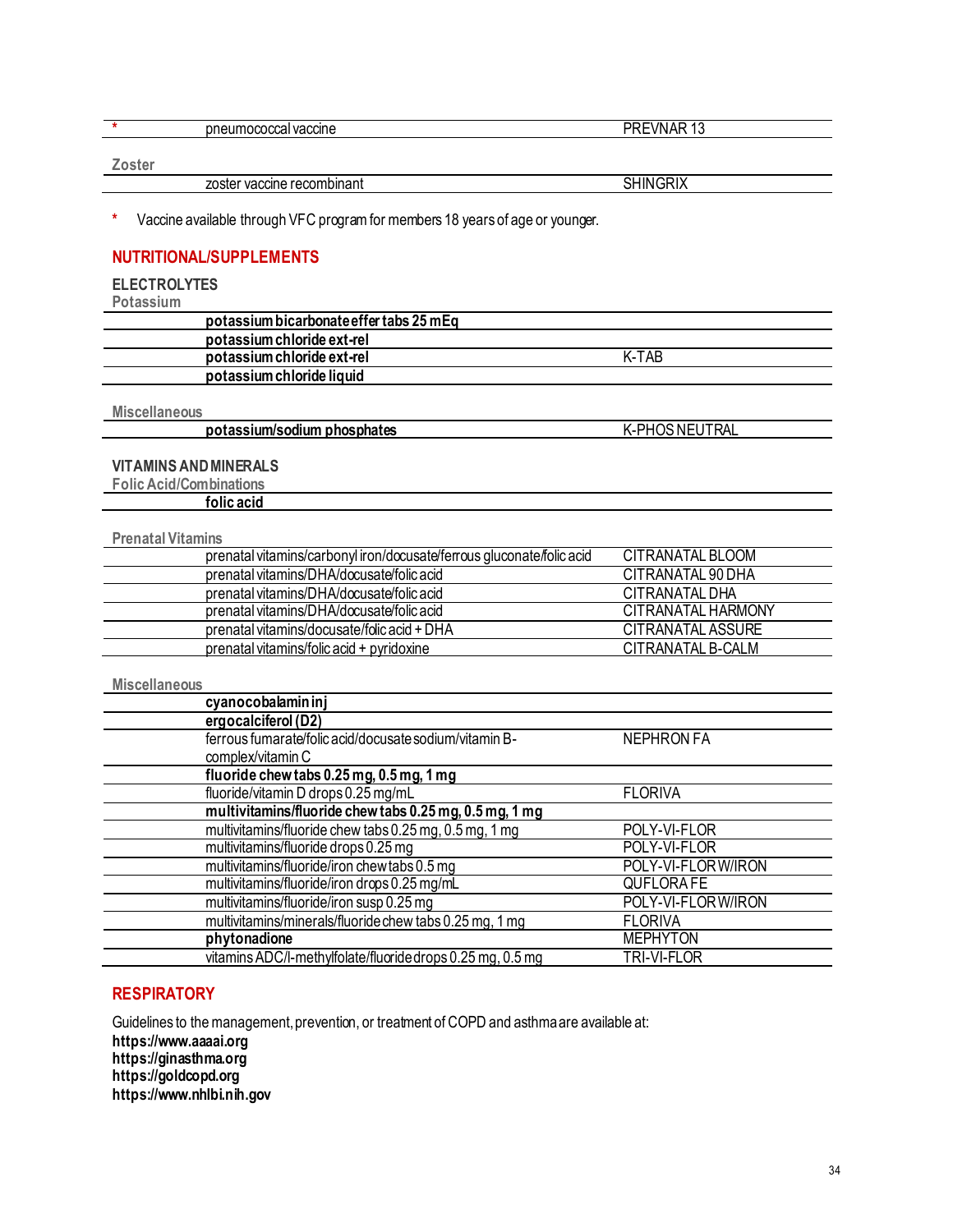#### The Allergy Report and guidelines for allergy-related conditions are available at: **https://www.aaaai.org**

#### <span id="page-35-0"></span>**ANAPHYLAXIS TREATMENT AGENTS**

| _ | ---<br>.<br>---<br>GI.                  |                     |
|---|-----------------------------------------|---------------------|
|   | $\sim$<br>$\sim$ 1.5<br>- -<br>◡◡<br>יש | $\sim$<br>- -<br>n. |
|   |                                         |                     |

#### <span id="page-35-1"></span>**ANTICHOLINERGICS**

| ipratropium inhalation solution |                                                                                |
|---------------------------------|--------------------------------------------------------------------------------|
| tiotropium                      | $\sim$<br>RESPIMA.<br>$\overline{ }$<br>IVF<br>⊣ت<br>`R∟.<br>Ш                 |
| .<br>umeclidinium               | $\sim$<br>$I\blacksquare$<br>_<br>INC<br>⊶<br>'۳.<br>∼<br>$\sim$<br>שטב<br>. . |

#### <span id="page-35-2"></span>**ANTICHOLINERGIC/BETA AGONIST COMBINATIONS**

#### **Short Acting**

| ------------- |                                                                               |                                        |
|---------------|-------------------------------------------------------------------------------|----------------------------------------|
|               | Valbuterol inhalation solution<br>ipratropium/a                               |                                        |
|               | $\mathbf{A} = \mathbf{A}$<br>-free aeroso<br>ipratropium<br>m/albuterol.<br>∼ | SPIMAT<br><b>OMBI</b><br>⊢N<br>.<br>۱W |
|               |                                                                               |                                        |

## **Long Acting**

|  | umeclidinium/vilanterol |
|--|-------------------------|
|  |                         |

### <span id="page-35-3"></span>**ANTICHOLINERGIC/BETA AGONIST/STEROID COMBINATIONS**

| fluticasone/umeclidinium/vilanterol | $I\blacksquare$<br>___<br>יי<br><br>- 1 |
|-------------------------------------|-----------------------------------------|
|                                     |                                         |

**ANORO ELLIPTA** 

#### <span id="page-35-4"></span>**ANTIHISTAMINES, LOW SEDATING**

**cetirizine**

#### <span id="page-35-5"></span>**ANTIHISTAMINES, SEDATING**

| <b>VISTARIL</b> |
|-----------------|
|                 |

#### <span id="page-35-6"></span>**ANTITUSSIVES**

Clinical practice guidelines are available at: **https://journal.chestnet.org/article/S0012-3692(15)52856-0/pdf**

#### **benzonatate**

#### <span id="page-35-7"></span>**BETA AGONISTS**

**Inhalants**

| <b>Short Acting</b> |                  |
|---------------------|------------------|
| $\sim$              | المستملف بماللته |

| albuterol inhalation solution       |            |
|-------------------------------------|------------|
| albuterol sulfate, CFC-free aerosol |            |
| albuterol sulfate, CFC-free aerosol | PROAIR HFA |

#### *Long Acting*

| Hand-held Active Inhalation |                                               |                            |
|-----------------------------|-----------------------------------------------|----------------------------|
|                             | $\cap$<br>olodaterol.<br>tree aerosol. د<br>ີ | <b>RESPIMAT</b><br>--<br>◡ |
|                             | ol xinatoate:<br>sain<br>meter                | SEI<br>KEVEN.              |
|                             |                                               |                            |

**Oral Agents**

| ---<br>-- |  |
|-----------|--|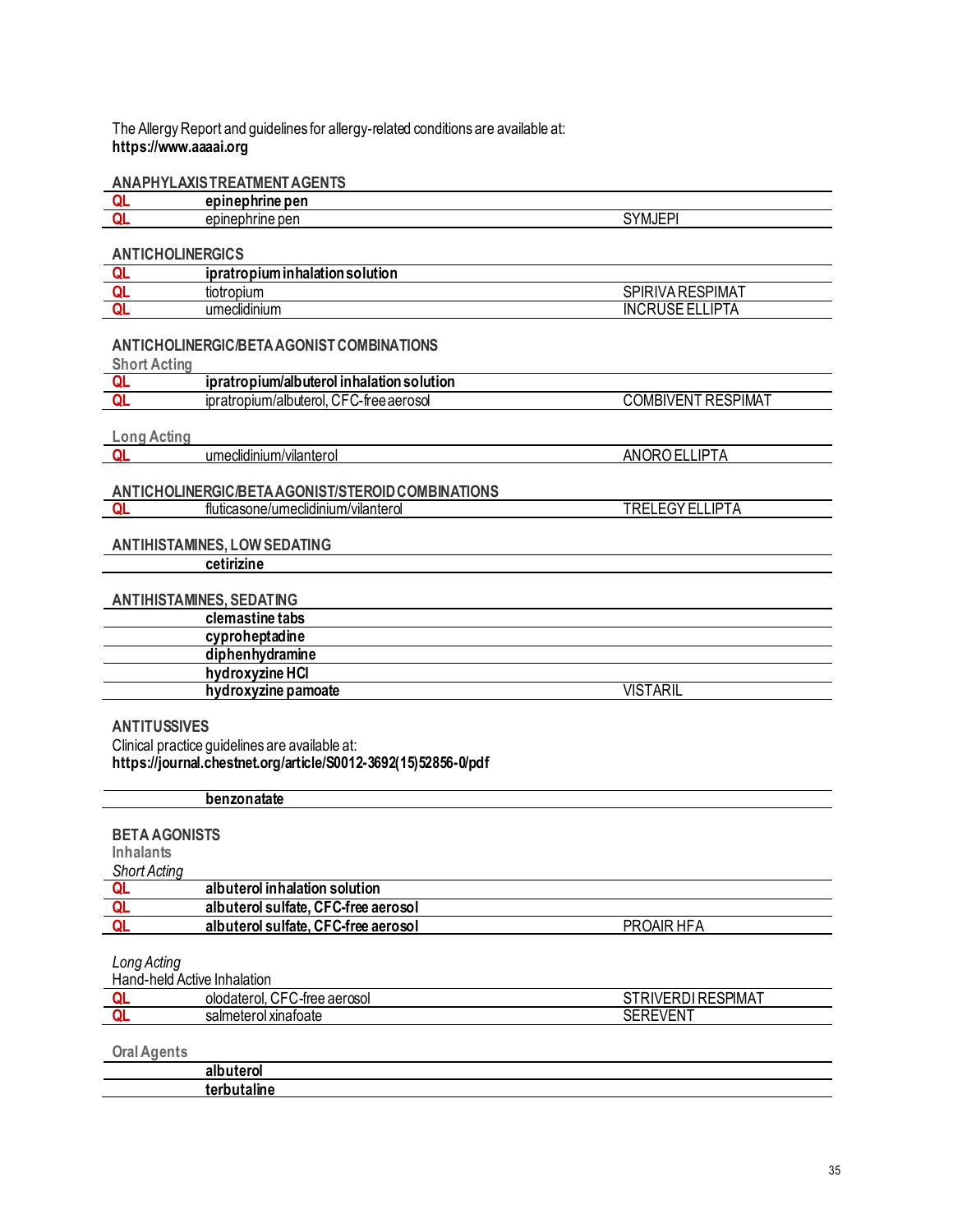#### <span id="page-36-0"></span>**CYSTIC FIBROSIS**

| SGM<br>SGM | dornase alfa               | PULMOZYME          |
|------------|----------------------------|--------------------|
|            | ivacaftor                  | <b>KALYDECO</b>    |
| <b>SGM</b> | lumacaftor/ivacaftor       | <b>ORKAMBI</b>     |
| SGM, QL    | tobramycin inhalation soln | <b>BETHKIS</b>     |
| SGM, QL    | tobramycin inhalation soln | <b>KITABIS PAK</b> |
| SGM, QL    | tobramycin inhalation soln | TOBI               |

#### <span id="page-36-1"></span>**LEUKOTRIENEMODULATORS**

montelukast

SINGULAIR

**SYNAGIS** 

#### <span id="page-36-2"></span>**MAST CELL STABILIZERS**

<span id="page-36-3"></span>

|                         | cromolyn inhalation solution        |                    |
|-------------------------|-------------------------------------|--------------------|
|                         |                                     |                    |
| <b>MEDICAL SUPPLIES</b> |                                     |                    |
| OTC, QL                 | nebulizer                           |                    |
| OTC, QL                 | sodium chloride inhalation solution |                    |
| OTC, QL                 | spacer                              | <b>AEROCHAMBER</b> |
| OTC, QL                 | vaporizer                           |                    |
|                         | sodium chloride inhalation solution |                    |

#### <span id="page-36-4"></span>**NASAL ANTIHISTAMINES**

#### **QL** azelastine spray

#### <span id="page-36-5"></span>**NASAL STEROIDS**

QL fluticasone spray

#### <span id="page-36-6"></span>PULMONARY FIBROSIS AGENTS

**SGM** nintedanib **OFEV** 

#### <span id="page-36-7"></span>RESPIRATORY SYNCYTIAL VIRUS

**SGM** palivizumab

#### <span id="page-36-8"></span>STEROID/BETA AGONIST COMBINATIONS

| budesonide/tormoterol  | <b>SYMBICORT</b>                |
|------------------------|---------------------------------|
| fluticasone/salmeterol | <b>DVAIR DISKUS</b><br>-<br>AL. |
| mometasone/tormoterol  | .ERA<br>וווח                    |

#### <span id="page-36-9"></span>**STEROID INHALANTS**

|        | beclomethasone breath-activated aerosol | <b>QVAR REDIHALER</b>     |
|--------|-----------------------------------------|---------------------------|
| QL     | budesonide inhalation suspension        | <b>PULMICORT RESPULES</b> |
| QL     | ciclesonide                             | ALVESCO                   |
|        | fluticasone                             | ARNUITY ELLIPTA           |
| AL, QL | fluticasone, CFC-free aerosol           | FLOVENT HFA               |
| QL     | mometasone, CFC-free aerosol            | ASMANEX HFA               |

AL Covered for members age 12 and younger

#### <span id="page-36-10"></span>**XANTHINES**

<span id="page-36-11"></span>

| theophylline ext-rel tabs |                     |
|---------------------------|---------------------|
| theophyllineliquid        |                     |
| theophylline liquid       | <b>ELIXOPHYLLIN</b> |
| <b>MISCELLANEOUS</b>      |                     |

<u>ipratropium nasal spray</u>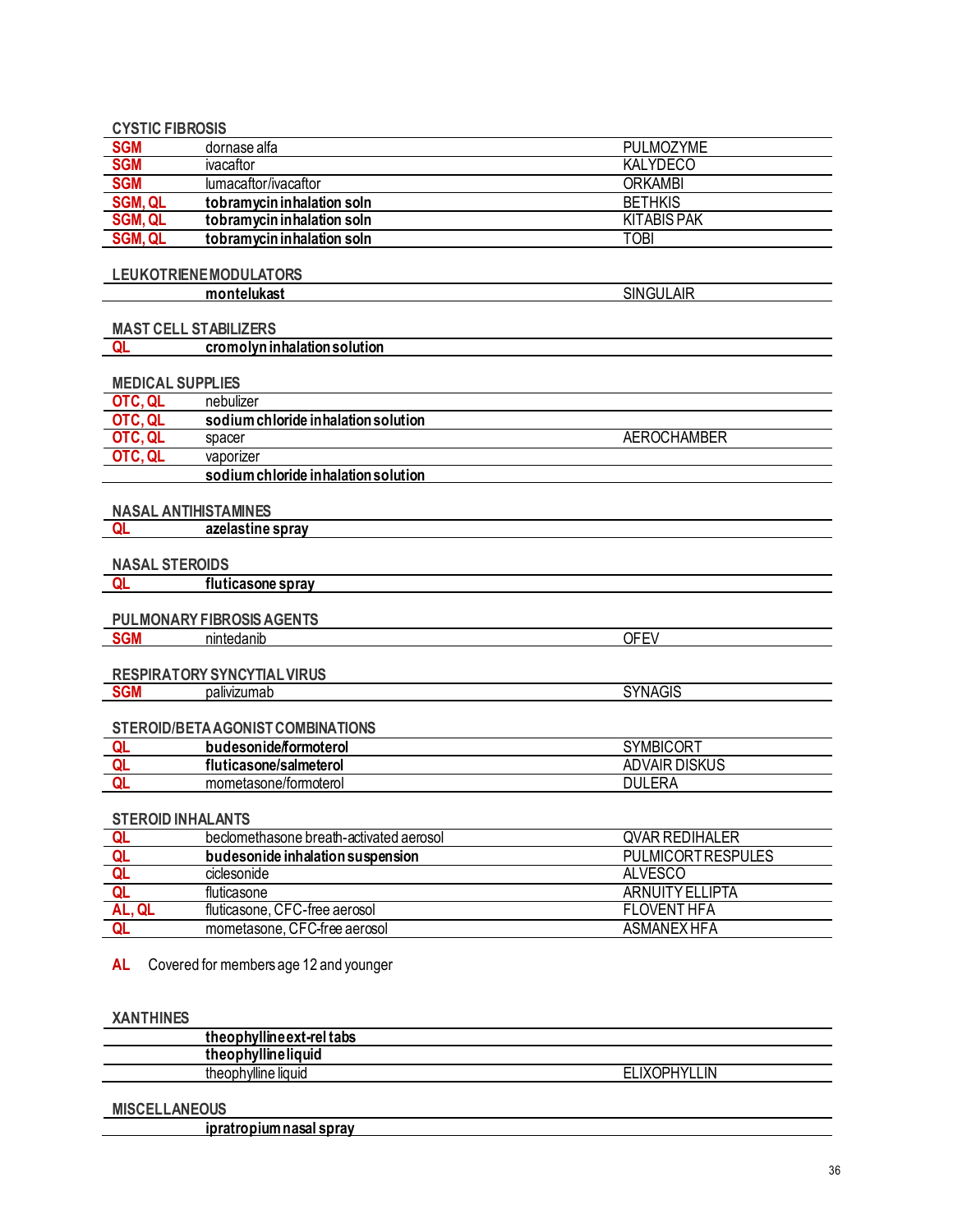#### <span id="page-37-0"></span>**TOPICAL**

#### <span id="page-37-1"></span>**DERMATOLOGY**

**Acne** Guidelines for the care and treatment of acne vulgaris are available at: **https://www.aad.org/practicecenter/quality/clinical-guidelines**

| Oral                     |                                                                                                           |                  |  |
|--------------------------|-----------------------------------------------------------------------------------------------------------|------------------|--|
| PA                       | isotretinoin                                                                                              |                  |  |
|                          |                                                                                                           |                  |  |
| Topical                  |                                                                                                           |                  |  |
| $\frac{QL}{QL}$          | clindamycingel, lotion, soln 1%                                                                           | <b>CLEOCINT</b>  |  |
|                          | erythromycingel 2%                                                                                        |                  |  |
|                          | erythromycin soln                                                                                         |                  |  |
| PA                       | tretinoin                                                                                                 | <b>RETIN-A</b>   |  |
|                          |                                                                                                           |                  |  |
| <b>Actinic Keratosis</b> |                                                                                                           |                  |  |
|                          | fluorouracilcrm 5%                                                                                        | <b>EFUDEX</b>    |  |
|                          |                                                                                                           |                  |  |
| <b>Antibiotics</b>       |                                                                                                           |                  |  |
| Q <sub>L</sub>           | gentamicin                                                                                                |                  |  |
| QL                       | mupirocin oint                                                                                            |                  |  |
|                          | silver sulfadiazine                                                                                       | <b>SILVADENE</b> |  |
|                          |                                                                                                           |                  |  |
| Antifungals              |                                                                                                           |                  |  |
|                          | ciclopiroxcrm, susp 0.77%                                                                                 | <b>LOPROX</b>    |  |
|                          | ciclopirox shampoo 1%                                                                                     | <b>LOPROX</b>    |  |
|                          | clotrimazole crm 1%                                                                                       |                  |  |
|                          | clotrimazole soln 1%                                                                                      |                  |  |
| <u>aaaaaa</u>            | ketoconazole crm 2%                                                                                       |                  |  |
|                          | nystatin topical powder 100,000 unit/gm                                                                   |                  |  |
|                          |                                                                                                           |                  |  |
| <b>Antipsoriatics</b>    |                                                                                                           |                  |  |
|                          | Guidelines of care for the management and treatment of psoriasis with topical therapies are available at: |                  |  |

**https://www.aad.org**

#### *Topical*

| vui |                                 |
|-----|---------------------------------|
|     | calcipotriene oint, soln 0.005% |
|     |                                 |
|     |                                 |

#### **Antiseborrheics**

| zole shampoo 2%<br>レヘキ          |
|---------------------------------|
| 2.5%<br><b>CONTROLL</b><br>nnor |

**Atopic Dermatitis**

Guidelines for the treatment of atopic dermatitis are available at: **https://www.aad.org/practicecenter/quality/clinical-guidelines**

| opical    |                  |                 |
|-----------|------------------|-----------------|
| oп<br>വ   | crisaborole oint | EUCR<br>JRISA   |
| QL<br>C.T | <br>pimecrolimus | חו ום =         |
| ST*, QL   | tacrolimus       | <b>PROTOPIC</b> |

**ST**\* tacrolimus 0.03%: member must be 2 years of age in addition to clinical criteria tacrolimus 0.1%: member must be 16 years of age in addition to clinical criteria ÷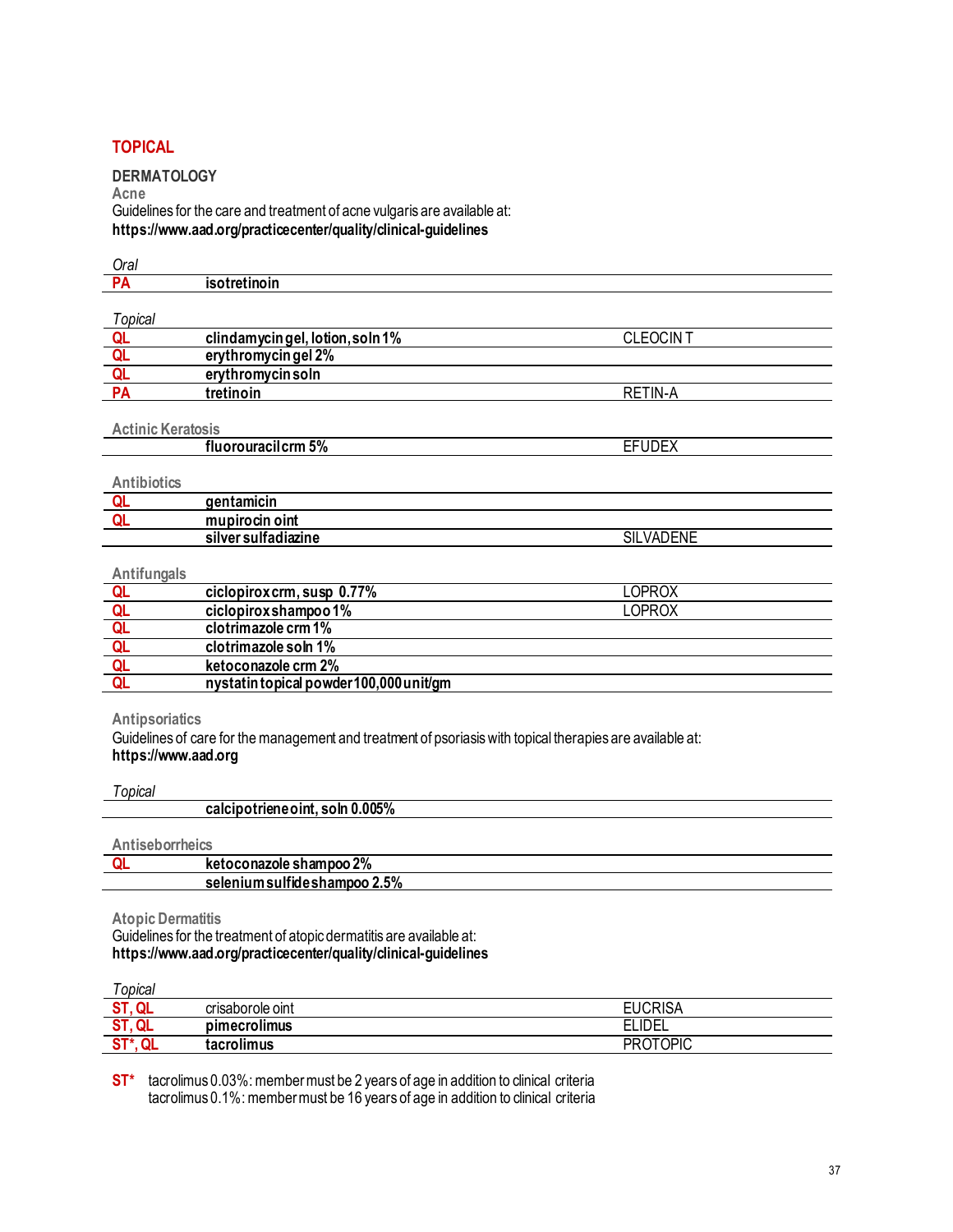#### **Corticosteroids**

<span id="page-38-0"></span>

| Low Potency                       |                                                        |                    |
|-----------------------------------|--------------------------------------------------------|--------------------|
|                                   | hydrocortisone crm, lotion, oint 2.5%                  |                    |
|                                   |                                                        |                    |
| <b>Medium Potency</b>             |                                                        |                    |
|                                   | betamethasone valerate crm, lotion, oint 0.1%          |                    |
|                                   | fluocinolone acetonide crm, oint 0.025%                |                    |
|                                   | fluticasone propionate crm 0.05%, oint 0.005%          |                    |
|                                   | mometasone crm, lotion, oint 0.1%                      |                    |
|                                   | triamcinolone acetonide crm, lotion, oint 0.025%       |                    |
|                                   | triamcinolone acetonide crm, lotion, oint 0.1%         |                    |
|                                   |                                                        |                    |
| <b>High Potency</b>               |                                                        |                    |
|                                   |                                                        |                    |
|                                   | betamethasone dipropionate augmented crm, lotion 0.05% |                    |
|                                   | fluocinonide crm, soln 0.05%                           |                    |
|                                   | triamcinolone acetonide crm 0.5%                       |                    |
|                                   |                                                        |                    |
| Very High Potency                 |                                                        |                    |
|                                   | betamethasone dipropionate augmented gel, oint 0.05%   | <b>DIPROLENE</b>   |
|                                   | clobetasol propionate soln 0.05%                       |                    |
|                                   | halobetasol propionate crm 0.05%                       |                    |
|                                   |                                                        |                    |
| <b>Emollients</b>                 |                                                        |                    |
|                                   | ammonium lactate 12%                                   |                    |
|                                   |                                                        |                    |
| <b>Local Analgesics</b>           |                                                        |                    |
| PA, QL                            | lidocainepatch                                         | <b>LIDODERM</b>    |
|                                   |                                                        |                    |
| <b>Local Anesthetics</b>          |                                                        |                    |
| QL                                | lidocaine/prilocaine crm 2.5/2.5%                      |                    |
|                                   |                                                        |                    |
| <b>Rosacea</b>                    |                                                        |                    |
| QL                                | metronidazole crm 0.75%                                | <b>METROCREAM</b>  |
| QL                                | metronidazole gel 0.75%                                |                    |
| ST, QL                            | metronidazole gel 1%                                   | <b>METROGEL</b>    |
| <b>QL</b>                         | metronidazole lotion 0.75%                             | <b>METROLOTION</b> |
|                                   |                                                        |                    |
|                                   |                                                        |                    |
|                                   | <b>Scabicides and Pediculicides</b>                    |                    |
| <b>ST</b>                         | malathion                                              | <b>OVIDE</b>       |
|                                   | permethrin                                             |                    |
|                                   | <u>spinosad</u>                                        | <b>NATROBA</b>     |
|                                   |                                                        |                    |
|                                   | <b>Miscellaneous Skin and Mucous Membrane</b>          |                    |
|                                   | aluminum chloride in alcohol soln 6.25%                | <b>XERAC AC</b>    |
| <b>PA</b>                         | collagenase                                            | <b>SANTYL</b>      |
|                                   | imiquimod                                              |                    |
|                                   | podofilox soln                                         |                    |
|                                   |                                                        |                    |
|                                   | <b>MOUTH/THROAT/DENTAL AGENTS</b>                      |                    |
| <b>Anesthetics - Topical Oral</b> |                                                        |                    |
|                                   | lidocaine viscous                                      |                    |
|                                   |                                                        |                    |
| <b>Steroids - Mouth/Throat</b>    |                                                        |                    |
|                                   | triamcinolonepaste                                     |                    |
|                                   |                                                        |                    |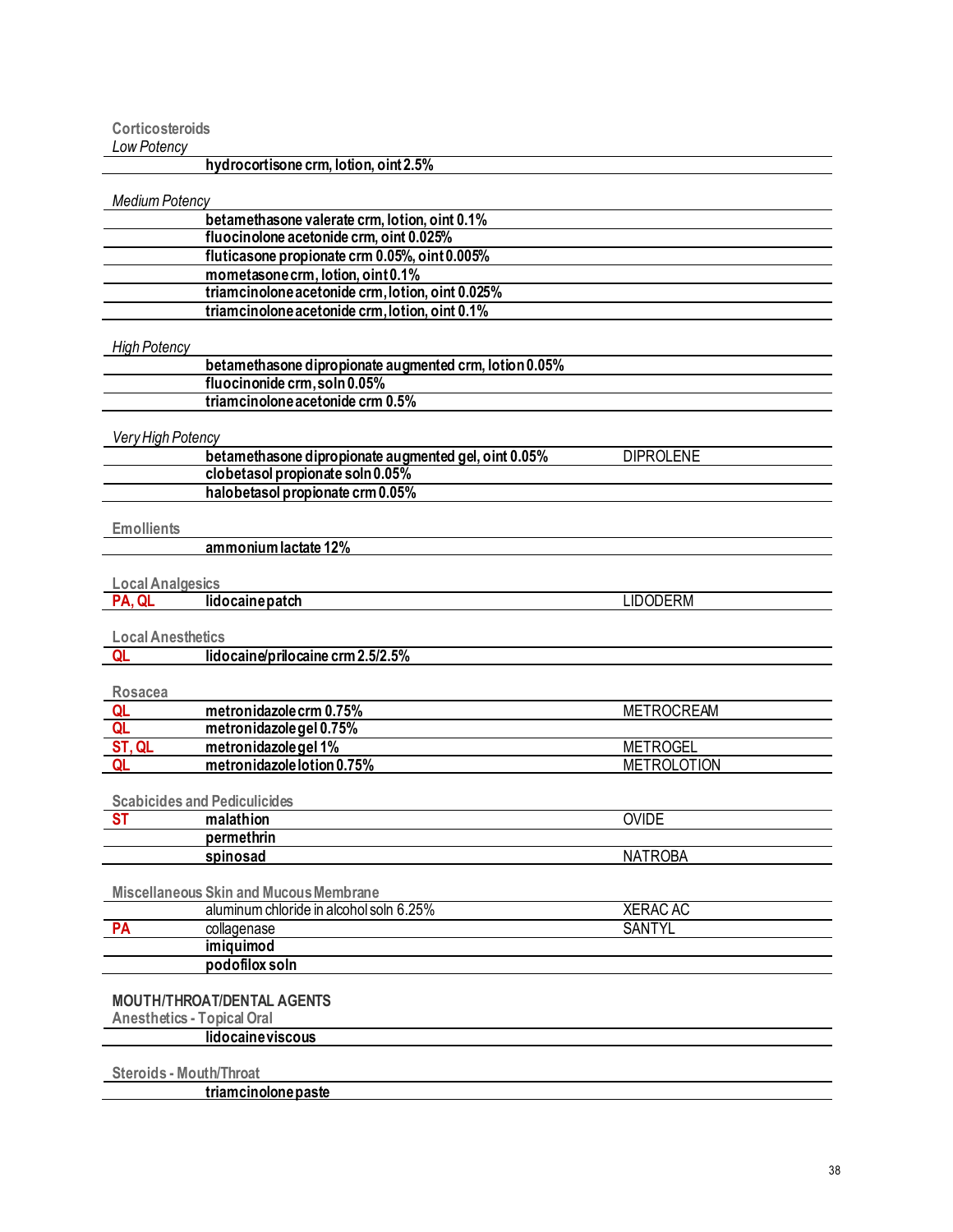| - 14 | - - - |
|------|-------|
|      |       |

#### <span id="page-39-0"></span>**OPHTHALMIC**

Preferred Practice Pattern Guidelines for the treatment of various ophthalmic conditions are available at: **https://one.aao.org**

**Antiallergics**

| Alludiltiyluə<br>azelastine                         |                             |
|-----------------------------------------------------|-----------------------------|
| cromolyn sodium                                     |                             |
|                                                     |                             |
| Antifungals                                         |                             |
| natamycin                                           | <b>NATACYN</b>              |
|                                                     |                             |
| <b>Anti-infectives</b>                              |                             |
| bacitracin                                          |                             |
| ciprofloxacin soln                                  | <b>CILOXAN</b>              |
| erythromycin                                        |                             |
| gentamicin                                          |                             |
| levofloxacin                                        |                             |
| neomycin/polymyxin B/gramicidin                     |                             |
| ofloxacin                                           |                             |
| polymyxin B/bacitracin                              | <b>OCUFLOX</b>              |
|                                                     |                             |
| polymyxin B/trimethoprim                            | <b>POLYTRIM</b><br>BLEPH-10 |
| sulfacetamide soln 10%                              |                             |
| tobramycin soln                                     | <b>TOBREX</b>               |
|                                                     |                             |
| Anti-infective/Anti-inflammatory Combinations       |                             |
| neomycin/polymyxin B/bacitracin/hydrocortisone oint |                             |
| neomycin/polymyxin B/dexamethasone                  | <b>MAXITROL</b>             |
| neomycin/polymyxin B/hydrocortisone susp            |                             |
| sulfacetamide/prednisolone phosphate 10%/0.25%      |                             |
| tobramycin/dexamethasone susp 0.3%/0.1%             | <b>TOBRADEX</b>             |
|                                                     |                             |
| Anti-inflammatories                                 |                             |
| Nonsteroidal                                        |                             |
| diclofenac sodium                                   |                             |
| ketorolac 0.4%                                      | <b>ACULARLS</b>             |
| ketorolac 0.5%                                      | <b>ACULAR</b>               |
|                                                     |                             |
| Steroidal                                           |                             |
| dexamethasone sodium phosphate                      |                             |
| fluorometholone 0.1% susp                           | <b>FML LIQUIFILM</b>        |
| prednisolone acetate 1%                             | PRED FORTE                  |
| prednisolone phosphate 1%                           |                             |
|                                                     |                             |
| <b>Antivirals</b>                                   |                             |
| trifluridine                                        |                             |
|                                                     |                             |
| <b>Beta-blockers</b>                                |                             |
| Nonselective                                        |                             |
| levobunolol                                         |                             |
| timolol maleate                                     | <b>TIMOPTIC</b>             |
| timolol maleate gel                                 | <b>TIMOPTIC-XE</b>          |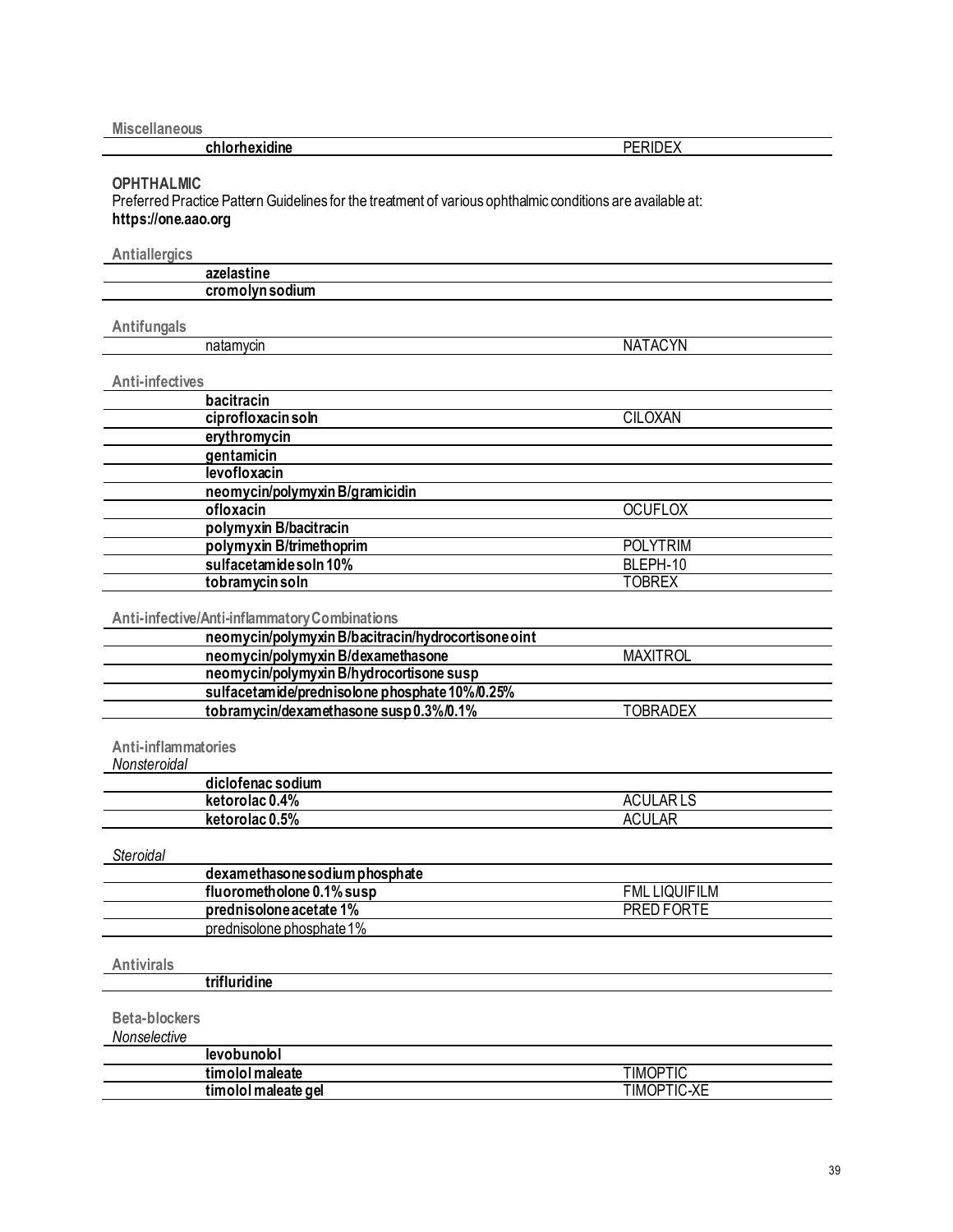<span id="page-40-0"></span>

| Selective                                                                                                              |                   |
|------------------------------------------------------------------------------------------------------------------------|-------------------|
| betaxolol 0.5%                                                                                                         |                   |
| <b>Carbonic Anhydrase Inhibitors</b><br>Topical                                                                        |                   |
| dorzolamide                                                                                                            | <b>TRUSOPT</b>    |
| Carbonic Anhydrase Inhibitor/Beta-blocker Combinations                                                                 |                   |
| dorzolamide/timolol maleate                                                                                            | <b>COSOPT</b>     |
| <b>Dry Eye Disease</b>                                                                                                 |                   |
| lifitegrast<br>PA, QL                                                                                                  | <b>XIIDRA</b>     |
| Prostaglandins                                                                                                         |                   |
| latanoprost                                                                                                            | <b>XALATAN</b>    |
| Sympathomimetics                                                                                                       |                   |
| brimonidine 0.15%                                                                                                      | <b>ALPHAGAN P</b> |
| brimonidine 0.2%                                                                                                       |                   |
| <b>OTIC</b><br>Clinical practice guidelines for the treatment of otitis media are available at:<br>https://www.aap.org |                   |
| <b>Anti-infectives</b>                                                                                                 |                   |
| acetic acid                                                                                                            |                   |
| ofloxacin otic                                                                                                         |                   |
| Anti-infective/Anti-inflammatory Combinations                                                                          |                   |
| ciprofloxacin/dexamethasone                                                                                            | <b>CIPRODEX</b>   |
| neomycin/polymyxin B/hydrocortisone                                                                                    |                   |
| <b>Miscellaneous</b>                                                                                                   |                   |
| antipyrine/benzocaine                                                                                                  |                   |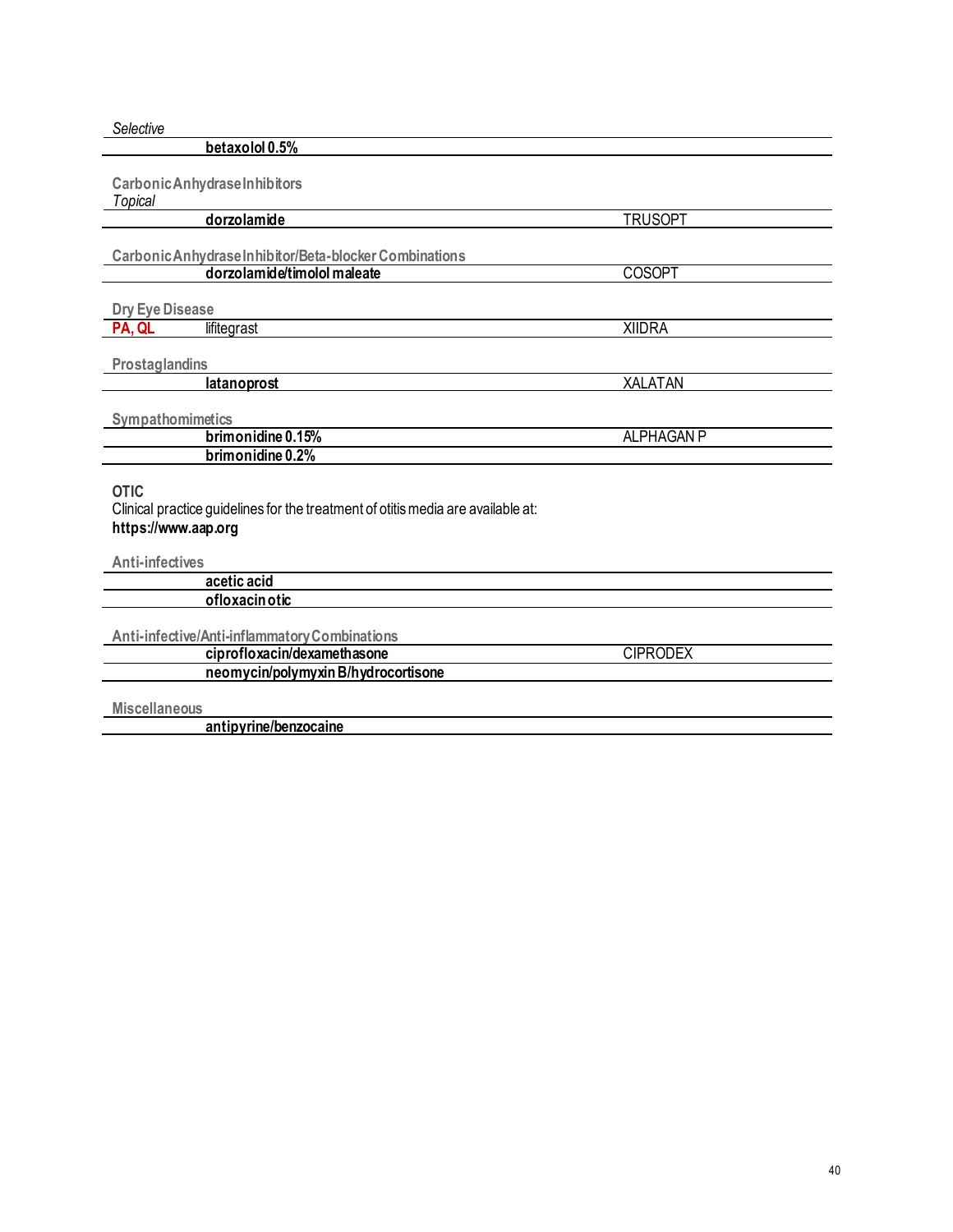#### <span id="page-41-0"></span>**WEBSITES**

**Agency for Healthcare Research and Quality https://www.ahrq.gov**

**Alzheimer's Association https://www.alz.org**

**American Academy of Allergy, Asthma and Immunology https://www.aaaai.org**

**American Academy of Child & Adolescent Psychiatry https://www.aacap.org**

**American Academy of Dermatology https://www.aad.org**

**American Academy of Neurology https://www.aan.com**

**American Academy of Ophthalmology https://www.aao.org**

**American Academy of Pediatrics https://www.aap.org**

**American Association for the Study of Liver Disease https://www.aasld.org**

**American Association of Clinical Endocrinologists https://www.aace.com**

**American Association of Diabetes Educators https://www.diabeteseducator.org**

**American Cancer Society https://www.cancer.org**

**American College of Allergy, Asthma and Immunology https://www.acaai.org**

**American College of Cardiology https://www.acc.org**

**American College of Chest Physicians https://www.chestnet.org**

**American College of Gastroenterology https://gi.org**

**American College of Physicians https://www.acponline.org**

**American College of Rheumatology https://www.rheumatology.org**

**American Congress of Obstetricians and Gynecologists https://www.acog.org**

**American Diabetes Association http://www.diabetes.org**

**American Gastroenterological Association https://www.gastro.org**

**American Headache Society Committee for Headache Education https://americanheadachesociety.org**

**American Heart Association https://professional.heart.org**

**American Lung Association https://www.lung.org**

**American Medical Association https://www.ama-assn.org**

**American Psychiatric Association https://www.psychiatry.org**

**American Society of Anesthesiologists https://www.asahq.org**

**American Society of Clinical Oncology https://www.asco.org**

**American Society of Interventional Pain Physicians https://www.asipp.org**

**American Urological Association https://www.auanet.org**

**Centers for Disease Control and Prevention https://www.cdc.gov**

**Centers for Disease Control and Prevention Guideline topics: AIDS https://www.cdc.gov/hiv/default.html**

**Centers for Disease Control and Prevention Guideline topics: Sexually Transmitted Diseases https://www.cdc.gov/std/treatment/default.htm**

**CVS Caremark https://www.caremark.com**

**The Food and Drug Administration https://www.fda.gov**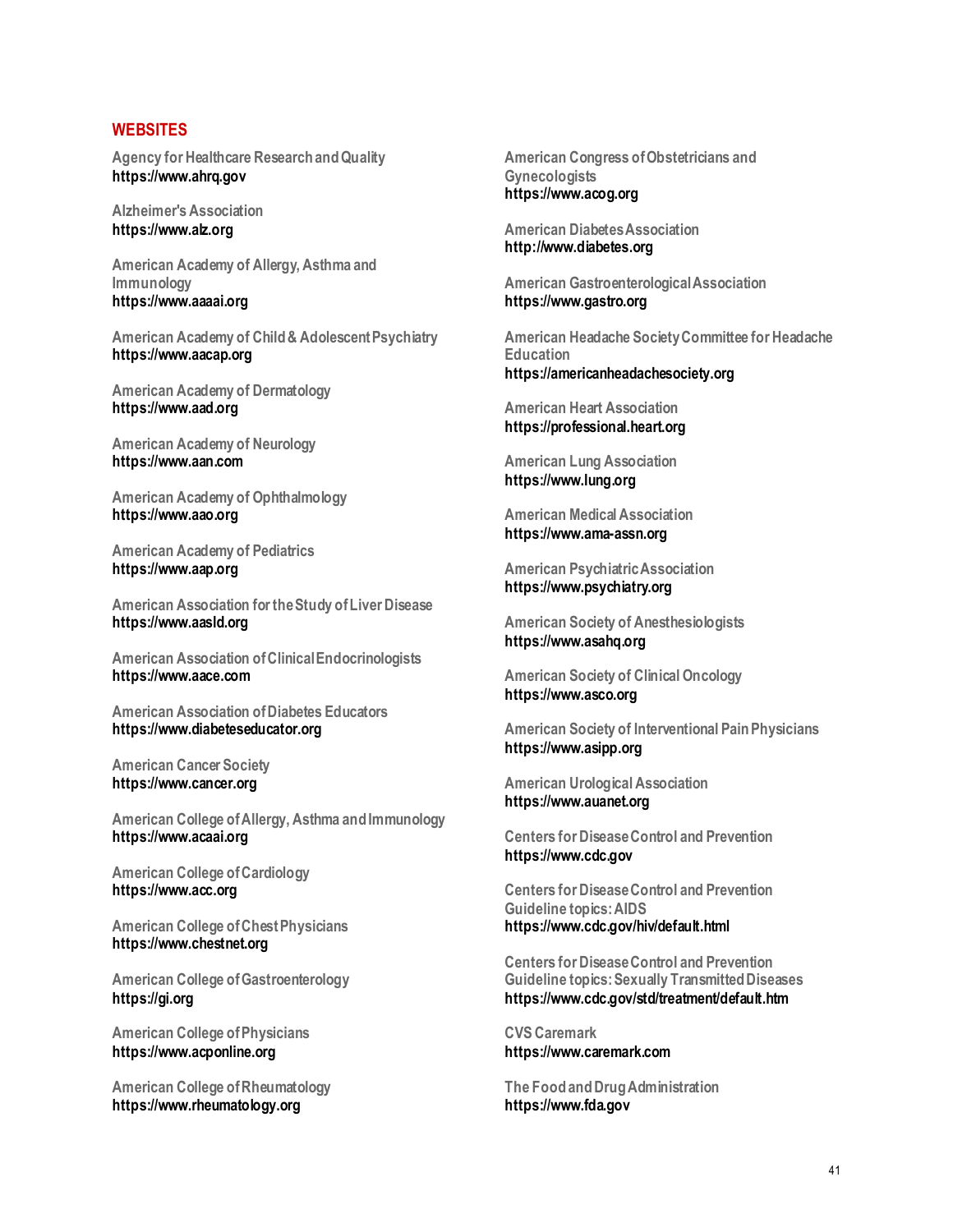#### **Global Initiative for Asthma https://ginasthma.org**

**Infectious Diseases Society of America https://www.idsociety.org**

**Institute for Safe Medication Practices https://www.ismp.org**

**Johns Hopkins AIDS Service https://www.thebody.com/content/art12096.html**

**Juvenile Diabetes Research Foundation International https://www.jdrf.org**

**MedWatch https://www.fda.gov/Safety/MedWatch/default.htm**

**National Agricultural Library https://www.nal.usda.gov**

**National Cancer Institute https://www.cancer.gov/about-cancer**

**National Comprehensive Cancer Network https://www.nccn.org**

**National Foundation for Infectious Diseases**

#### **http://www.nfid.org**

**National Guideline Clearinghouse https://www.ahrq.gov**

**National Heart, Lung and Blood Institute https://www.nhlbi.nih.gov**

**National Institutes of Health https://www.nih.gov**

**National Kidney Foundation https://www.kidney.org**

**National Osteoporosis Foundation https://www.nof.org**

**North American Menopause Society https://www.menopause.org**

**United States Department of Health and Human Services https://www.hhs.gov**

**World Health Organization https://www.who.int**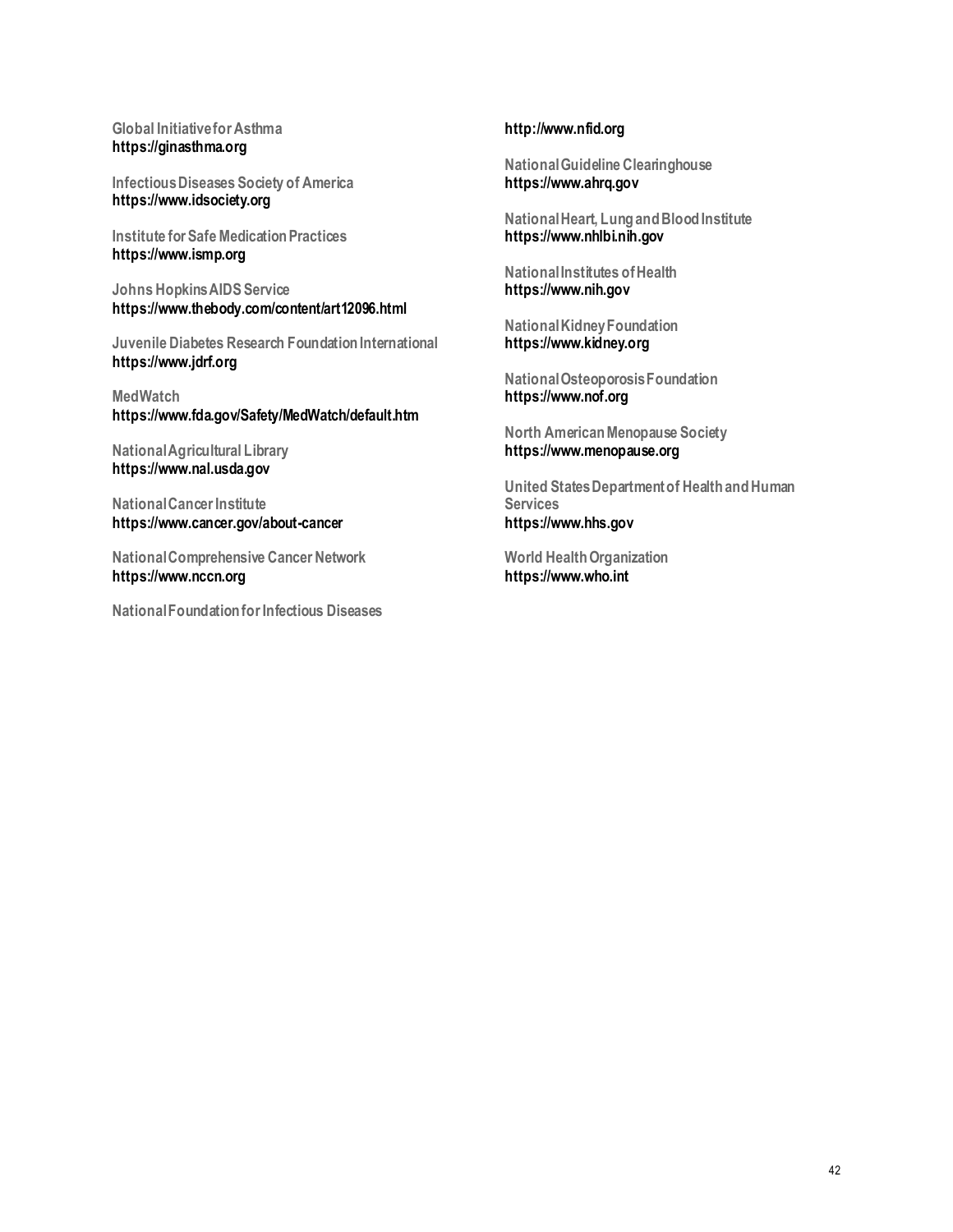#### <span id="page-43-0"></span>**INDEX**

#### **1**

insulin glargine pen, 25

#### **A**

**abacavir**, **11** abacavir/dolutegravir/lamivudine, 11 **abacavir/lamivudine**, **11 abacavir/lamivudine/zidovudine**, **11** abaloparatide, 26 ABILIFY, 21 ABILIFY MAINTENA, 21 **acamprosate calcium**, **23 acarbose**, **24** ACCUPRIL, 15 ACCURETIC, 15 **acetazolamide**, **17 acetazolamide ext -rel**, **17 acetic acid**, **40** ACTIVELLA, 28 ACTOPLUS MET, 25 ACTOS, 25 ACULAR, 39 ACULAR LS, 39 **acyclovir caps, susp, tabs**, **12** ADALAT CC, 17 adalimumab, 32 ADDERALL, 22 ADDERALL XR, 22 **adefovir dipivoxil**, **12** ADMELOG, 25 ADVAIR DISKUS, 36 AEROCHAMBER, 36 afatinib, 13 AFINITOR, 13 AGRYLIN, 32 AIMOVIG, 22 **albuterol**, **35 albuterol inhalation solution**, **35 albuterol sulfate, CFC -free aerosol**, **35** alcohol swabs, 25 ALDACTAZIDE, 18 ALDACTONE, 15 **alendronate tabs**, **26 alfuzosin ext -rel**, **31** ALKERAN, 13 **allopurinol**, **8 alogliptin**, **24 alogliptin/metformin**, **24 alogliptin/pioglitazone**, **25** ALPHAGAN P, 40 **alprazolam**, **19** ALTACE, 15 aluminum chloride in alcohol soln 6.25%, 38 ALVESCO, 36 **amantadine**, **21** AMARYL, 25 AMBIEN, 22 **ambrisentan**, **18** AMERGE, 22 **amiloride**, **1 7 amiloride/hydrochlorothiazide**, **18**

**amiodarone 200 mg**, **16** AMITIZA, 30 **amitriptyline**, **20 amlodipine**, **17 amlodipine/benazepril**, **15 ammonium lactate 12%**, **38 amoxicillin**, **10 amoxicillin/clavulanate**, **10 amphetamine/dextroamphetamine mixed salts**, **22 amphetamine/dextroamphetamine mixed salts ext -rel**, **22 ampicillin**, **10** ANAFRANIL, 19 **anagrelide**, **32 anastrozole**, **13** ANDROGEL, 24 ANORO ELLIPTA, 35 **antipyrine/benzocaine**, **40** ANUSOL -HC 2.5%, 31 apixaban, 32 **aprepitant**, **29** APRISO, 30 APTIVUS, 12 ARANESP, 32 ARAVA, 33 ARICEPT, 20 ARIMIDEX, 13 **aripiprazole**, **21** aripiprazole ext -rel inj, 21 aripiprazole lauroxil ext -rel inj, 21 **aripiprazole orally disintegrating tabs**, **21** ARISTADA, 21 ARISTADA INITIO, 21 ARIXTRA, 32 **armodafinil**, **23** ARNUITY ELLIPTA, 36 AROMASIN, 13 **asenapine**, **21** ASMANEX HFA, 36 **atazanavir caps**, **11** atazanavir oral powder packets, 11 atazanavir/cobicistat, 11 **atenolol**, **16 atenolol/chlorthalidone**, **17** ATIVAN, 19 **atomoxetine**, **22 atorvastatin**, **16 atovaquone**, **12 atovaquone/proguanil**, **10** ATRIPLA, 11 AUBAGIO, 23 AUGMENTIN, 10 AUSTEDO, 23 AVALIDE, 15 AVAPRO, 15 AVONEX, 23 AVSOLA, 32 axitinib, 13 AYGESTIN, 28 AZASAN, 33 **azathioprine**, **33 azelastine**, **39**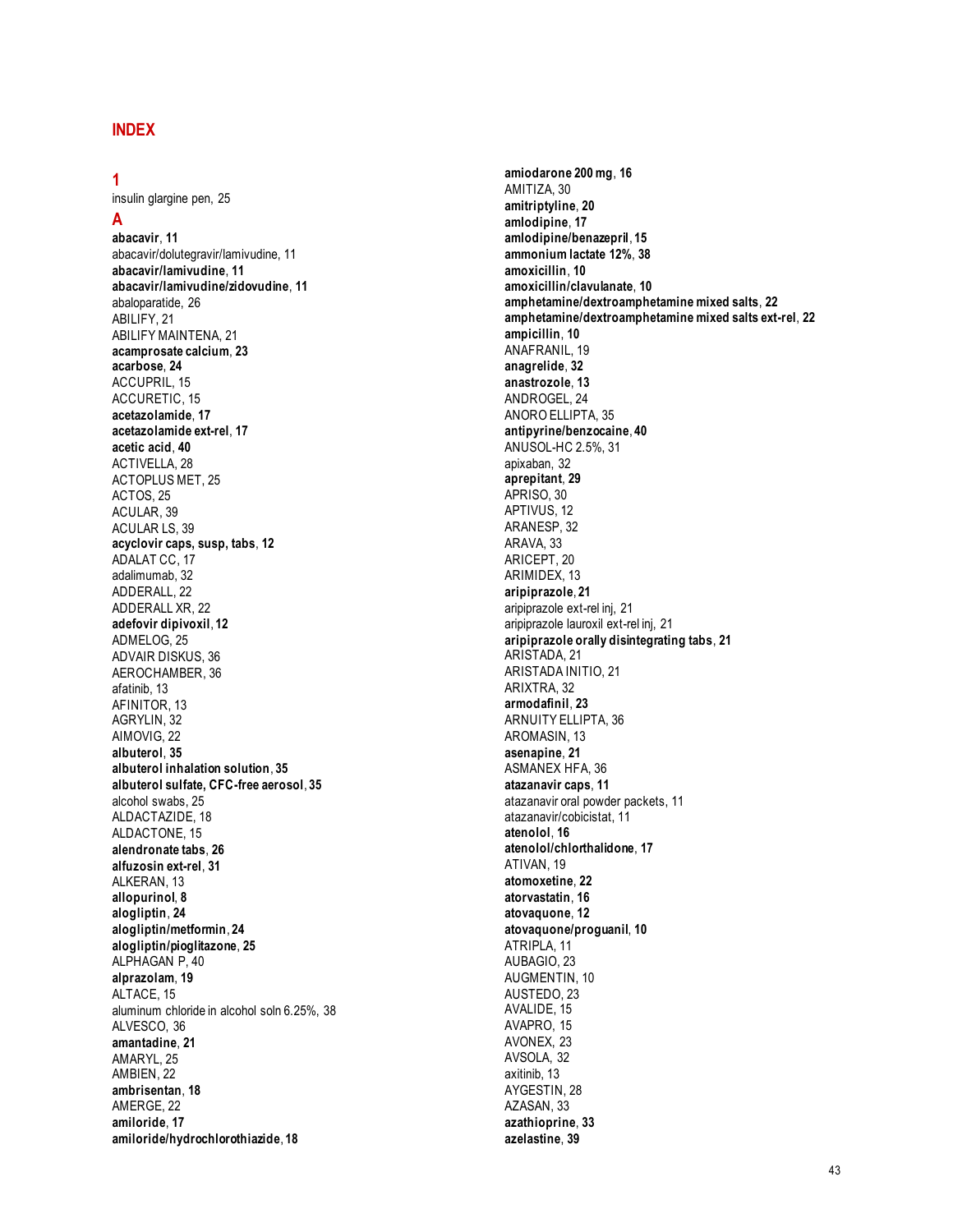**azelastine spray**, **36 azithromycin**, **10** AZULFIDINE, 30 AZULFIDINE EN-TABS, 30

#### **B**

**bacitracin**, **39 baclofen 10 mg, 20 mg**, **23 balsalazide**, **30** BAQSIMI, 28 BARACLUDE, 12 BASAGLAR, 25 BD ULTRAFINE INSULIN SYRINGES AND NEEDLES, 26 beclomethasone breath-activated aerosol, 36 **benazepril**, **14 benazepril/hydrochlorothiazide, except 5 mg/6.25 mg**, **15** BENTYL, 29 **benzonatate**, **35 benztropine**, **21 betamethasone dipropionate augmented crm, lotion 0.05%**, **38 betamethasone dipropionate augmented gel, oint 0.05%**, **38 betamethasone valerate crm, lotion, oint 0.1%**, **37** BETAPACE, 16 BETAPACE AF, 16 **betaxolol 0.5%**, **39 bethanechol**, **31** BETHKIS, 35 **bexarotene caps**, **14** BEXSERO, 33 **bicalutamide**, **13** BICILLIN L-A, 10 bictegravir/emtricitabine/tenofovir alafenamide, 11 BIKTARVY, 11 **bisoprolol**, **16 bisoprolol/hydrochlorothiazide**, **17** BLEPH-10, 39 blood glucose continuous monitoring receivers, sensors, 26 blood glucose continuous monitoring receivers, sensors, transmitters, 26 blood glucose monitoring kits, test strips, 25, 26 **bosentan**, **18** brigatinib, 14 BRILINTA, 32 **brimonidine 0.15%**, **40 brimonidine 0.2%**, **40** brodalumab, 32 **bromocriptine**, **21 budesonide delayed-rel caps**, **30 budesonide inhalation suspension**, **36 budesonide/formoterol**, **36 bumetanide**, **17** BUPHENYL, 29 buprenorphine ext-rel inj, 24 **buprenorphine sublingual**, **24 buprenorphine/naloxone sublingual film**, **24 buprenorphine/naloxone sublingual tabs**, **24 bupropion**, **20 bupropion ext-rel**, **20**, **24 buspirone**, **19 butalbital/acetaminophen/caffeine tabs**, **9 butalbital/aspirin/caffeine**, **9**

#### **C**

C1 esterase inhibitor, 33 C1 esterase inhibitor, recombinant, 33 **cabergoline**, **29** CABOMETYX, 13 cabozantinib, 13 CALAN SR, 17 **calcipotriene oint, soln 0.005%**, **37 calcitonin-salmon**, **26 calcitriol (1,25-D3)**, **28 calcium acetate caps**, **28** canakinumab, 33 **capecitabine**, **13** CAPRELSA, 14 **captopril**, **14 carbamazepine**, **19 carbamazepine ext-rel**, **19** CARBATROL, 19 **carbidopa/levodopa**, **21 carbidopa/levodopa ext-rel**, **21 carbidopa/levodopa orally disintegrating tabs**, **21 carbidopa/levodopa/entacapone**, **21** CARDIZEM, 17 CARDIZEM CD, 17 CARDIZEM LA, 17 CARDURA, 15, 31 **carisoprodol**, **23 carvedilol**, **16** CASODEX, 13 CATAPRES-TTS, 15 **cefadroxil**, **9 cefdinir**, **10 cefprozil**, **9** ceftolozane/tazobactam, 9 **cefuroxime axetil**, **9** CELEBREX, 8 **celecoxib**, **8** CELEXA, 20 CELLCEPT, 33 **cephalexin**, **9** ceritinib tabs, 13 **cetirizine**, **35** chlorambucil, 13 **chlordiazepoxide**, **19 chlorhexidine**, **38 chloroquine**, **10 chlorpromazine**, **21 chlorthalidone**, **18 chlorzoxazone 500 mg**, **23 cholestyramine**, **16** ciclesonide, 36 **ciclopirox crm, susp 0.77%**, **37 ciclopirox shampoo 1%**, **37 cilostazol**, **32** CILOXAN, 39 CIMDUO, 11 **cimetidine**, **30** CINRYZE, 33 CIPRO, 10 CIPRODEX, 40 **ciprofloxacin soln**, **39 ciprofloxacin tabs**, **10 ciprofloxacin/dexamethasone**, **40**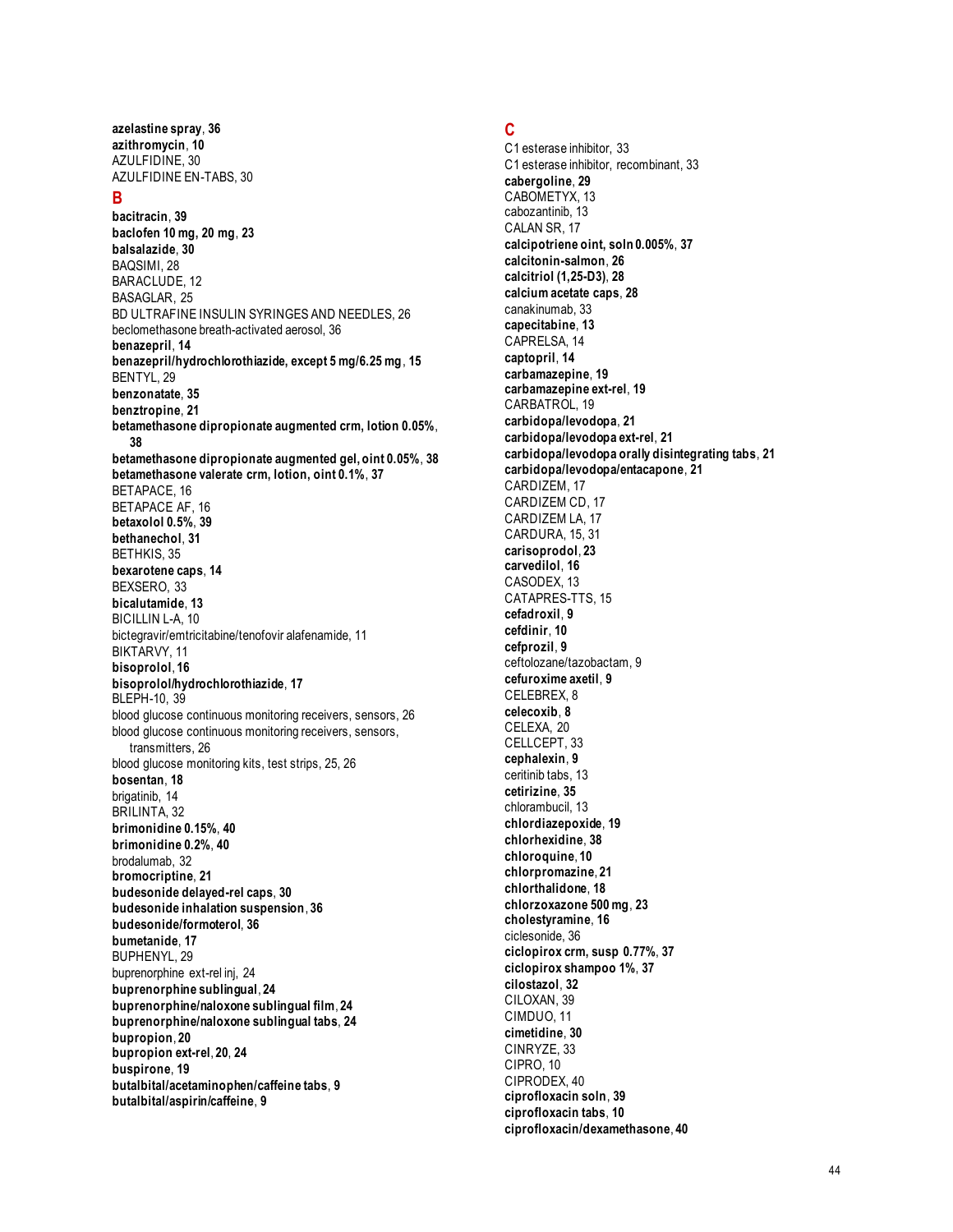citalopram. 20 CITRANATAL 90 DHA, 34 **CITRANATAL ASSURE, 34** CITRANATAL B-CALM. 34 CITRANATAL BLOOM. 34 CITRANATAL DHA, 34 CITRANATAL HARMONY, 34 clarithromycin, 10 clarithromycin ext-rel, 10 clemastine tabs, 35 **CLEOCIN. 12.31** CLEOCIN T. 37 CLIMARA, 27 clindamycin, 12 clindamycin crm, 31 clindamycin gel, lotion, soln 1%, 37 clobetasol propionate soln 0.05%, 38 clomiphene, 28 clomipramine, 19 clonazepam tabs, 19 clonidine, 15 clonidine transdermal, 15 clopidogrel 300 mg, 32 clotrimazole, 31 clotrimazole crm 1%. 37 clotrimazole soln 1%. 37 clotrimazole troches. 10 clozapine. 21 clozapine orally disintegrating tabs, 21 CLOZARIL, 21 cobicistat, 10 codeine/acetaminophen, 8 colchicine, 8 COLCRYS, 8 COLESTID, 16 colestipol, 16 collagenase, 38 COLYTE, 30 COMBIPATCH, 28 **COMBIVENT RESPIMAT, 35** COMETRIQ, 13 COMPLERA, 11 COMTAN, 21 CONCERTA, 22 condoms, male, 27 CONTOUR KITS, STRIPS, 25 CONTOUR NEXT EZ KITS, STRIPS, 25 CONTOUR NEXT ONE KITS, STRIPS, 26 CONTOUR NEXT USB KITS, STRIPS, 26 COPAXONE, 23 COREG, 16 CORGARD, 17 CORLANOR, 18 CORTEF, 28 COSENTYX, 32 COSOPT, 40 COZAAR, 15 CREON, 30 CRINONE, 29 crisaborole oint, 37 cromolyn inhalation solution, 36 cromolyn sodium, 39 CUVPOSA, 31 cyanocobalamin inj, 34

cyclobenzaprine 5 mg, 10 mg, 23 cyclophosphamide caps, 13 cvclosporine. 33 cyclosporine, modified, 33 CYMBALTA, 20 cyproheptadine, 35 CYTOMEL, 29 CYTOTEC, 30

#### D

dabrafenib, 13 danazol 27 DANTRIUM 23 dantrolene. 23 dapsone. 12 DARAPRIM, 12 darbepoetin alfa, 32 darunavir, 11 darunavir/cobicistat, 11 darunavir/cobicistat/emtricitabine/tenofovir alafenamide, 11 DAYPRO<sub>.</sub>8 DELATESTRYL. 24 DEPAKOTE, 19 DEPAKOTE ER. 19 DEPO-PROVERA, 27 DEPO-TESTOSTERONE, 24 DESCOVY, 11 desipramine, 20 desmopressin spray, 29 desmopressin spray, tabs, 29 desogestrel/EE, 27 desogestrel/EE - Velivet, 27 desogestrel/EE 0.15/30 - Apri, 26 desvenlafaxine succinate ext-rel, 20 deutetrabenazine, 23 dexamethasone, 28 dexamethasone sodium phosphate, 39 DEXCOM CONTINUOUS GLUCOSE MONITORING SYSTEM. 26 **DEXEDRINE SPANSULE, 22** dexmethylphenidate, 22 dexmethylphenidate ext-rel, 22 dextroamphetamine ext-rel, 22 dextroamphetamine tabs 5 mg, 10 mg, 22 dextromethorphan/quinidine, 24 diaphragm, 27 DIASTAT. 19 diazepam. 19 diazepam rectal gel, 19 diclofenac potassium, 8 diclofenac sodium, 39 diclofenac sodium delayed-rel, 8 diclofenac sodium ext-rel, 8 diclofenac sodium gel, 8 dicloxacillin, 10 dicvclomine. 29 DIFLUCAN, 10 diflunisal, 8 digoxin ped elixir, 17 digoxin tabs 0.125 mg, 0.25 mg, 17 DILANTIN, 19 **DILANTIN INFATABS, 19** DILAUDID, 8 diltiazem. 17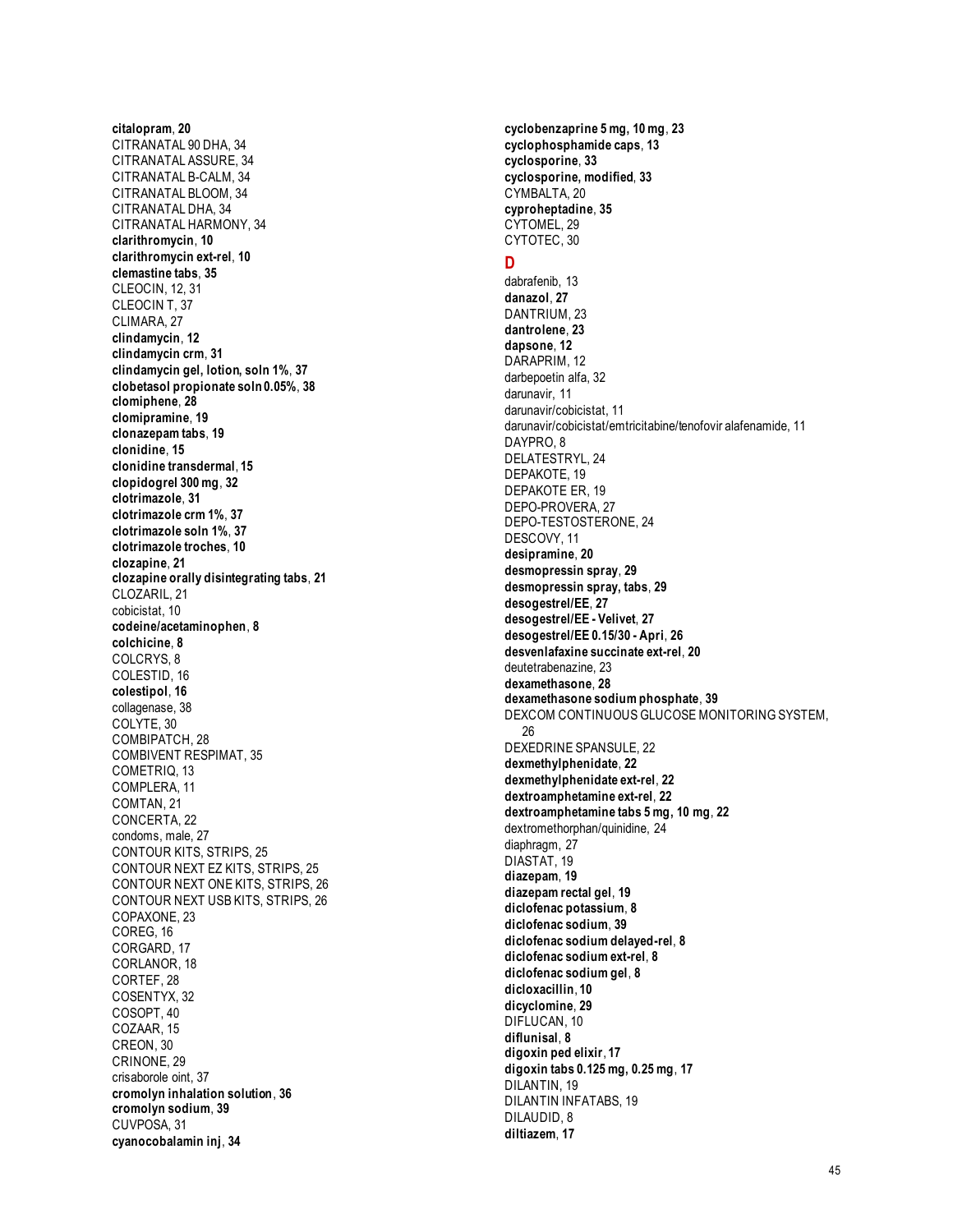**diltiazem ext-rel**, **17 diltiazem ext-rel, except 120 mg**, **17 dimethyl fumarate delayed-rel**, **23** DIOVAN, 15 DIOVAN HCT, 15 **diphenhydramine**, **35 diphenoxylate/atropine**, **29** DIPROLENE, 38 **dipyridamole 25 mg, 75 mg**, **32 disopyramide**, **16** disopyramide ext-rel, 16 **disulfiram**, **23** DITROPAN XL, 31 **divalproex sodium delayed-rel**, **19 divalproex sodium ext-rel**, **19 dofetilide**, **16** dolutegravir, 11 dolutegravir/lamivudine, 11 dolutegravir/rilpivirine, 11 **donepezil**, **20** dornase alfa, 35 **dorzolamide**, **39 dorzolamide/timolol maleate**, **40** DOVATO, 11 **doxazosin**, **15**, **31 doxepin**, **20 doxercalciferol**, **28 doxycycline hyclate caps 50 mg, 100 mg**, **10 doxycycline hyclate tabs 20 mg, 100 mg**, **10 doxycycline monohydrate susp**, **10 dronabinol**, **29 drospirenone/EE 3/20**, **26 drospirenone/EE 3/30**, **26** DUETACT, 25 dulaglutide, 25 DULERA, 36 **duloxetine delayed-rel**, **20**

#### **E**

E.E.S., 10 EDURANT, 11 **EE/norethindrone acetate**, **28 EE/norethindrone acetate - Jinteli**, **28 efavirenz**, **11 efavirenz/emtricitabine/tenofovir disoproxil fumarate**, **11 efavirenz/lamivudine/tenofovir disoproxil fumarate**, **11** EFFEXOR XR, 20 EFFIENT, 32 EFUDEX, 37 ELIDEL, 37 ELIQUIS, 32 ELIXOPHYLLIN, 36 ELLA, 27 eltrombopag tabs, 32 elvitegravir/cobicistat/emtricitabine/tenofovir alafenamide, 11 elvitegravir/cobicistat/emtricitabine/tenofovir disoproxil fumarate, 11 EMEND, 29 EMGALITY, 22 empagliflozin, 25 **emtricitabine**, **11** emtricitabine/rilpivirine/tenofovir alafenamide, 11

emtricitabine/rilpivirine/tenofovir disoproxil fumarate, 11 emtricitabine/tenofovir alafenamide, 11

**emtricitabine/tenofovir disoproxil fumarate**, **11** EMTRIVA, 11 **enalapril**, **14 enalapril/hydrochlorothiazide**, **15** ENBREL, 32 **enoxaparin**, **32 entacapone**, **21** entecavir soln, 12 **entecavir tabs**, **12** ENTRESTO, 18 ENTYVIO, 32 **epinephrine pen**, **34**, 35 EPIVIR-HBV, 12 **eplerenone**, **15** epoetin alfa-epbx, 32 **epoprostenol sodium**, **18** EPZICOM, 11 erenumab-aooe, 22 **ergocalciferol (D2)**, **34** ERIVEDGE, 14 **erlotinib**, **13** ertugliflozin, 25 ertugliflozin/metformin, 25 **erythromycin**, **39 erythromycin base**, **10 erythromycin delayed-rel**, **10 erythromycin ethylsuccinate**, **10 erythromycin gel 2%**, **37 erythromycin soln**, **37 erythromycin stearate**, **10 escitalopram**, **20** ESGIC, 9 **esomeprazole magnesium delayed-rel susp 2.5 mg, 5 mg, 10 mg**, **30** ESTRACE, 27 ESTRACE CREAM, 27 **estradiol**, **27 estradiol vaginal crm**, **27** estradiol vaginal ring, 27 **estradiol vaginal tabs**, **27 estradiol/norethindrone acetate**, **28** etanercept, 32 **ethambutol**, **12 ethosuximide**, **19 ethynodiol diacetate/EE 1/35**, **26 ethynodiol diacetate/EE 1/50 - Kelnor 1/50**, **26 etodolac**, **8 etodolac ext-rel**, **8 etonogestrel/EE ring**, **27 etoposide**, **14 etravirine**, **11** EUCRISA, 37 **everolimus**, **13** EVISTA, 29 evolocumab, 16 EVOTAZ, 11 EXELON PATCH, 20 **exemestane**, **13** EXTAVIA, 23 **ezetimibe**, **16 F famciclovir**, **12**

**famotidine susp**, **30**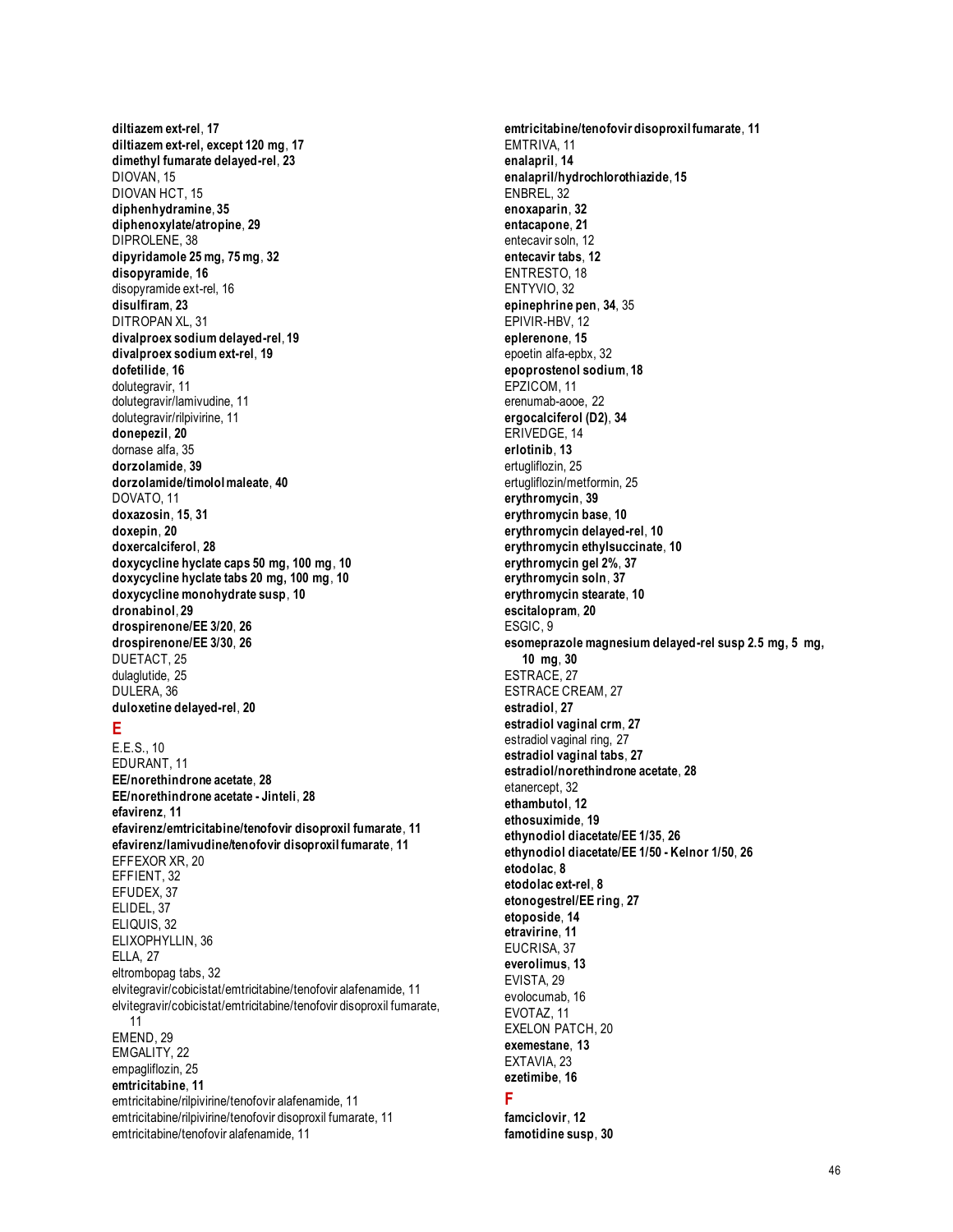**famotidine tabs**, **30** FANAPT, 21 FARESTON, 13 FARYDAK, 14 **felodipine ext-rel**, **17** FEMARA, 13 FEMHRT, 28 FEMRING, 27 **fenofibrate**, **16 fenofibrate caps 67 mg, 134 mg, 200 mg**, **16 fentanyl transdermal**, **8** ferrous fumarate/folic acid/docusate sodium/vitamin Bcomplex/vitamin C, 34 filgrastim-aafi, 32 filgrastim-sndz, 32 **finasteride**, **31** fingolimod, 23 FIRAZYR, 33 FIRVANQ, 12 FLAGYL, 12 **flecainide**, **16** FLOLAN, 18 FLOMAX, 31 FLORIVA, 34 FLOVENT HFA, 36 **fluconazole**, **10 fludrocortisone**, **28 fluocinolone acetonide crm, oint 0.025%**, **38 fluocinonide crm, soln 0.05%**, **38 fluoride chew tabs 0.25 mg, 0.5 mg, 1 mg**, **34** fluoride/vitamin D drops 0.25 mg/mL, 34 **fluorometholone 0.1% susp**, **39 fluorouracil crm 5%**, **37 fluoxetine**, **20 fluphenazine**, **21 fluphenazine decanoate inj**, **21 fluphenazine inj**, **21 flurbiprofen**, **8 flutamide**, **13** fluticasone, 36 **fluticasone propionate crm 0.05%, oint 0.005%**, **38 fluticasone spray**, **36** fluticasone, CFC-free aerosol, 36 **fluticasone/salmeterol**, **36** fluticasone/umeclidinium/vilanterol, 35 **fluvoxamine**, **19** FML LIQUIFILM, 39 FOCALIN, 22 FOCALIN XR, 22 **folic acid**, **34 fondaparinux**, **32** FORTESTA, 24 FOSAMAX, 26 fosamprenavir susp, 11 **fosamprenavir tabs**, **12 fosinopril**, **14 fosinopril/hydrochlorothiazide**, **15** fostemsavir ext-rel, 11 FREESTYLE LIBRE CONTINUOUS GLUCOSE MONITORING SYSTEM, 26 **furosemide**, **17** FYCOMPA, 19

#### **G**

**gabapentin**, **19** GABITRIL, 19 **galantamine**, **20 galantamine ext-rel**, **20** galcanezumab-gnlm, 22 **gemfibrozil**, **16 gentamicin**, **37**, **39** GENVOYA, 11 GEODON, 21 GILENYA, 23 GILOTRIF, 13 **glatiramer**, **23** glecaprevir/pibrentasvir, 12 GLEEVEC, 14 GLEOSTINE, 13 **glimepiride**, **25 glipizide**, **25 glipizide ext-rel**, **25 glipizide/metformin**, **24** GLUCAGON EMERGENCY KIT, 28 glucagon nasal powder, 28 glucagon subcutaneous soln, 28 **glucagon, human recombinant**, **28** GLUCOPHAGE, 24 GLUCOPHAGE XR, 24 GLUCOTROL XL, 25 **glyburide**, **25 glyburide, micronized**, **25 glyburide/metformin**, **24 glycopyrrolate**, **31 glycopyrrolate tabs 1 mg, 2 mg**, **29** GLYNASE, 25 GOLYTELY, 30 goserelin acetate 3.6 mg, 13 **granisetron tabs**, **29 griseofulvin microsize susp**, **10 griseofulvin ultramicrosize 125 mg, 250 mg**, **10 guanfacine**, **15 guanfacine ext-rel**, **22** GVOKE, 28 GYNOL II, 27

#### **H**

HALDOL DECANOATE, 21 **halobetasol propionate crm 0.05%**, **38 haloperidol**, **21 haloperidol decanoate inj**, **21 haloperidol lactate inj**, **21** HEPSERA, 12 HUMALOG MIX, 25 HUMIRA, 32 HUMULIN 70/30, 25 HUMULIN N, 25 HUMULIN R, 25 **hydralazine**, **18** HYDREA, 14 **hydrochlorothiazide**, **18 hydrocodone/acetaminophen soln 7.5 mg/325 mg, tabs 5 mg/325 mg, 7.5 mg/325 mg, 10 mg/325 mg**, **8 hydrocortisone**, **28 hydrocortisone crm**, **31 hydrocortisone crm, lotion, oint 2.5%**, **37 hydrocortisone enema**, **30**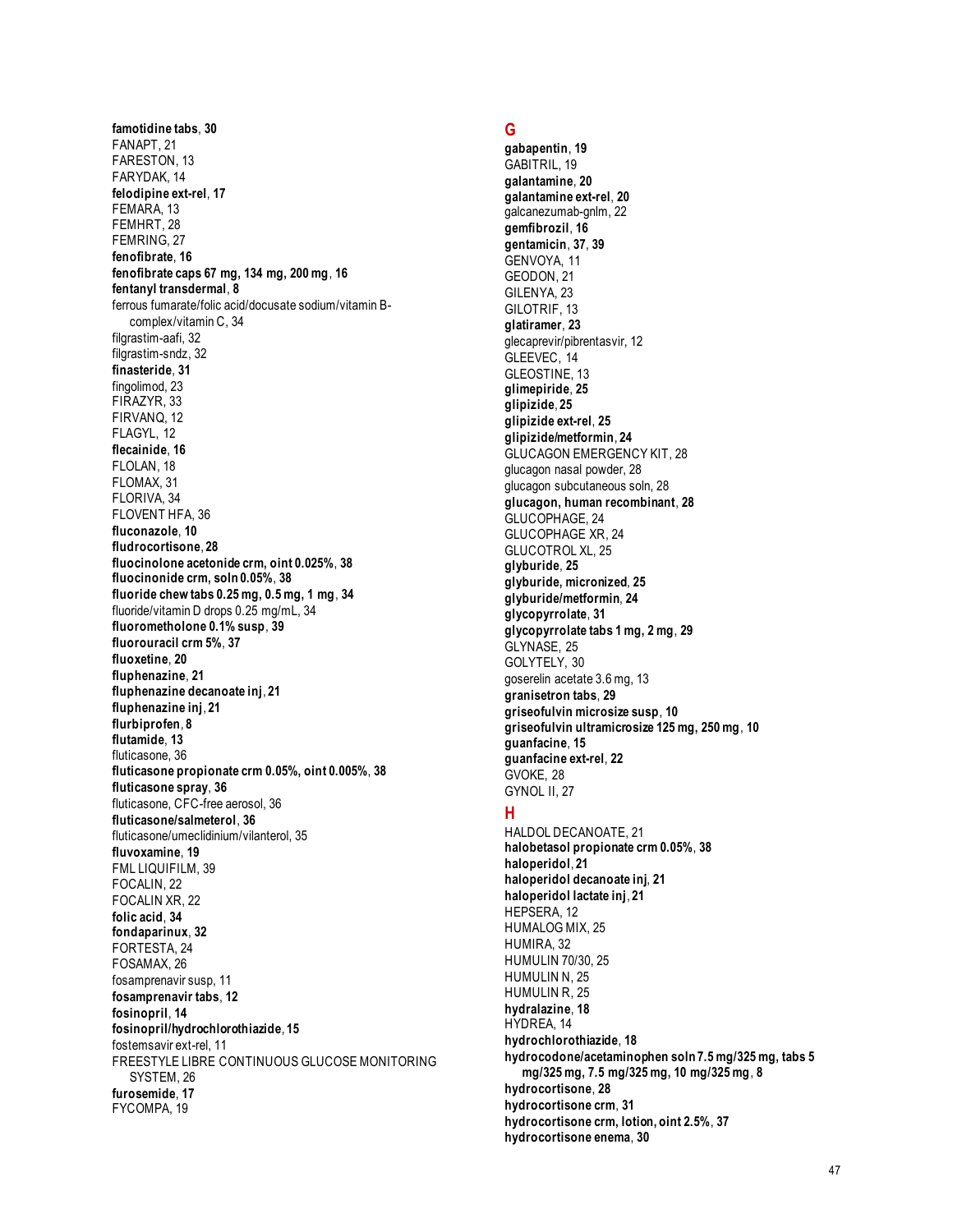**hydromorphone tabs**, **8 hydroxychloroquine**, **33 hydroxyurea**, **14 hydroxyzine HCl**, **35 hydroxyzine pamoate**, **35 hyoscyamine sulfate orally disintegrating tabs 0.125 mg**, **30 hyoscyamine sulfate tabs 0.125 mg**, **30** HYZAAR, 15

#### **I**

IBRANCE, 13 ibrutinib, 13 **ibuprofen**, **8 icatibant**, **33 icosapent ethyl**, **16** idelalisib, 13 ILARIS, 33 iloperidone, 21 **imatinib mesylate**, **14** IMBRUVICA, 13 **imipramine HCl**, **20 imiquimod**, **38** IMITREX, 22 IMURAN, 33 INCRUSE ELLIPTA, 35 **indapamide**, **18** INDERAL LA, 17 **indomethacin**, **8 indomethacin ext -rel**, **8** infliximab -axxq, 32 influenza vaccine, 33 INLYTA, 13 INSPRA, 15 insulin aspart protamine 70%/insulin aspart 30%, 25 insulin degludec, 25 insulin glargine, 25 insulin human, 25 insulin infusion disposable pump, 26 insulin isophane human, 25 insulin isophane human 70%/regular 30%, 25 insulin lispro, 25 insulin lispro protamine/insulin lispro, 25 insulin syringes, needles, 26 INTELENCE, 11 interferon alfa -2b, 33 interferon beta -1a, 23 interferon beta -1b, 23 INTRON A, 33 INTUNIV, 22 INVEGA, 21 INVEGA SUSTENNA, 21 INVEGA TRINZA, 21 **ipratropium inhalation solution**, **35 ipratropium nasal spray**, **36 ipratropium/albuterol inhalation solution**, **35** ipratropium/albuterol, CFC -free aerosol, 35 **irbesartan**, **15 irbesartan/hydrochlorothiazide**, **15** ISENTRESS, 11 ISENTRESS HD, 11 isocarboxazid, 20 **isoniazid**, **12** ISORDIL, 18 **isosorbide dinitrate 5 mg, 10 mg, 20 mg, 30 mg**, **18**

**isosorbide dinitrate ext -rel tabs**, **18 isosorbide mononitrate**, **18 isosorbide mononitrate ext -rel**, **18 isotretinoin**, **37 itraconazole caps**, **10 itraconazole soln**, **10** ivabradine, 18 ivacaftor, 35 **ivermectin**, **12 J** JAKAFI, 14 JARDIANCE, 25 JULUCA, 11 **K** KALETRA, 12 KALYDECO, 35 KAZANO, 24 KEPPRA, 19 KEPPRA XR, 19 **ketoconazole crm 2%**, **37 ketoconazole shampoo 2%**, **37 ketorolac**, **8 ketorolac 0.4%**, **39 ketorolac 0.5%**, **39** KEVZARA, 32 KITABIS PAK, 35 KLONOPIN, 19 KLOXXADO, 23 K-PHOS NEUTRAL, 34 KRISTALOSE, 30 K-TAB, 34 KUVAN, 28 **L labetalol**, **16 lacosamide**, **19** lactulose pak, 30 **lactulose soln**, **30** LAMICTAL, 19 **lamivudine**, **11 lamivudine tabs**, **12** lamivudine/tenofovir disoproxil fumarate, 11 **lamivudine/zidovudine**, **11 lamotrigine**, **19** lancets, 26 LANOXIN, 17 **lapatinib**, **13** larotrectinib, 13 LASIX, 17 **latanoprost**, **40 leflunomide**, **33** lenalidomide, 14 lenvatinib, 13 LENVIMA, 13 LETAIRIS, 18 **letrozole**, **13 leucovorin**, **14** LEUKERAN, 13 **leuprolide acetate**, **13 levetiracetam**, **19 levetiracetam ext -rel**, **19 levetiracetam inj**, **19 levobunolol**, **39**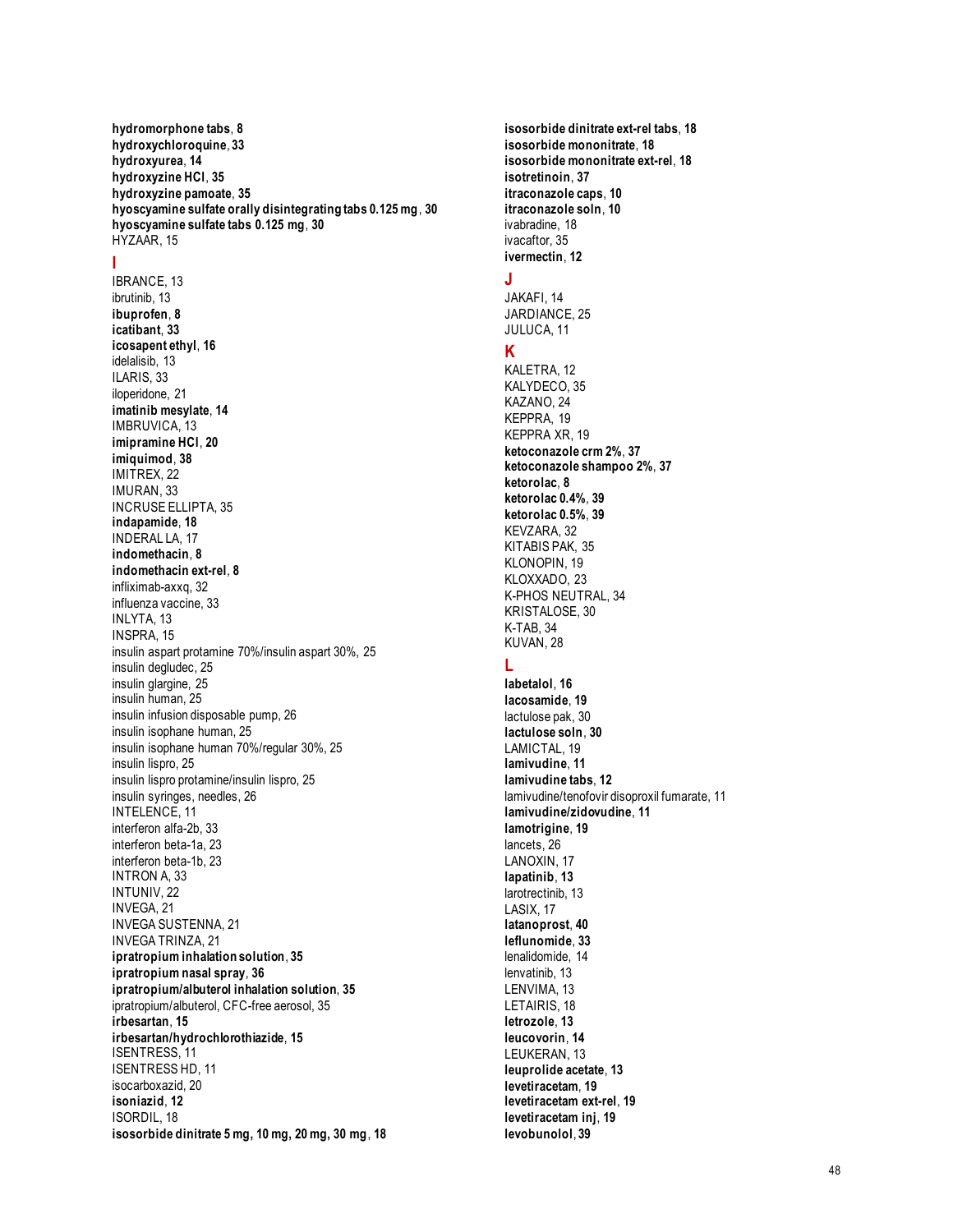**levofloxacin**, **10**, **39 levonorgestrel**, **27 levonorgestrel/EE**, **27 levonorgestrel/EE 0.1/20**, **26 levonorgestrel/EE 0.15/30**, **26**, **27 levonorgestrel/EE 0.15/30 and EE 10**, **27 levothyroxine**, **29 levothyroxine - Levoxyl**, **29** LEVSIN, 30 LEXAPRO, 20 LEXIVA, 11, 12 **lidocaine patch**, **38 lidocaine viscous**, **38 lidocaine/prilocaine crm 2.5/2.5%**, **38** LIDODERM, 38 lifitegrast, 40 **linezolid**, **12 linezolid inj**, **12 liothyronine**, **29** LIPITOR, 16 **lisinopril**, **14 lisinopril/hydrochlorothiazide**, **15 lithium carbonate**, **22 lithium carbonate ext -rel tabs 300 mg**, **23 lithium carbonate ext -rel tabs 450 mg**, **23** LITHOBID, 23 LOMOTIL, 29 lomustine 40 mg, 13 LOPID, 16 **lopinavir/ritonavir**, **12** LOPRESSOR, 17 LOPROX, 37 **lorazepam**, **19** LORBRENA, 13 lorlatinib, 13 **losartan**, **15 losartan/hydrochlorothiazide**, **15** LOTENSIN, 14 LOTENSIN HCT, 15 LOTREL, 15 **lovastatin**, **16** LOVENOX, 32 **lubiprostone**, **30** lumacaftor/ivacaftor, 35 LUPRON DEPOT, 13 LYNPARZA, 14 LYRICA, 22 LYSODREN, 14 **M** macitentan, 18

MEDROL, 28 **medroxyprogesterone acetate**, **28 medroxyprogesterone acetate 150 mg/mL**, **27 mefloquine**, **10 megestrol acetate**, **13** MEKINIST, 14 **meloxicam**, **8 melphalan**, **13 memantine**, **20** MENACTRA, 33 meningococcal vaccine group B, 33 meningococcal vaccine groups A,C,Y,W -135, 33 MENVEO ACYW, 33 MEPHYTON, 34 MEPRON, 12 **mercaptopurine**, **13 mesalamine ext -rel caps**, **30 mesalamine rectal susp**, **30** MESTINON, 23 MESTINON TIMESPAN, 23 **metformin**, **24 metformin ext -rel**, **24 methadone tabs 5 mg, 10 mg**, **8 methazolamide**, **17 methimazole**, **29 methocarbamol**, **23** methotrexate, 13, **33** methotrexate inj, 33 **methyldopa**, **18 methylergonovine - Methergine**, **29 methylphenidate**, **22 methylphenidate ext -rel**, **22 methylphenidate ext -rel 20 mg, 30 mg, 40 mg**, **22 methylphenidate ext -rel 60 mg**, **22 methylphenidate soln, tabs**, **22 methylprednisolone**, **28** methylprednisolone 2 mg, 28 **metoclopramide**, **29 metolazone**, **18 metoprolol succinate ext -rel**, **17 metoprolol tartrate 25 mg, 50 mg, 100 mg**, **17 metoprolol/hydrochlorothiazide**, **17** METROCREAM, 38 METROGEL, 38 METROGEL -VAGINAL, 31 METROLOTION, 38 **metronidazole**, **12**, **31 metronidazole crm 0.75%**, **38 metronidazole gel 0.75%**, **38 metronidazole gel 1%**, **38 metronidazole lotion 0.75%**, **38** MIACALCIN, 26 **miconazole**, **31** midazolam nasal spray, 19 **midodrine**, **18** midostaurin, 13 MINIPRESS, 15 **minocycline**, **10** MIRCETTE, 27 **mirtazapine**, **20 misoprostol**, **30** mitotane, 14 **modafinil**, **23**

**mometasone crm, lotion, oint 0.1%**, **38**

MACROBID, 12 MACRODANTIN, 12 MALARONE, 10 **malathion**, **38 maraviroc**, **11** MARPLAN, 20 MATULANE, 14 MAVYRET, 12 MAXALT, 22 MAXITROL, 39 MAXZIDE, 18 MAYZENT, 23 **meclizine**, **29**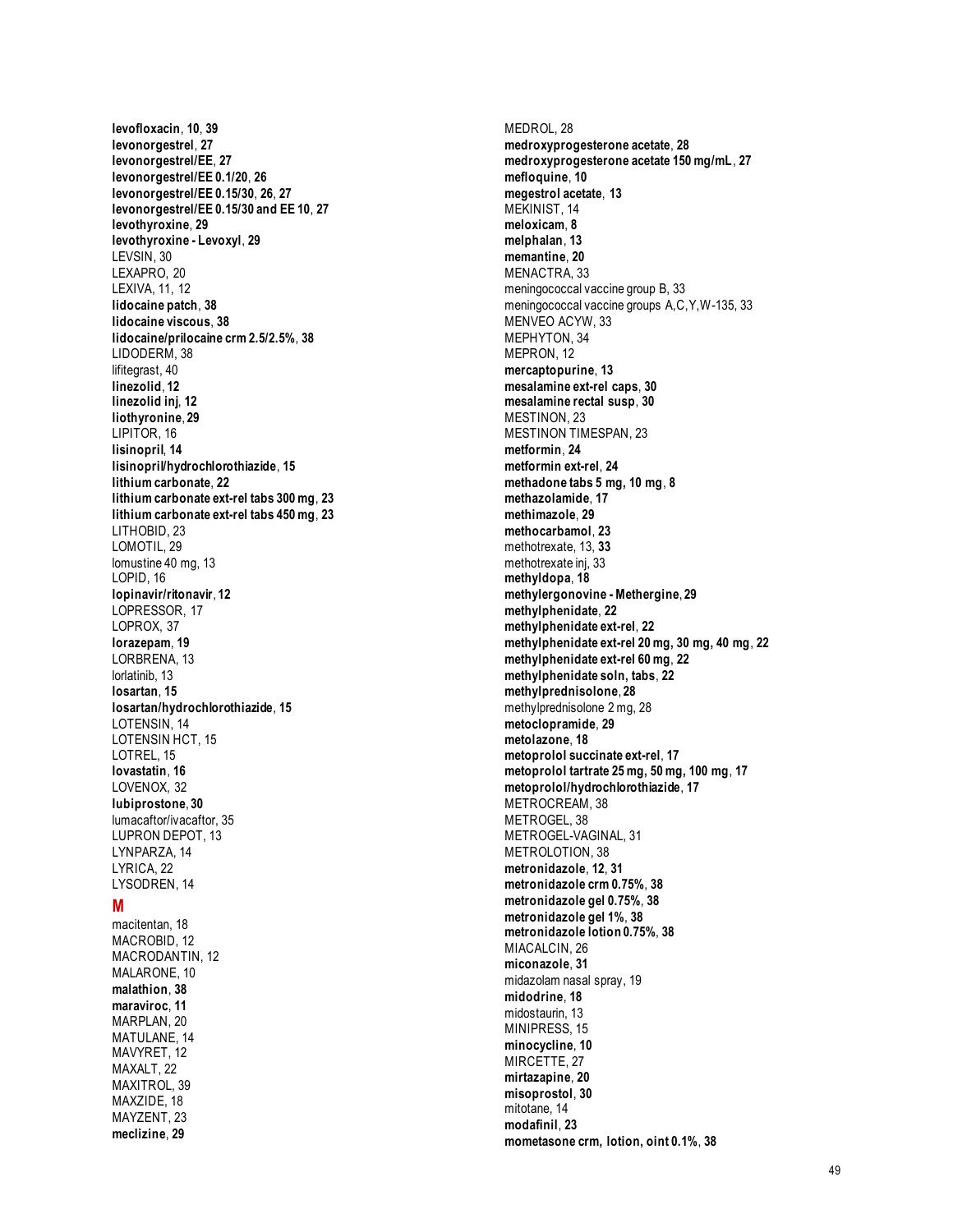mometasone, CFC-free aerosol, 36 mometasone/formoterol, 36 **montelukast**, **36 morphine**, **8 morphine ext-rel**, **8** MOVANTIK, 30 MS CONTIN, 8 **multivitamins/fluoride chew tabs 0.25 mg, 0.5 mg, 1 mg**, **34** multivitamins/fluoride drops 0.25 mg, 34 multivitamins/fluoride/iron chew tabs 0.5 mg, 34 multivitamins/fluoride/iron drops 0.25 mg/mL, 34 multivitamins/fluoride/iron susp 0.25 mg, 34 multivitamins/minerals/fluoride chew tabs 0.25 mg, 1 mg, 34 **mupirocin oint**, **37** MYAMBUTOL, 12 MYCOBUTIN, 12 **mycophenolate mofetil**, **33** MYSOLINE, 19

#### **N**

**nabumetone**, **8 nadolol**, **17** nafarelin, 27 naloxegol, 30 **naloxone inj**, **23** naloxone nasal spray, 23 **naltrexone**, **23** naltrexone microspheres, 23, 24 **naproxen tabs**, **8 naratriptan**, **22** NARCAN, 23 NARDIL, 20 NATACYN, 39 natamycin, 39 **nateglinide**, **25** NATROBA, 38 NAYZILAM, 19 nebulizer, 36 **neomycin**, **9 neomycin/polymyxin B/bacitracin/hydrocortisone oint**, **39 neomycin/polymyxin B/dexamethasone**, **39 neomycin/polymyxin B/gramicidin**, **39 neomycin/polymyxin B/hydrocortisone**, **40 neomycin/polymyxin B/hydrocortisone susp**, **39** NEORAL, 33 NEPHRON FA, 34 NESINA, 24 NEURONTIN, 19 **nevirapine**, **11 nevirapine ext-rel**, **11** NEXAVAR, 14 NEXIUM, 30 **niacin ext-rel**, **16** NIASPAN, 16 NICORETTE, 24 nicotine inhaler, 24 nicotine nasal spray, 24 **nicotine polacrilex gum, lozenge**, **24 nicotine transdermal**, **24** NICOTROL INHALER, 24 NICOTROL NS, 24 **nifedipine ext-rel**, **17** nintedanib, 36 niraparib, 14

NITRO-BID, 18 NITRO-DUR, 18 **nitrofurantoin ext-rel**, **12 nitrofurantoin macrocrystals**, **12 nitrofurantoin susp**, **12** nitroglycerin oint, 18 **nitroglycerin sublingual**, **18 nitroglycerin transdermal**, **18** NITROSTAT, 18 NIVESTYM, 32 **nizatidine**, **30** nonoxynol-9, 27 NORDITROPIN, 28 **norelgestromin/EE - Xulane**, **27 norethindrone**, **27 norethindrone acetate**, **28 norethindrone acetate/EE 1.5/30**, **26 norethindrone acetate/EE 1.5/30 and iron**, **26 norethindrone acetate/EE 1/20**, **26 norethindrone acetate/EE 1/20 and iron**, **26 norethindrone/EE**, **27 norethindrone/EE 0.4/35**, **26 norethindrone/EE 0.5/35**, **26 norethindrone/EE 1/35**, **26 norgestimate/EE**, **27 norgestimate/EE 0.25/35**, **26 norgestrel/EE 0.3/30**, **26** NORPACE, 16 NORPACE CR, 16 NORPRAMIN, 20 **nortriptyline**, **20** NORVASC, 17 NORVIR, 12 NOVOLIN 70/30, 25 NOVOLIN N, 25 NOVOLIN R, 25 NOVOLOG MIX 70/30, 25 NUEDEXTA, 24 NULYTELY, 30 NURTEC ODT, 22 NUVARING, 27 NUVIGIL, 23 **nystatin**, **10 nystatin topical powder 100,000 unit/gm**, **37 O** ocrelizumab, 23 OCREVUS, 23 OCUFLOX, 39 ODEFSEY, 11 OFEV, 36 **ofloxacin**, **39 ofloxacin otic**, **40 olanzapine**, **21** olaparib, 14 olodaterol, CFC-free aerosol, 35 **omeprazole delayed-rel caps**, **30** OMNIPOD DASH INSULIN INFUSION PUMP, 26 OMNIPOD INSULIN INFUSION PUMP, 26 **ondansetron, except 24 mg**, **29** OPSUMIT, 18 ORAPRED ODT, 28 ORENITRAM, 18 ORKAMBI, 35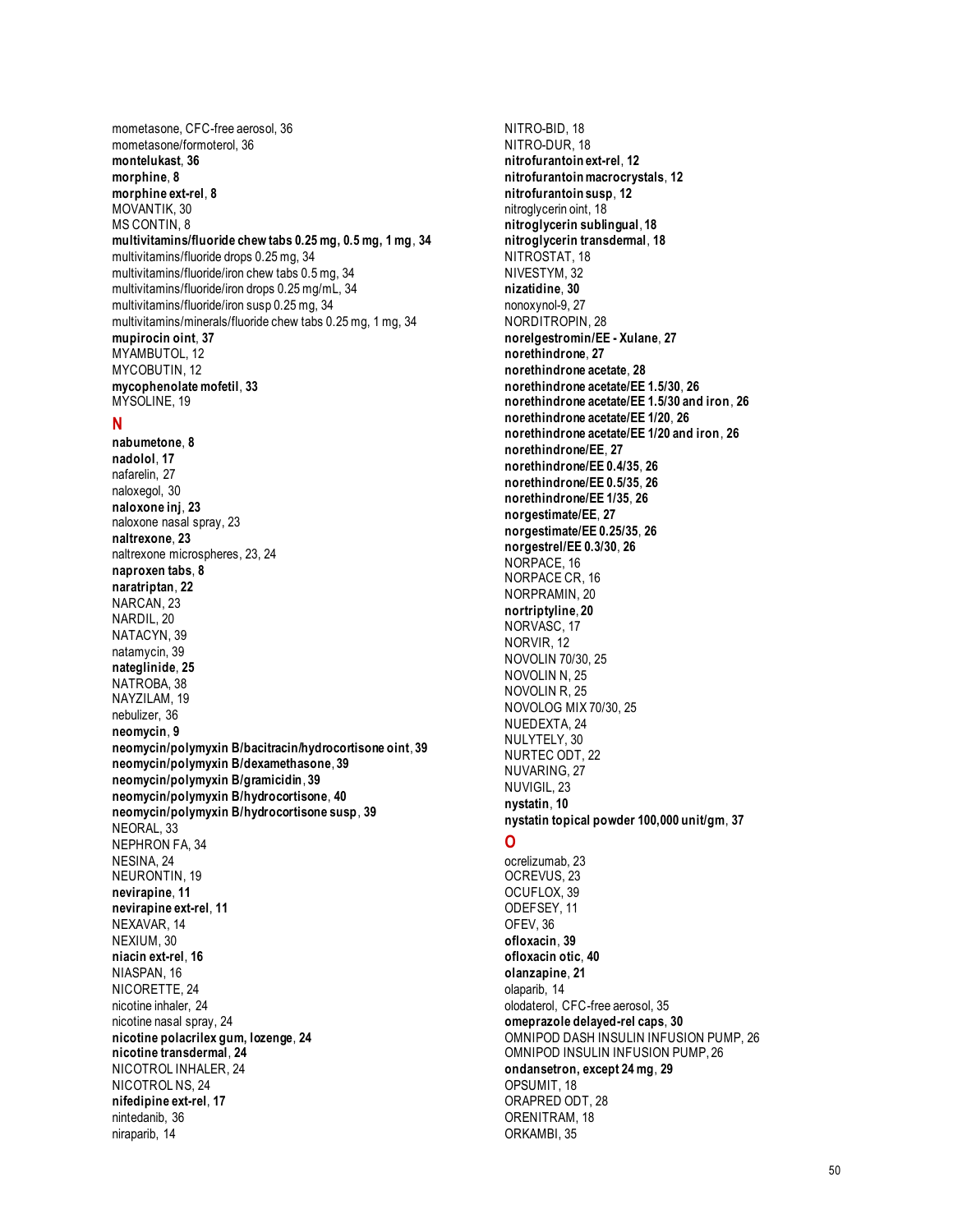**orphenadrine ext -rel**, **23 orphenadrine/aspirin/caffeine**, **23 oseltamivir**, **12** OSENI, 25 OVIDE, 38 **oxaprozin**, **8 oxazepam**, **19 oxcarbazepine**, **19 oxybutynin**, **31 oxybutynin ext -rel**, **31 oxycodone**, **8 oxycodone/acetaminophen**, **9** OZEMPIC, 25

#### **P**

palbociclib, 13 **paliperidone ext -rel**, **21** paliperidone palmitate ext -rel inj, 21 palivizumab, 36 PAMELOR, 20 PANCREAZE, 30 pancrelipase delayed -rel, 30 panobinostat, 14 **pantoprazole delayed -rel tabs**, **30 paricalcitol**, **28** PARLODEL, 21 PARNATE, 20 **paroxetine HCl ext -rel**, **20 paroxetine HCl tabs**, **20** PAXIL, 20 PAXIL CR, 20 pazopanib, 14 **peg 3350/electrolytes**, **30** PEGASYS, EXCEPT PROCLICK, 33 pegfilgrastim -bmez, 32 peginterferon alfa -2a pre -filled syringe, vial, 33 penicillin G, 10 **penicillin VK**, **10** PEPCID, 30 perampanel, 19 PERCOCET, 9 PERIDEX, 38 **permethrin**, **38 perphenazine**, **21 phenazopyridine**, **31 phenelzine**, **20 phenobarbital**, **19** PHENYTEK, 19 **phenytoin**, **19 phenytoin sodium extended**, **19 phytonadione**, **34 pilocarpine tabs**, **31 pimecrolimus**, **37 pindolol**, **17 pioglitazone**, **25 pioglitazone/glimepiride**, **25 pioglitazone/metformin**, **25 piroxicam 20 mg**, **8** PLAN B ONE -STEP, 27 PLAQUENIL, 33 PLAVIX, 32 pneumococcal vaccine, 33 PNEUMOVAX 23, 33 **podofilox soln**, **38**

**polymyxin B/bacitracin**, **39 polymyxin B/trimethoprim**, **39** POLYTRIM, 39 POLY - VI-FLOR, 34 POLY -VI -FLOR W/IRON, 34 **potassium bicarbonate effer tabs 25 mEq**, **34 potassium chloride ext -rel**, **34 potassium chloride liquid**, **34 potassium citrate ext -rel**, **31** potassium citrate powder, 31 **potassium citrate/citric acid soln 1100/334 mg/5 mL**, **31 potassium citrate/sodium citrate/citric acid soln 550/500/334 mg/5 mL**, **31 potassium/sodium phosphates**, **34 pramipexole**, **21 prasugrel**, **32 pravastatin**, **16 prazosin**, **15** PRECOSE, 24 PRED FORTE, 39 **prednisolone acetate 1%**, **39** prednisolone phosphate 1%, 39 **prednisolone sodium phosphate orally disintegrating tabs**, **28 prednisolone sodium phosphate soln 5 mg/5 mL, 15 mg/5 mL, 25 mg/5 mL**, **28 prednisolone syrup**, **28 prednisone**, **28 pregabalin**, **22** prenatal vitamins/carbonyl iron/docusate/ferrous gluconate/folic acid, 34 prenatal vitamins/DHA/docusate/folic acid, 34 prenatal vitamins/docusate/folic acid + DHA, 34 prenatal vitamins/folic acid + pyridoxine, 34 PREVNAR 13, 33 PREZCOBIX, 11 PREZISTA, 11 **primidone**, **19** PRISTIQ, 20 PROAIR HFA, 35 **probenecid**, **8** procarbazine, 14 PROCARDIA XL, 17 **prochlorperazine**, **29** progesterone gel, 29 **progesterone, micronized**, **29** PROGRAF, 33 PROMACTA, 32 **promethazine**, **29 promethazine supp**, **29** PROMETRIUM, 29 **propafenone**, **16 propafenone ext -rel**, **16 propranolol**, **17 propranolol ext -rel**, **17 propylthiouracil**, **29** PROSCAR, 31 PROTONIX, 30 PROTOPIC, 37 PROVERA, 28 PROVIGIL, 23 PROZAC, 20 PULMICORT RESPULES, 36 PULMOZYME, 35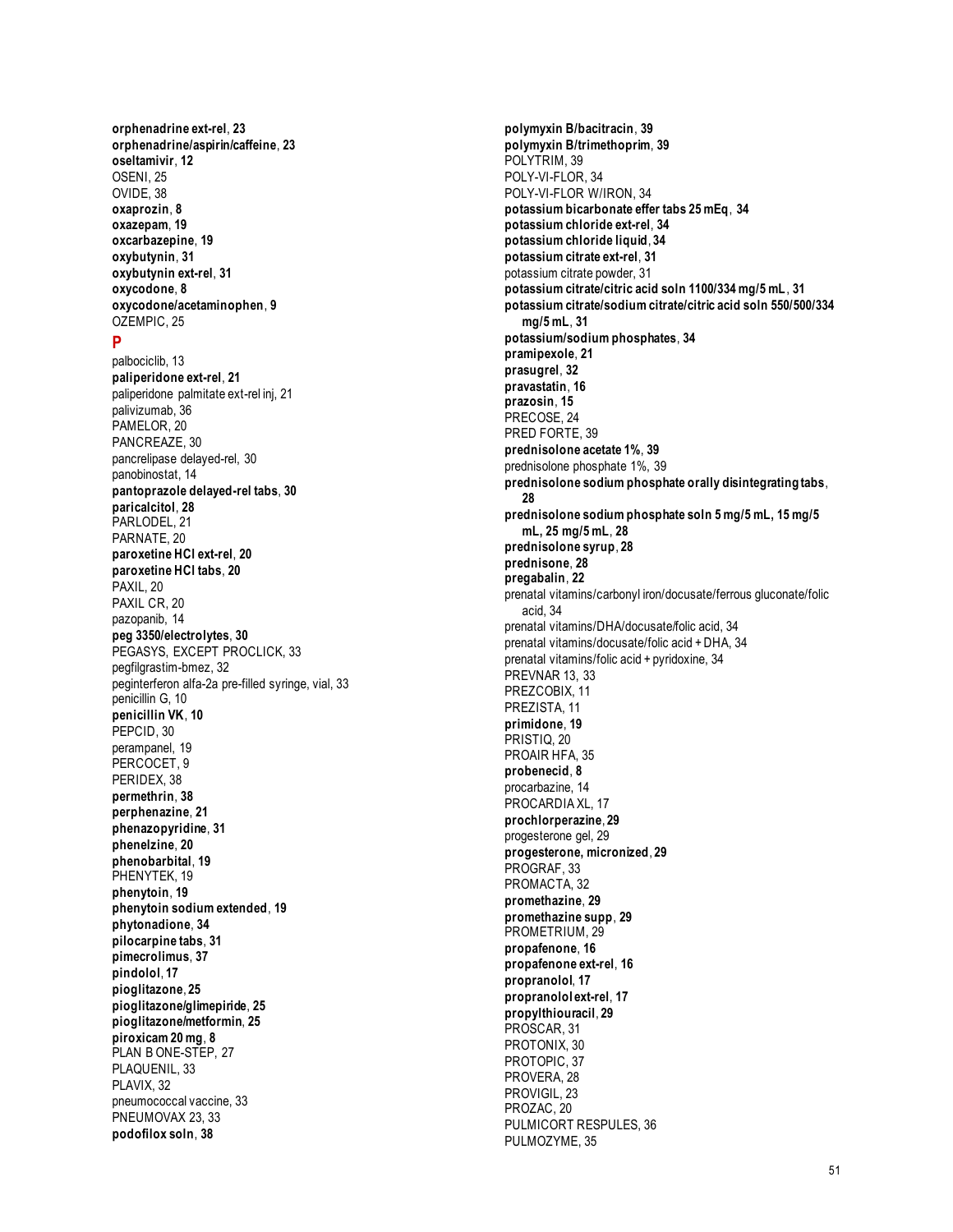**pyrazinamide**, **12** PYRIDIUM, 31 **pyridostigmine**, **23 pyridostigmine ext -rel**, **23 pyrimethamine**, **12**

#### **Q**

QUESTRAN/QUESTRAN LIGHT, 16 **quetiapine**, **21 quetiapine ext -rel**, **21** QUFLORA FE, 34 **quinapril**, **15 quinapril/hydrochlorothiazide**, **15** QVAR REDIHALER, 36

#### **R**

**raloxifene**, **29** raltegravir, 11 **ramelteon**, **22 ramipril**, **15** RANEXA, 19 **ranolazine ext -rel**, **19** RAPAMUNE, 33 RASUVO, 33 RAZADYNE ER, 20 REBIF, 23 REGLAN, 29 regorafenib, 14 REMERON, 20 REMODULIN, 18 RENVELA, 28 **repaglinide**, **25** REPATHA, 16 RESTORIL, 22 RETACRIT, 32 RETIN -A, 37 RETROVIR, 11 REVATIO, 18 REVLIMID, 14 REYATAZ, 11 **ribavirin caps, tabs 200mg**, **12 rifabutin**, **12 rifampin**, **12** rilpivirine, 11 RILUTEK, 19 **riluzole**, **19** rimegepant, 22 RISPERDAL, 21 RISPERDAL CONSTA, 21 **risperidone**, **21** risperidone long -acting inj, 21 RITALIN, 22 RITALIN LA, 22 **ritonavir powder, soln, tabs**, **12** rivaroxaban, 32 **rivastigmine**, **20 rivastigmine transdermal**, **20 rizatriptan**, **22** ROCALTROL, 28 **ropinirole**, **21 rosuvastatin**, **16** ROWASA, 30 ROXICODONE, 8 ROZEREM, 22

RUBRACA, 14 rucaparib, 14 RUCONEST, 33 RUKOBIA, 11 ruxolitinib, 14 RYBELSUS, 25 RYDAPT, 13 RYTHMOL SR, 16 **S** SABRIL, 19 sacubitril/valsartan, 18 SALAGEN, 31 salmeterol xinafoate, 35 SAMSCA, 29 SANDIMMUNE, 33 SANTYL, 38 SAPHRIS, 21 **sapropterin**, **28** sarilumab, 32 SEASONALE, 27 SEASONIQUE, 27 secukinumab, 32 SEGLUROMET, 25 **selegiline**, **21 selenium sulfide shampoo 2.5%**, **37** selexipag, 18 SELZENTRY, 11 semaglutide, 25 SEMGLEE, 25 SEREVENT, 35 SEROQUEL, 21 SEROQUEL XR, 21 **sertraline**, **20 sevelamer carbonate**, **28** SHINGRIX, 33 SHUR -SEAL, 27 **sildenafil**, **18** SILIQ, 32 SILVADENE, 37 **silver sulfadiazine**, **37 simvastatin**, **16** SINEMET, 21 SINGULAIR, 36 siponimod, 23 **sirolimus**, **33 sodium chloride inhalation solution**, **36** sodium citrate crystals, 31 **sodium citrate/citric acid soln 500/334 mg/5 mL**, **31 sodium phenylbutyrate**, **29 sodium polystyrene sulfonate powder**, **28** sofosbuvir/velpatasvir, 12 SOMA, 23 somatropin, 28 sorafenib, 14 **sotalol**, **16** spacer, 36 **spinosad**, **38** SPIRIVA RESPIMAT, 35 **spironolactone**, **15 spironolactone/hydrochlorothiazide**, **18** SPORANOX, 10 STALEVO, 21 **stavudine caps**, **11**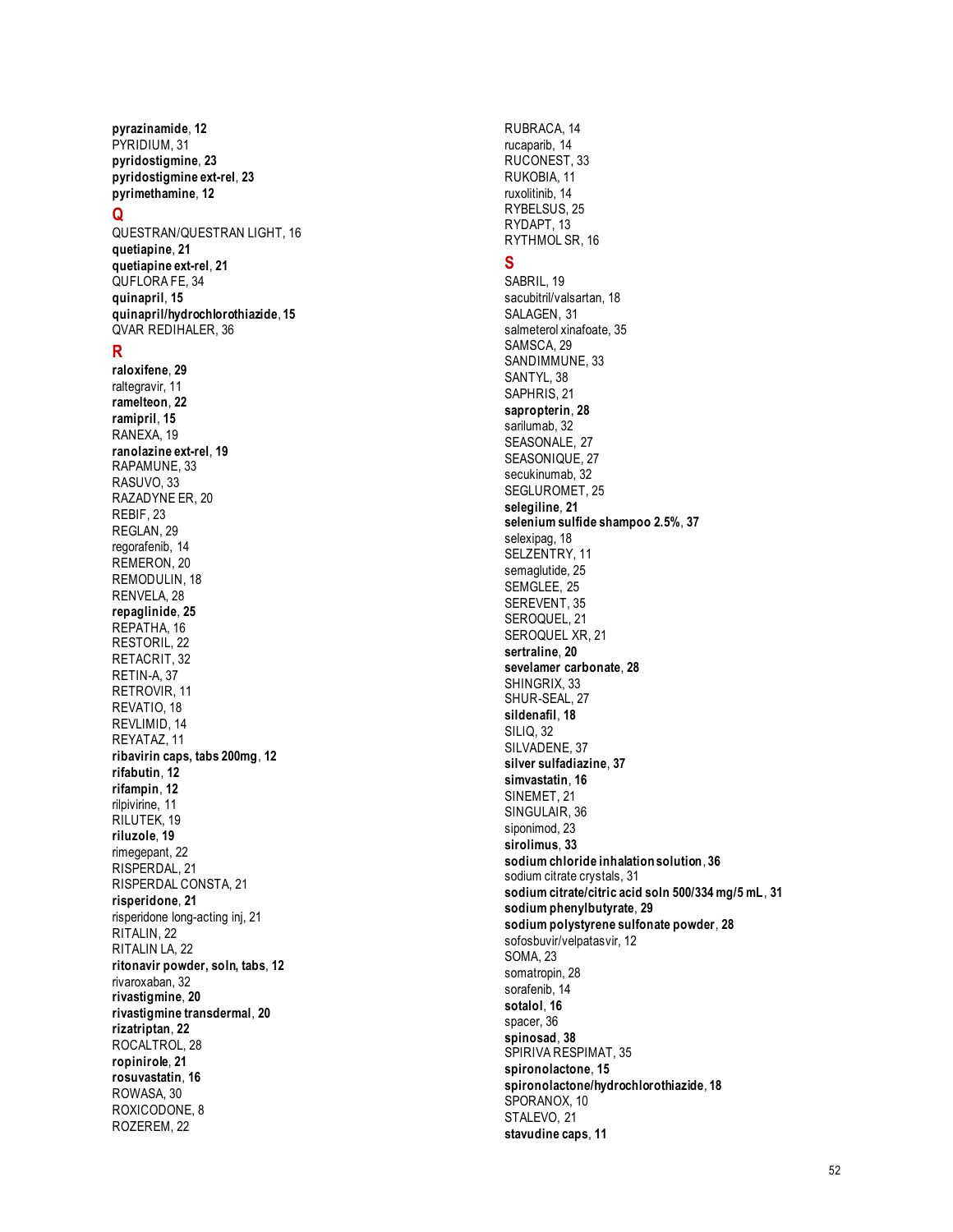STEGLATRO, 25 STIVARGA, 14 STRATTERA, 22 STRIBILD, 11 STRIVERDI RESPIMAT. 35 STROMECTOL, 12 SUBLOCADE, 24 SUBOXONE, 24 sucralfate susp, tabs, 31 sulfacetamide soln 10%, 39 sulfacetamide/prednisolone phosphate 10%/0.25%, 39 sulfadiazine. 10 sulfamethoxazole/trimethoprim, 10 sulfamethoxazole/trimethoprim DS, 10 sulfasalazine, 30 sulfasalazine delayed-rel, 30 sulindac, 8 sumatriptan, 22 sumatriptan inj, 22 sumatriptan nasal spray, 22 sunitinib, 14 SUSTIVA, 11 SUTENT, 14 SYMBICORT, 36 SYMFI.11 SYMFILO, 11 SYMJEPI.35 SYMTUZA, 11 SYNAGIS, 36 SYNAREL, 27 SYNTHROID, 29 Τ tacrolimus, 33, 37 TAFINLAR, 13 TAMIFLU, 12 tamoxifen. 13 tamsulosin. 31 TARCEVA, 13 TARGRETIN, 14 TECFIDERA, 23 TEGRETOL, 19 TEGRETOL-XR, 19 temazepam, 22 TEMIXYS, 11 TEMODAR, 13 temozolomide caps, 13 tenofovir disoproxil fumarate, 11, 12 TENORMIN, 16 terazosin, 15, 31 terbinafine tabs, 10 terbutaline, 35 terconazole crm 0.4%, 0.8%, supp 80 mg, 31 teriflunomide, 23 testosterone cypionate, 24 testosterone enanthate, 24 testosterone gel, 24 testosterone gel 1%, 24 testosterone gel 1.62%, 24 tetracycline, 10 theophylline ext-rel tabs, 36 theophylline liquid, 36 thiothixene. 21 tiagabine, 19

TIAZAC, 17 ticagrelor, 32 TIKOSYN, 16 timolol. 17 timolol maleate. 39 timolol maleate gel, 39 TIMOPTIC, 39 TIMOPTIC-XE, 39 tiotropium, 35 tipranavir, 12 TIVICAY, 11 tizanidine tabs, 23 **TOBI, 36** TOBRADEX, 39 tobramycin inhalation soln, 35, 36 tobramycin soln, 39 tobramycin/dexamethasone susp 0.3%/0.1%, 39 TOBREX, 39 tofacitinib, 32 tofacitinib ext-rel, 32 tolvaptan, 29 TOPAMAX, 19 topiramate sprinkle caps, tabs, 19 TOPROL-XL. 17 toremifene. 13 torsemide. 17 TOUJEO.<sub>25</sub> TRACLEER, 18 tramadol 50 mg, 9 tramadol ext-rel tabs, 9 tramadol/acetaminophen, 9 trametinib, 14 trandolapril, 15 tranylcypromine, 20 trazodone, 20 TRELEGY ELLIPTA, 35 treprostinil, 18 treprostinil ext-rel, 18 TRESIBA, 25 tretinoin, 37 tretinoin caps, 14 TREXALL, 13 triamcinolone acetonide crm 0.5%, 38 triamcinolone acetonide crm, lotion, oint 0.025%, 38 triamcinolone acetonide crm, lotion, oint 0.1%, 38 triamcinolone paste, 38 triamterene/hydrochlorothiazide, 18 triamterene/hydrochlorothiazide caps, 18 TRICOR. 16 trifluoperazine. 21 trifluridine, 39 trihexyphenidyl, 21 TRILEPTAL, 19 trimethobenzamide, 29 trimethoprim, 12 TRIUMEQ. 11 TRI-VI-FLOR, 34 TRIZIVIR, 11 trospium, 31 TRULICITY, 25 TRUMENBA, 33 TRUSOPT, 39 TRUVADA, 11 TYBOST. 10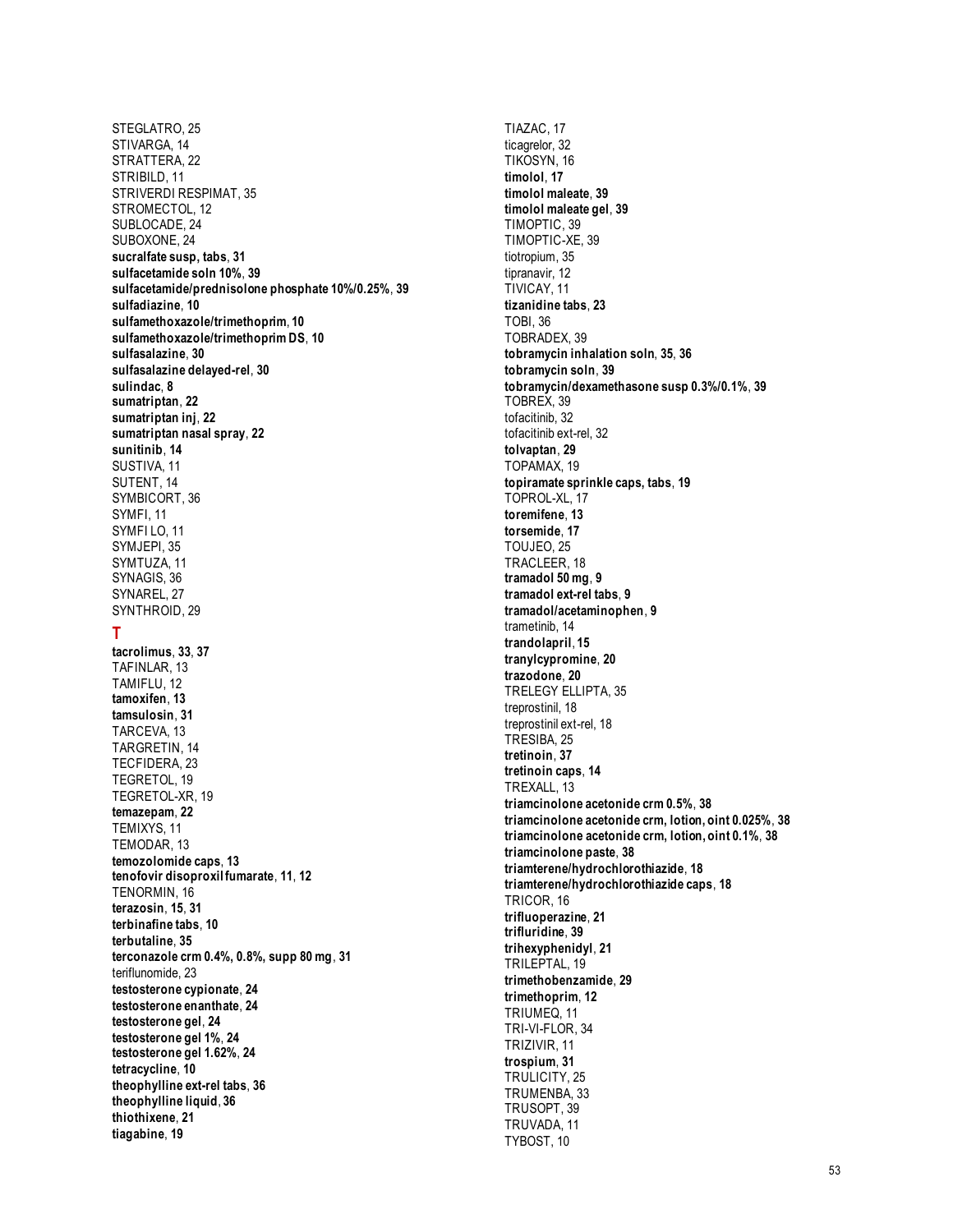TYKERB, 13 TYMLOS, 26 TYVASO, 18

#### **U**

ulipristal, 27 ULTRACET, 9 ULTRAM, 9 umeclidinium, 35 umeclidinium/vilanterol, 35 UPTRAVI, 18 URECHOLINE, 31 UROCIT -K, 31 UROXATRAL, 31 URSO, 30 **ursodiol**, **30 ursodiol caps 300 mg**, **30**

#### **V**

VAGIFEM, 27 **valacyclovir**, **12** VALCYTE, 12 **valganciclovir**, **12** VALIUM, 19 **valproic acid**, **19 valsartan**, **15 valsartan/hydrochlorothiazide**, **15** VALTREX, 12 **vancomycin**, **12** vancomycin oral soln 50 mg/mL, 12 vandetanib, 14 vaporizer, 36 **varenicline**, **24** VASCEPA, 16 VASERETIC, 15 VASOTEC, 14 vedolizumab, 32 VELCADE, 14 vemurafenib, 14 VENCLEXTA, 14 venetoclax, 14 **venlafaxine**, **20 venlafaxine ext -rel caps**, **20 verapamil ext -rel**, **17** VERELAN PM, 17 VFEND, 10 VIBRAMYCIN, 10 **vigabatrin**, **19** VIMPAT, 19 VIREAD, 11, 12 vismodegib, 14 VISTARIL, 35 vitamins ADC/l -methylfolate/fluoride drops 0.25 mg, 0.5 mg, 34 VITRAKVI, 13 VIVITROL, 23, 24 VOLTAREN GEL, 8 **voriconazole**, **10**

vorinostat, 14 VOTRIENT, 14

#### **W**

**warfarin**, **32** WELLBUTRIN SR, 20 WELLBUTRIN XL, 20

#### **X**

XALATAN, 40 XANAX, 19 XARELTO, 32 XELJANZ, 32 XELJANZ XR, 32 XELODA, 13 XERAC AC, 38 XIIDRA, 40 **Y**

YASMIN, 26 YAZ, 26

#### **Z**

ZANAFLEX, 23 ZARONTIN, 19 ZARXIO, 32 ZEJULA, 14 ZELBORAF, 14 ZEMPLAR, 28 ZERBAXA, 9 ZESTORETIC, 15 ZESTRIL, 14 ZETIA, 16 ZIAC, 17 **zidovudine caps, syp**, **11** ZIEXTENZO, 32 **ziprasidone**, **21** ZITHROMAX, 10 ZOCOR, 16 ZOLADEX, 13 ZOLINZA, 14 **zolmitriptan**, **22** ZOLOFT, 20 **zolpidem**, **22** ZOMIG, 22 ZONEGRAN, 19 **zonisamide**, **19** ZORBTIVE, 28 zoster vaccine recombinant, 33 ZOVIRAX, 12 ZUBSOLV, 24 ZYBAN, 24 ZYDELIG, 13 ZYKADIA, 13 ZYLOPRIM, 8 ZYPREXA, 21 ZYVOX, 12